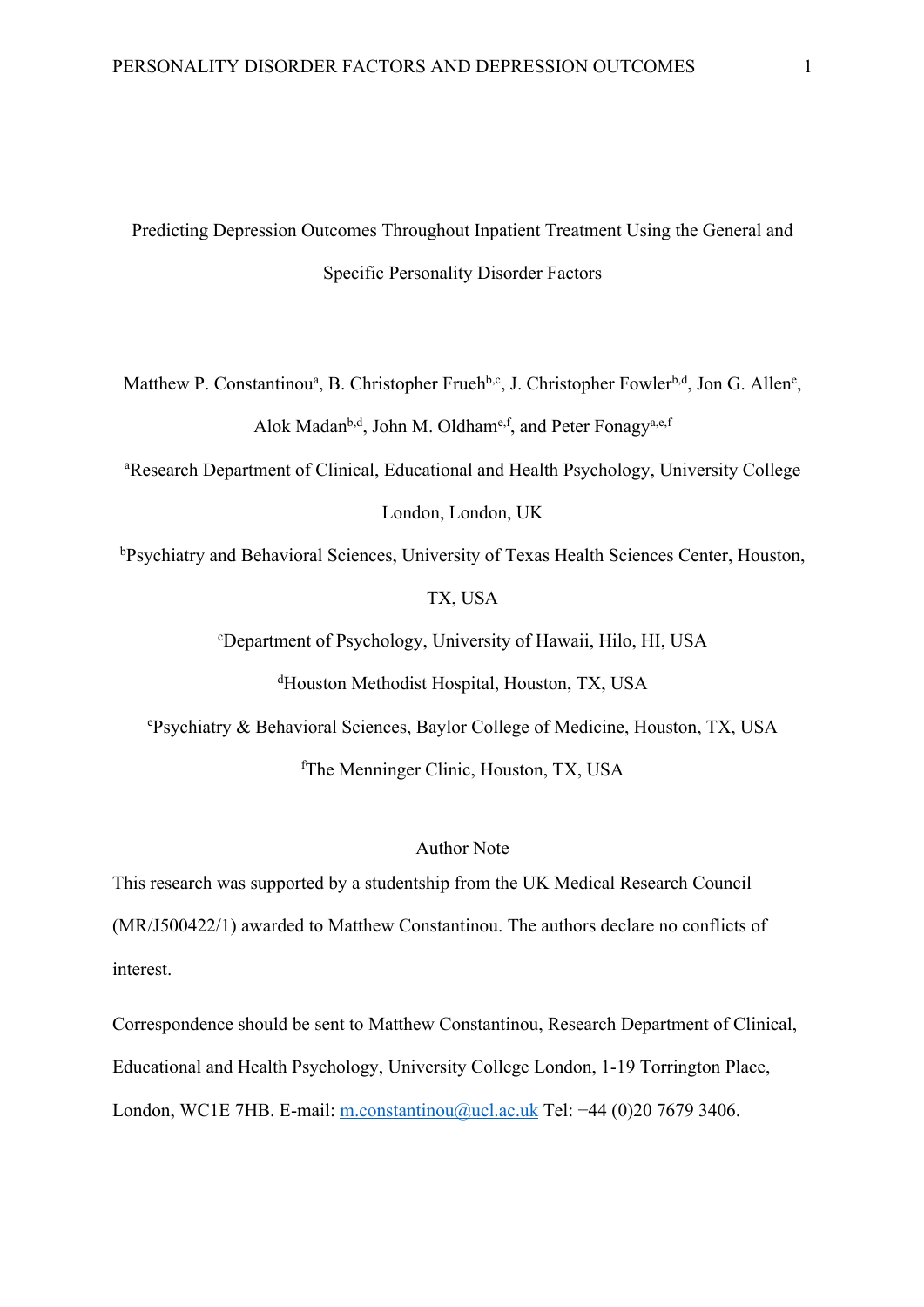#### **Abstract**

# **Background**

Clinical intuition suggests that personality disorders hinder the treatment of depression, but research findings are mixed. One reason for this might be the way in which current assessment measures conflate general aspects of personality disorders, such as overall severity, with specific aspects, such as stylistic tendencies. The goal of this study was to clarify the unique contributions of the general and specific aspects of personality disorders to depression outcomes.

# **Methods**

Patients admitted to the Menninger Clinic, Houston, between 2012 and 2015 (*N* = 2,352) were followed over a 6-8 week course of multimodal inpatient treatment. Personality disorder symptoms were assessed with the Structured Clinical Interview for DSM-IV Axis II Personality Screening Questionnaire (SCID-II-PSQ) at admission, and depression severity was assessed using the Patient Health Questionnaire-9 (PHQ-9) every fortnight. General and specific personality disorder factors estimated with a confirmatory bifactor model were used to predict latent growth curves of depression scores in a structural equation model.

# **Results**

The general factor predicted higher initial depression scores but not different rates of change. By contrast, the specific borderline factor predicted slower rates of decline in depression scores, while the specific antisocial factor predicted a U-shaped pattern of change.

# **Conclusions**

Personality disorder symptoms are best represented by a general factor that reflects overall personality disorder severity, and specific factors that reflect unique personality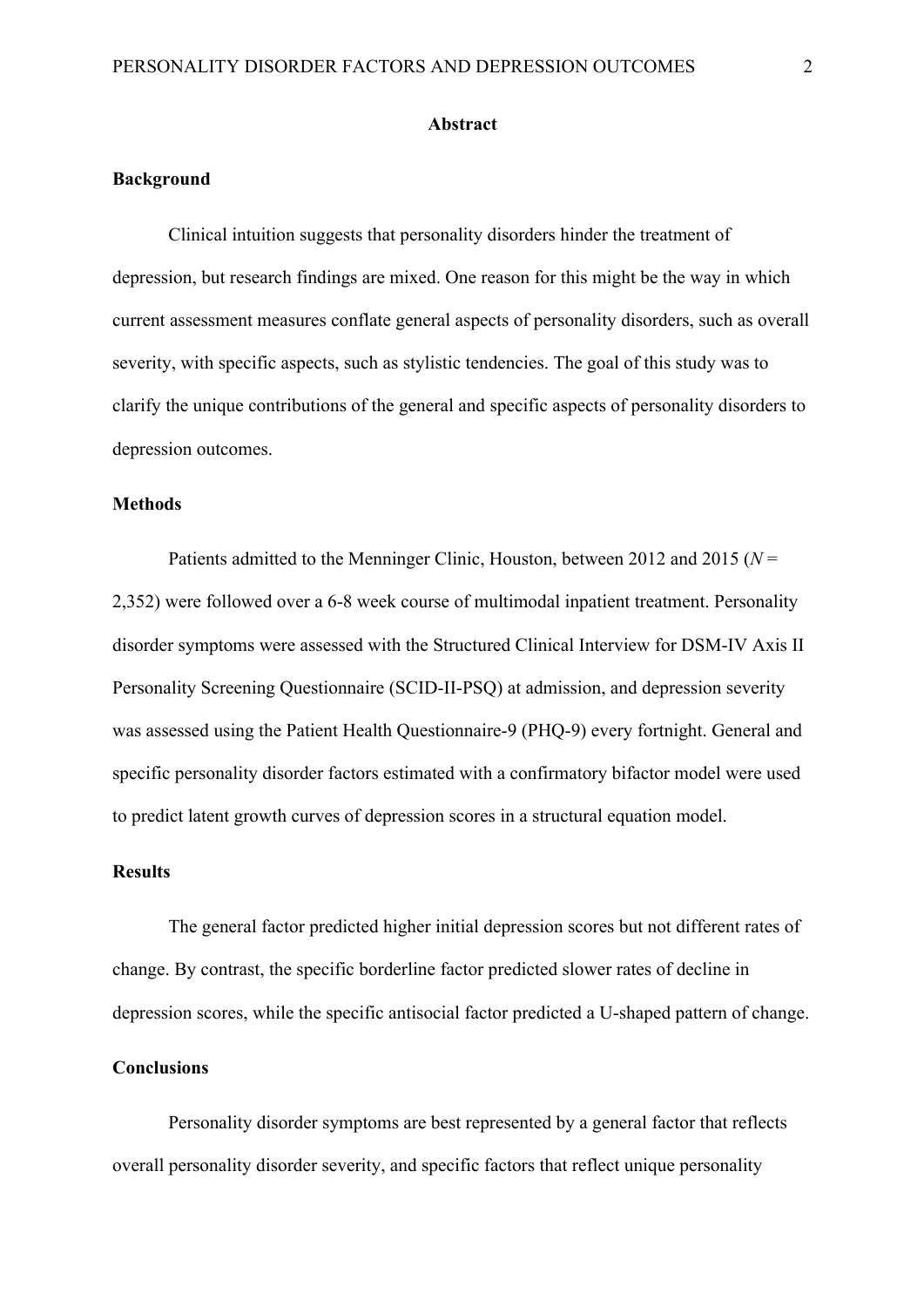styles. The general factor predicts overall depression severity while specific factors predict poorer prognosis which may be masked in prior studies that do not separate the two.

*Keywords.* personality disorder, depression, treatment outcomes, comorbidity, bifactor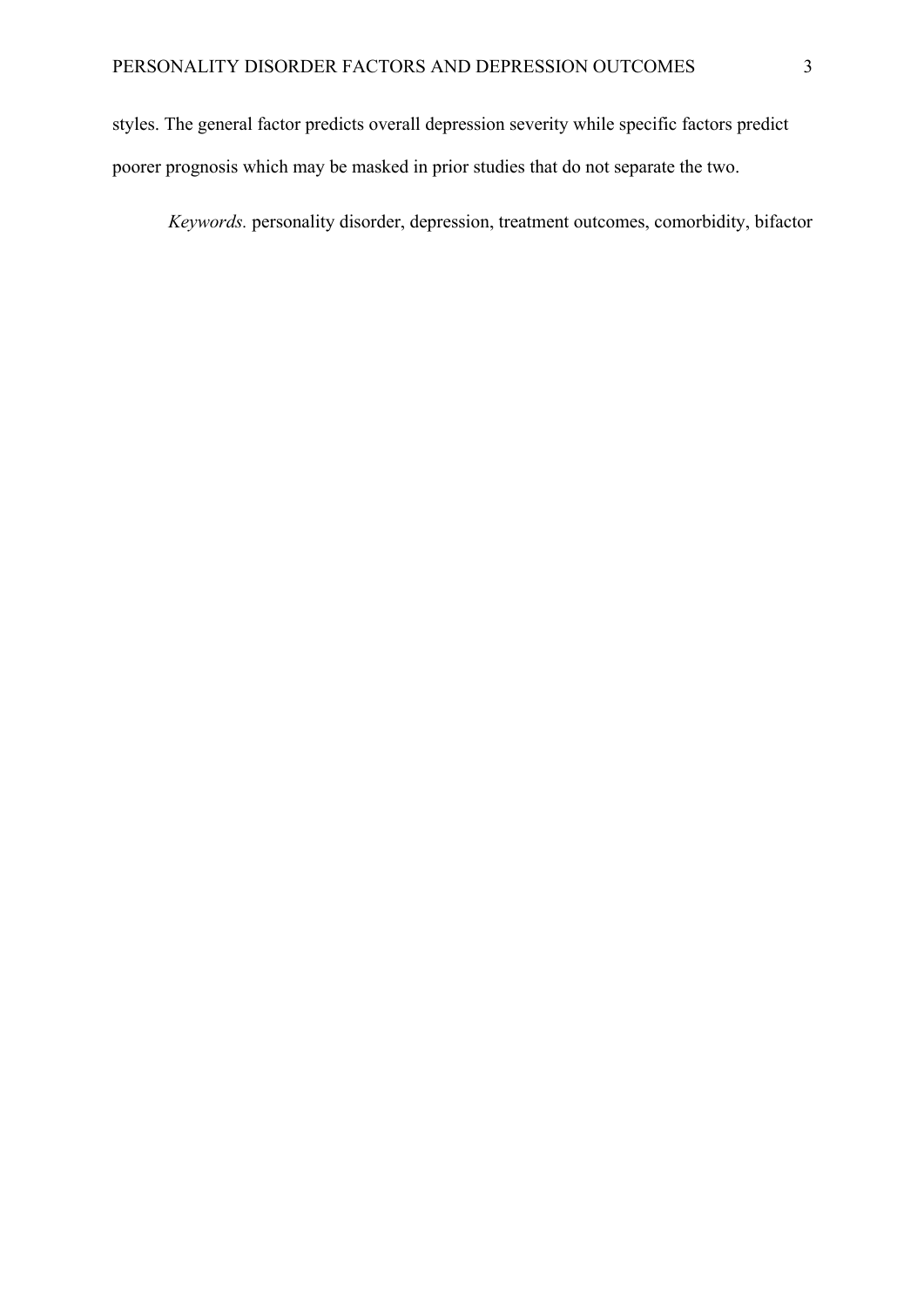With clinical depression ranked as the world's leading cause of disability (World Health Organization, 2017), there is a pressing need to understand predictors of prognosis. One important aspect of depression is that it frequently co-occurs with other disorders, including personality disorders (Friborg et al., 2014). Patients diagnosed with a comorbid personality disorder (PD) show a more severe and persistent course of depression when left untreated (Cyranowski et al., 2004; Grilo et al., 2010). Clinical intuition suggests that PDs hinder treatment for depression (Clarkin, Petrini, & Diamond, 2019). Yet, results from metaanalyses are mixed: some support the link between PDs and poorer depression outcomes (Newton-Howes, Tyrer, & Johnson, 2006; Newton-Howes et al., 2013; Reich, 2003) while others not (Kool et al., 2005; Mulder, 2002).

Studies vary widely in their choice of treatments, outcome measures, and sample characteristics, making any task of aggregating findings challenging and inconclusive (French, Turner, Dawson, & Moran, 2017). However, a consistent finding is that controlled studies tend to report a weaker relationship between PDs and depression outcomes (Mulder, 2002). For instance, controlling for baseline depression severity often negates the adverse effect of PDs on depression outcomes (De Bolle et al., 2010; Erkens et al., 2018; van Bronswijk et al., 2018). This implies that PDs are associated with higher depression scores throughout treatment, but the pattern of change is no different to patients without a PD diagnosis (Fowler et al., 2018; Moradveisi, Huibers, Renner, Arasteh, & Arntz, 2013). In short, a PD diagnosis does not alter general responses to treatment; it just predicts a poorer start.

Another issue concerns the measurement validity of PDs. PDs are assessed using categorical criteria that represent distinct entities, but comorbidity rates among PDs are too high to be considered truly distinct (Tyrer, Reed, & Crawford, 2015). Predicting depression outcomes from the presence of a specific personality disorder would conflate the unique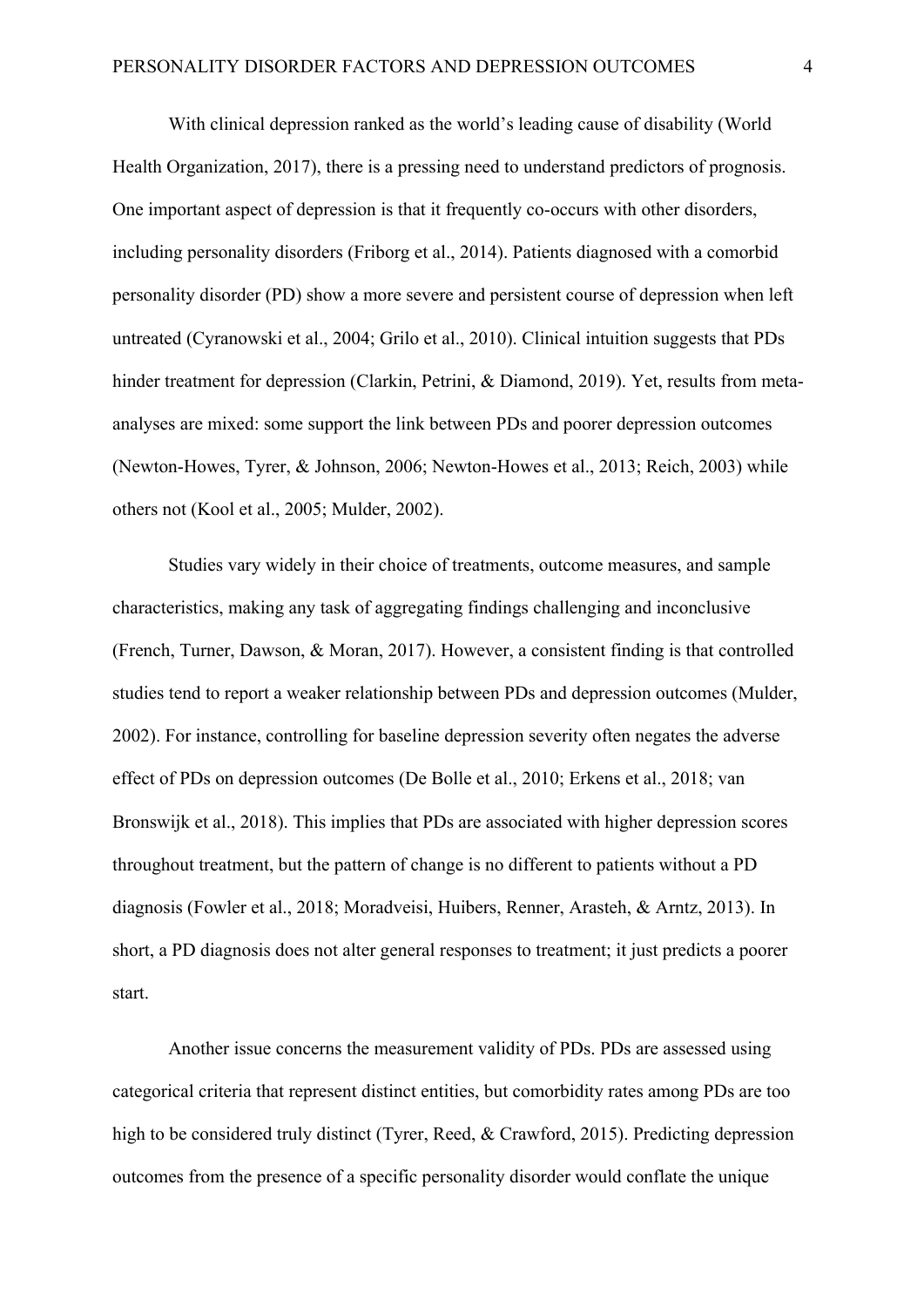aspects of that disorder with aspects shared with other disorders. As Mulder (2002) put it, "Classification problems mean that it remains unclear whether personality disorder categories are a general measure of personality pathology affecting outcome or whether individual categories, or clusters, predict different outcomes." (p. 366). Unless the general and specific aspects of PDs are separated out, it is uncertain how each contributes to depression outcomes.

A statistical method for separating out the general and specific aspects of a measure is the bifactor model (Markon, 2019). In this factor analytic model, the covariance among a set of items is attributed to a general latent variable or 'factor' that summarizes the common variance among items, as well as specific factors that summarize the covariance among specific clusters of items (Reise, 2012). Put differently, responses to each item are decomposed for the variance associated with a general underlying construct, as well as the variance associated with specific constructs. These sources of variance are considered orthogonal, that is, the specific factors reflect distinct constructs not explained by the general construct (Chen, West, & Sousa, 2006).

A growing number of studies have shown that the positive correlations among PD symptom ratings or diagnoses are best explained by a general PD factor, as well as specific factors that reflect individual PDs or PD clusters (Conway, Hammen, & Brennan, 2016; Jahng et al., 2011; Sharp et al., 2015; Williams, Scalco, & Simms, 2017; Wright, Hopwood, Skodol, & Morey, 2016). The general PD factor is thought to reflect the severity of individuals' personality dysfunction on a continuum (Sharp et al., 2015), and predicts social functioning, occupational functioning, treatment use, and suicidality (Conway et al., 2016). The meaning of the specific factors is less clear, but they are thought to reflect stylistic expressions of disturbance (Wright et al., 2016). While the bifactor model is primarily a statistical tool for estimating the general and specific variance within a measure, it also maps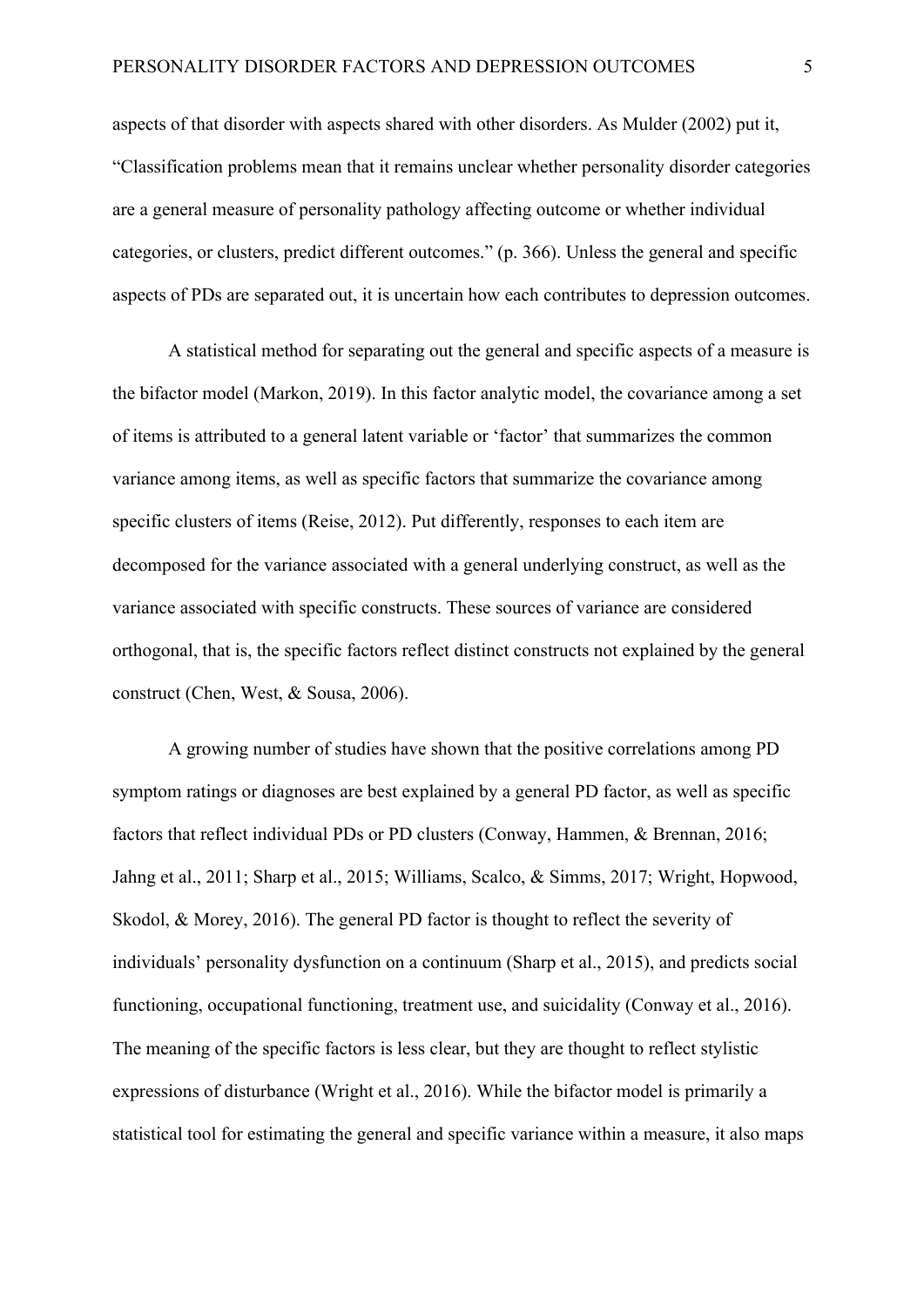onto alternative nosologies of PD that separate out severity and style (Skodol et al., 2011b; Tyrer et al., 2011).

The mixed predictive value of PDs for depression outcomes might result from current PD measures conflating two sources of variance–general and specific personality pathology– that differ in their direction of influence. For instance, if general PD reflects overall illness severity, then it may predict higher depression scores overall, giving the impression that PDs predict poorer outcomes. However, if general PD or its sequelae are controlled for (e.g., via baseline randomization or covarying baseline depression severity), then depression scores might normalize, giving the impression that PDs do not predict poorer outcomes. In either case, general PD would predict the overall severity of depression, not the rate of change. Specific PD factors might reflect stylistic expressions that predict differential rates of change, but these effects are masked by general PD severity. We tested this hypothesis by estimating the unique contribution of general and specific PD factors to changes in depression severity over an inpatient treatment using the bifactor model and latent growth models.

#### **Method**

# **Participants**

The sample consisted of 2,352 inpatients admitted to the Menninger Clinic, Houston, between June 2012 and June 2015. Full demographics are presented in Table 1. Patients were mostly White/Caucasian American (89%), middle aged (*M* = 35, *SD* = 15), and a mix of sexes (48% female). Most participants underwent some form of higher education, including some college (35%), completing a Bachelor's, Technical or Associates Degree (33%), or attaining a postgraduate degree or doctorate (21%). There were no exclusion criteria; participants of all diagnoses and severity levels were recruited and included in the analysis. Over half (56%) of patients reported moderately severe or severe depression on the Patient Health Questionnaire-9 (PHQ-9). Data were collected as part of the hospital's ongoing Adult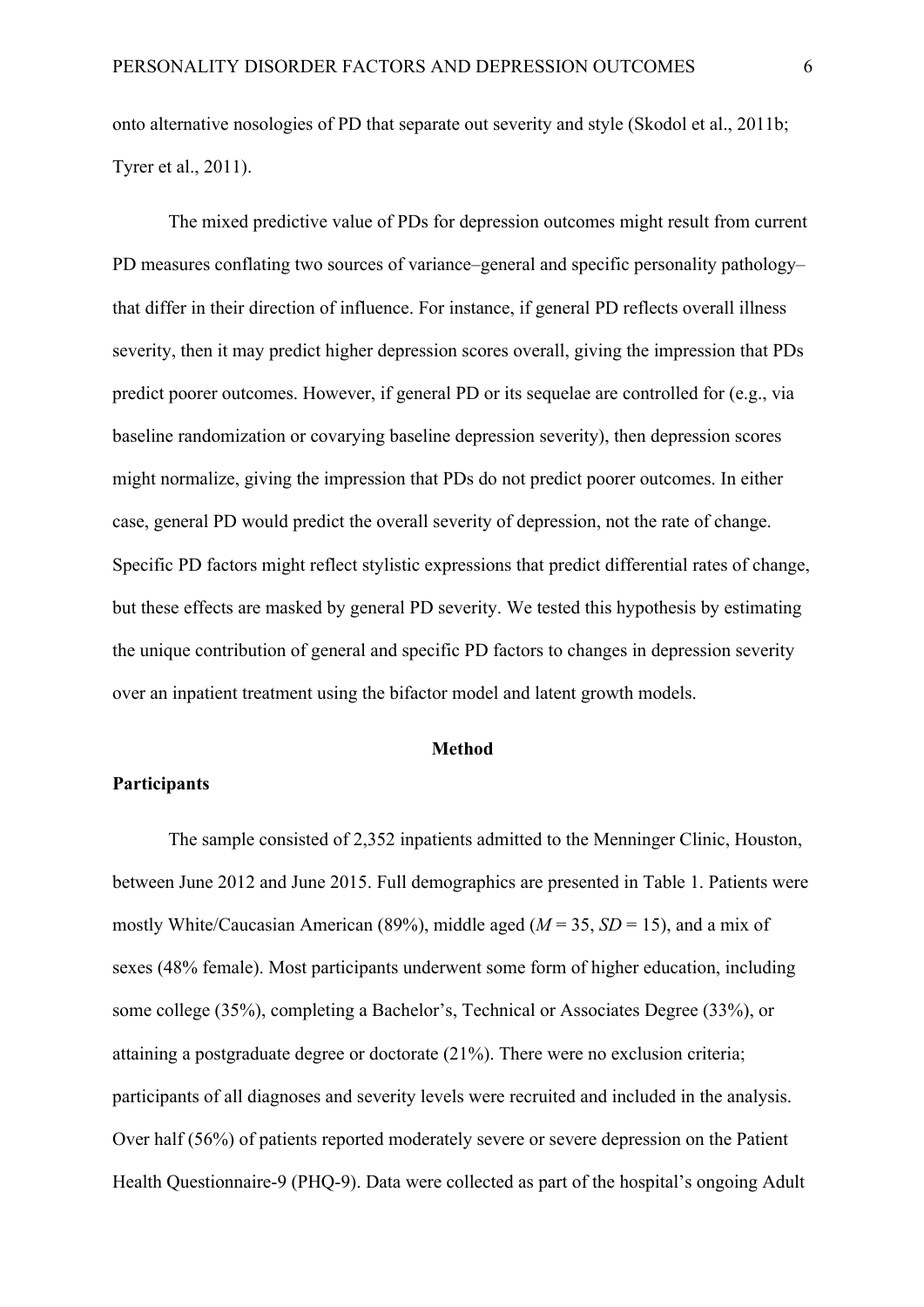Outcomes Project, which aims to integrate research and routine clinical practice (Allen et al., 2009). Collection and use of all data were approved by Baylor College of Medicine's Institutional Review Board (IRB).

Rates of DSM-IV PDs were as follows: borderline personality disorder (19%), avoidant personality disorder (16%), obsessive-compulsive personality disorder (9%), antisocial personality disorder (3%), narcissistic personality disorder (2%), and schizotypal personality disorder (0.4%). Note that histrionic, schizoid, dependent and paranoid PDs showed prevalence rates of  $\leq$  0.1% in our pilot samples ( $N = 1,200$ ), so we limited their assessment to ensure a complete assessment of the remaining PDs. This is also consistent with the main PD types included in the DSM-5 Section III (American Psychiatric Association, 2013). Of the 31% of patients meeting the criteria for any PD, 34% met the criteria for at least one other PD.

## **Measures**

Personality disorder symptoms were assessed within 72 hours of admission using the Structured Clinical Interview II for DSM-IV Personality Disorders Screening Questionnaire (SCID-II-PSQ; First et al., 1994). Seven-to-nine symptoms for antisocial, avoidant, borderline, narcissistic, obsessive-compulsive, and schizotypal personality disorders were rated by patients with a 'yes' (threshold or true) or 'no' (subthreshold, false or absent). Internal consistency was acceptable or near acceptable for most disorders ( $\alpha_{\text{narcissistic}} = .66$ ,  $\alpha_{\text{avoidant}} = .74$ ,  $\alpha_{\text{borderline}} = .75$ ,  $\alpha_{\text{antisocial}} = .86$ ), except for two  $(\alpha_{\text{obsessive}} = .56, \alpha_{\text{schizotval}} = .51)$ . We analysed the antisocial behaviour items after the age of 15; a diagnosis of conduct disorder was not required.

Depression symptoms were assessed at admission and every fortnight until discharge with the PHQ-9 (Kroenke, Spitzer, & Williams, 2001). The PHQ-9 is a screening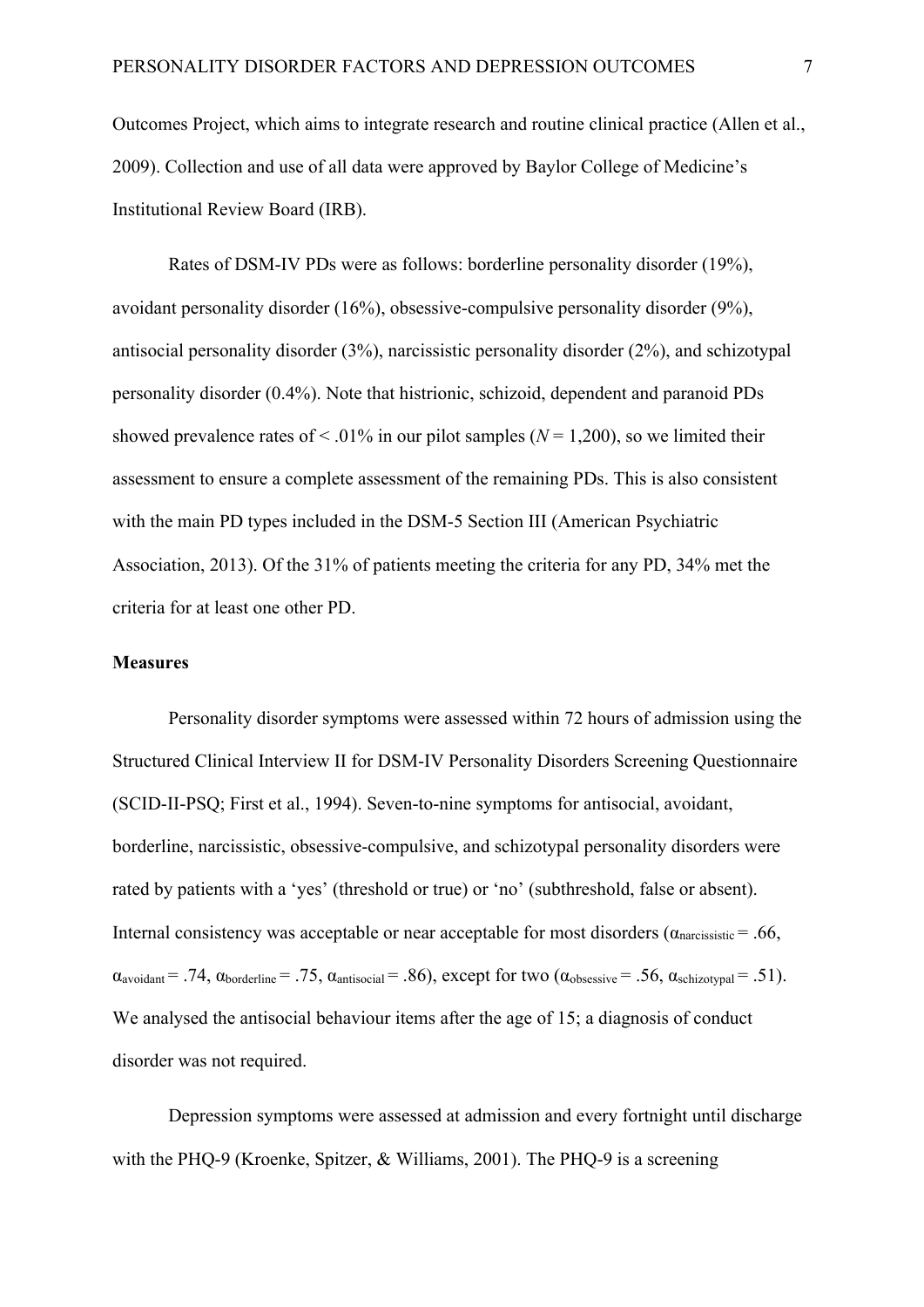questionnaire based on the DSM-IV criteria for major depressive disorder. Patients rated the frequency of depressive symptoms over the past fortnight on a Likert scale ranging from 0 (not at all) to 3 (nearly every day). Responses were then summed to form total depression scores. The PHQ-9 shows excellent criterion validity, with sensitivity and specificity rates for detecting depression of 88% or more (Kroenke, Spitzer, Williams, & Löwe, 2010; Manea, Gilbody, & McMillan, 2015). The internal consistency in our sample averaged across each assessment period was excellent ( $\alpha$  = .90; range = .89-.91).

#### **Intervention**

Patients were admitted to one of four inpatient programs: Compass (31%) for young adults (18-24); Comprehensive Psychiatric Assessment Service (CPAS; 18%) for adults in crisis; Hope (27%) for adults with more chronic difficulties; and Professionals in Crisis (PIC; 24%) for professionals with long-standing disorders. All programs were multimodal and equally intensive, consisting of individual and group psychotherapy, psychoeducation, social and recreational activities, family work, psychopharmacology and medication management, general psychiatric and medical care, and continuous nursing care. Patients were treated by multidisciplinary teams composed of psychiatrists, psychologists, social workers, psychiatric nurses, and rehabilitation specialists. Patients stayed for 6 weeks on average (*SD* = 3 weeks).

## **Data Analysis**

# **Confirmatory Factor Analysis**

Our bifactor model included a general factor with loadings from all PD items, as well as six orthogonal specific factors each with loadings from a single PD. The general and specific factors were uncorrelated. We compared the bifactor model to a single-factor model, which included a single factor with loadings from all PD items, and correlated factors model,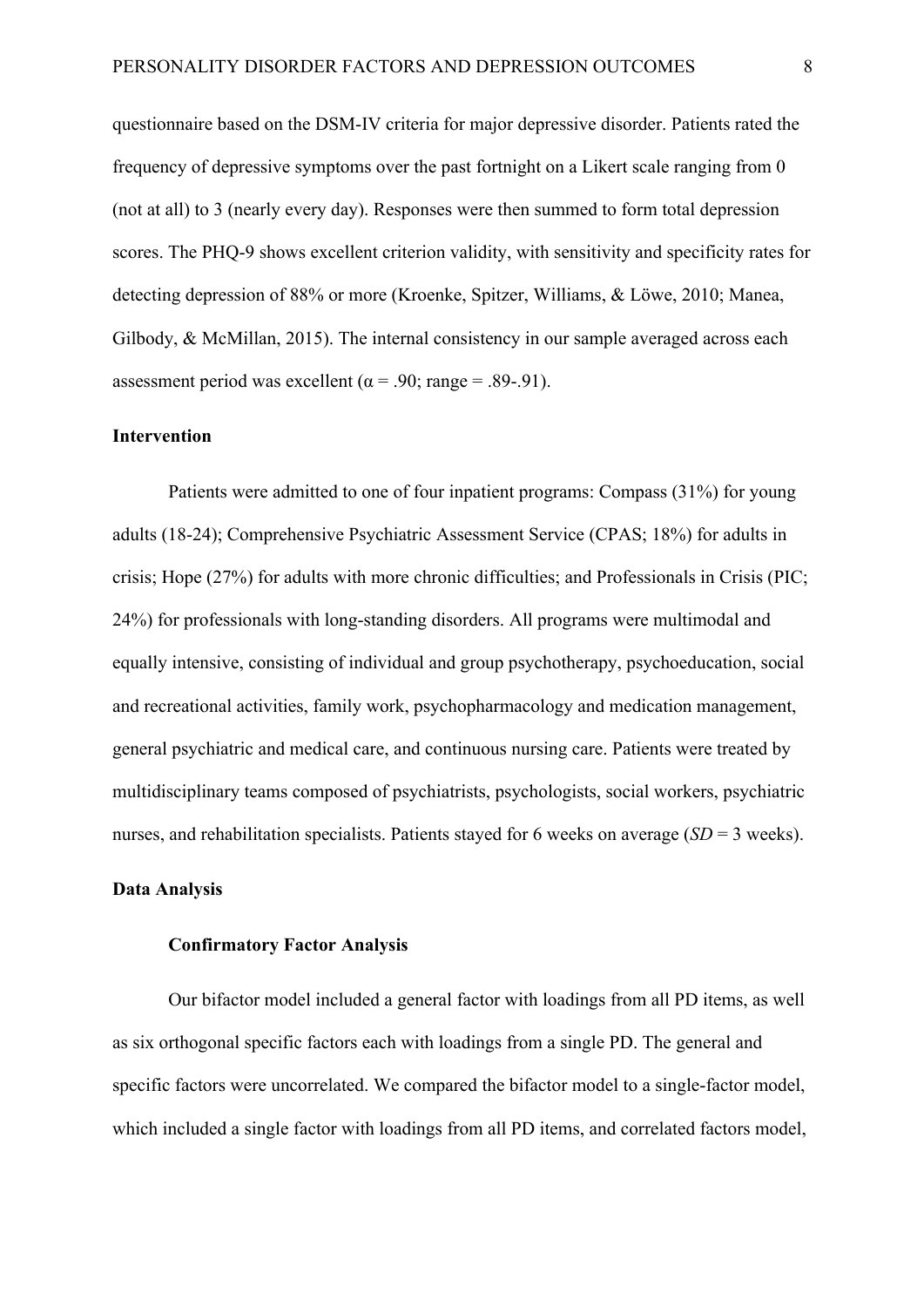which included six correlated factors each representing a PD diagnosis with no crossloadings.

Models were estimated using the robust maximum-likelihood estimator and compared using information criteria that penalize for model complexity based on the number of freely estimated parameters. Models were also estimated with robust weighted least squares to assess their global fit, and factor reliabilities were evaluated with model-based reliability indices. Further details can be found in Supplement 1. Confirmatory factor analyses were run in Mplus 8.0 (Muthén & Muthén, 2017).

## **Latent Growth Model**

We used latent growth curve models to estimate the PHQ-9 symptom trajectories over the 2-8 week course of inpatient treatment. We compared three models: an unconditional model with growth factors only, a part conditional model with growth factors, bifactor PD factors, and clinical covariates, and a full conditional model with growth factors, bifactor PD factors, clinical covariates, and demographic covariates. We also re-ran these models using the correlated PD factors (see Supplement 2). In all models, PHQ-9 scores at admission were included as a covariate to control for baseline differences in severity other than those attributed to general PD, as well as the spurious effects of repeated measures e.g., regression to the mean (Chou, Chi, Weisner, Pentz, & Hser, 2010).

In the unconditional growth model, we estimated an intercept factor with loadings from observed PHQ-9 scores at weeks 2-8 fixed to one, and a linear slope factor with loadings from PHQ-9 scores at weeks 2-8 reflecting a linear increase in time (week 2 scores = 0, week 4 scores = 1, week 6 scores = 2, week 8 scores = 3). We then tested whether adding a quadratic slope factor, whose loadings reflected non-linear increments in time (e.g., week  $2 =$ 0, week  $4 = 1$ , week  $6 = 4$ , week  $8 = 9$ ), improved the model fit using information criteria.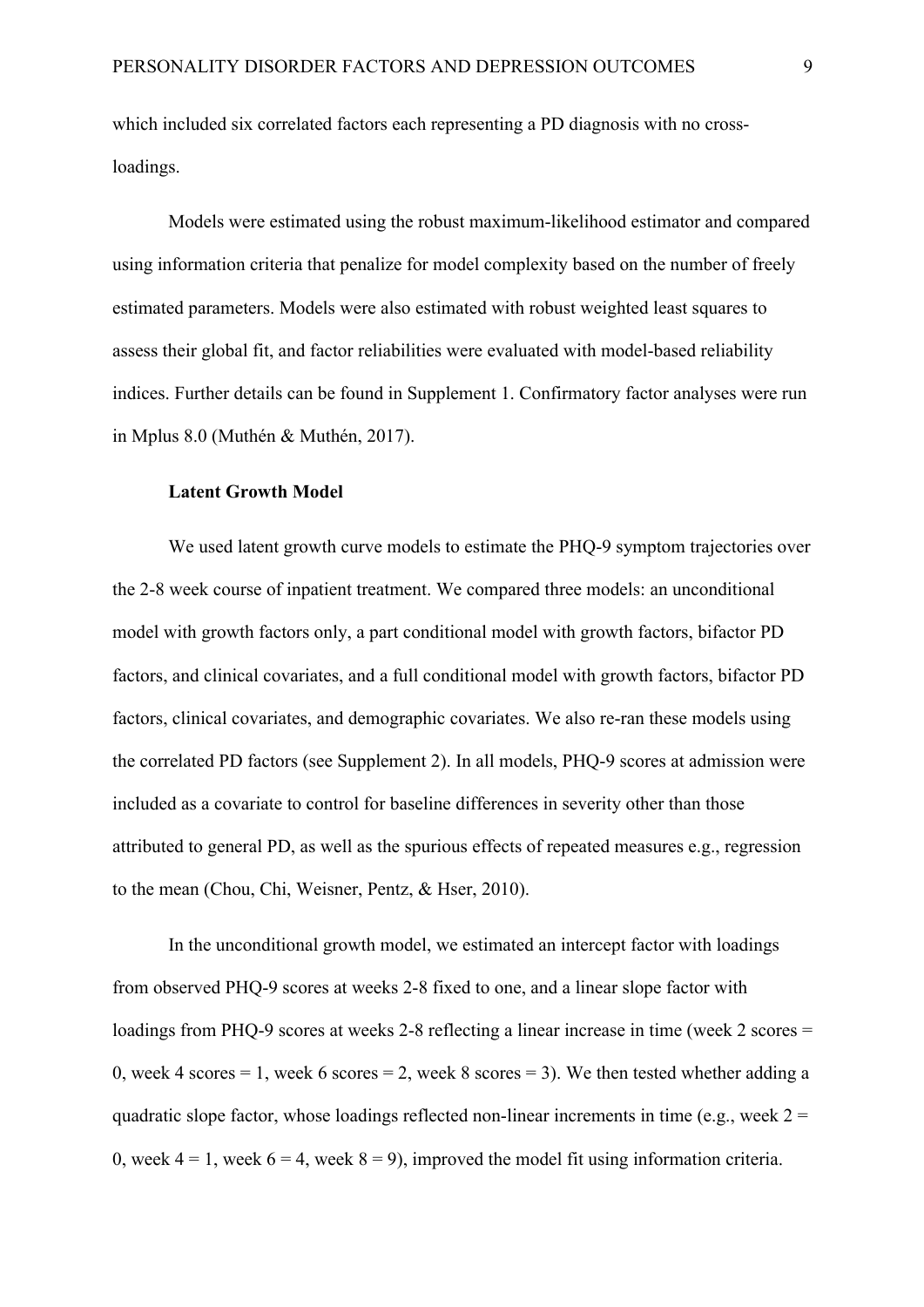The model included growth factor variances that reflect heterogeneity in the intercept and slopes. The intercept and slope growth factors were freely correlated.

In the part conditional growth model with PD factors and clinical covariates, the bestfitting growth factors from the unconditional model were regressed onto the general and specific PD factors (antisocial, avoidant, borderline, narcissistic, obsessive, and schizotypal). Growth curves and PD factors were estimated within the same structural equation model. Growth factors were also regressed onto the clinical covariates, including PHQ-9 scores at admission, length of inpatient stay, number of prior admissions (first admission vs. one or more prior admissions), and inpatient program (HOPE vs. Compass; CPAS vs. Compass; PIC vs. Compass). All covariates were centred.

In the full conditional model with PD factors, clinical covariates, and demographic covariates, the growth factors were regressed onto the general and specific PD factors, clinical covariates, and demographic variables, including age at admission, sex, ethnicity (White/Caucasian vs. all other ethnic groups), highest level of education obtained (up to some college vs. bachelor's degree or beyond), and marital status (married vs. not marred/separated). All covariates were centred.

Growth models were run in Mplus 8.0 using the MLR estimator (Muthén & Muthén, 2017). Missing data was mainly a function of the length of inpatient stay (e.g., those who were discharged before the 8-week period showed missing responses up to that point). Given that we could explain the cause of missingness, we assumed that missing responses were Missing at Random and were handled with full-information maximum likelihood. Length of inpatient stay was included as a covariate in all models.

#### **Results**

#### **Confirmatory Bifactor Analysis**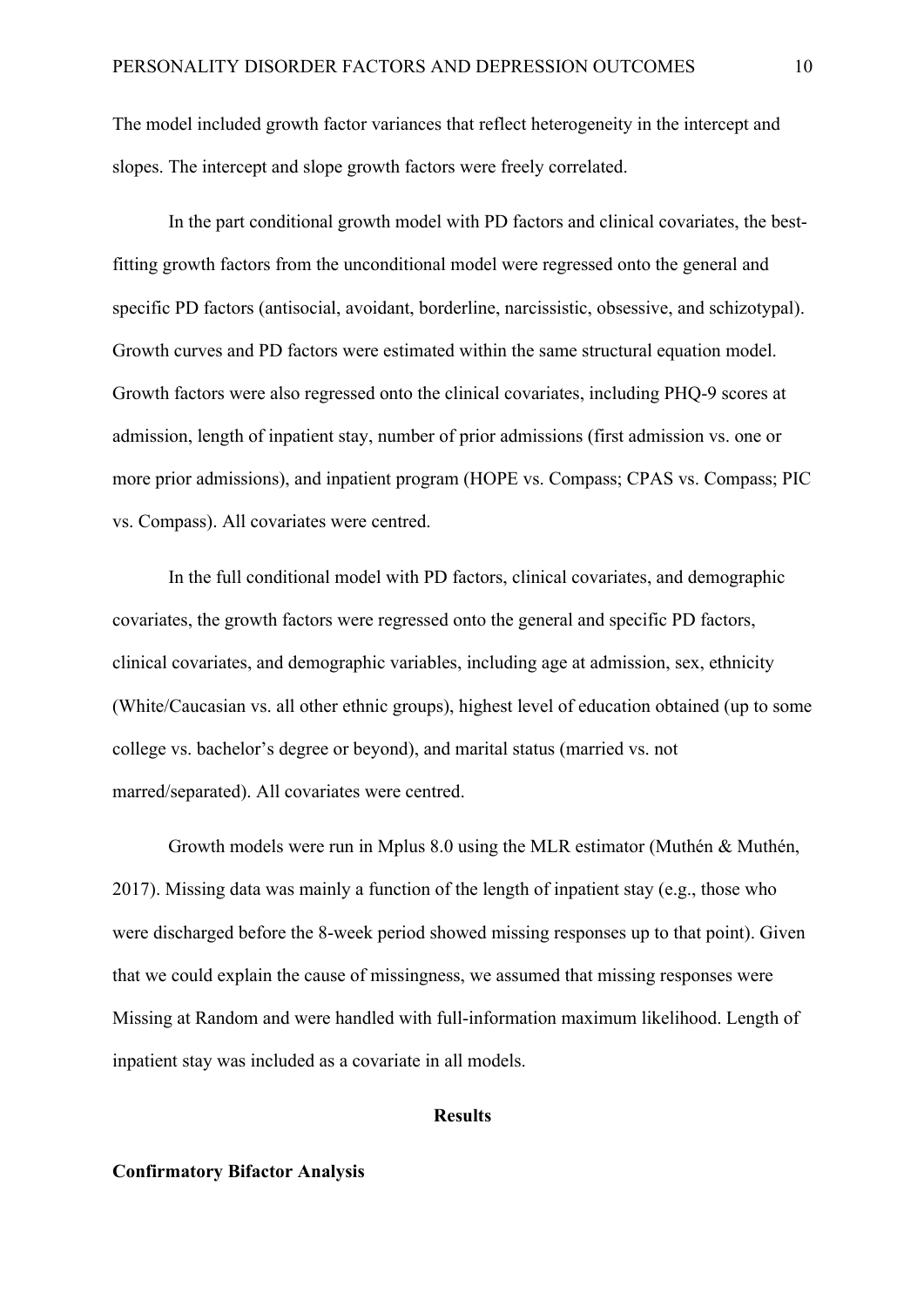Full details of the bifactor analysis, including model fit indices, factor loadings, and model comparisons, can be found in Supplement 1 and Tables S1-S2. Briefly, the bifactor model showed a good fit that outperformed the correlated factor and single-factor models. The general factor showed healthy loadings and was well represented by its indicators. There was some variation in specific factor reliability: avoidant and borderline PD items loaded more strongly onto the general PD factor than the specific avoidant and borderline factors, respectively, reducing their reliability, whereas antisocial and narcissistic PD items overlapped least with the general variance and hence represented the antisocial and narcissistic factors well.

# **Latent Growth Models**

An unconditional growth model with an intercept and linear slope factor showed a good-to-excellent fit (CFI = .96, TLI = .95, RMSEA = .07, SRMR = .02). Adding a quadratic slope factor improved the information explained ( $\triangle AIC = 68$ ;  $\triangle BIC = 45$ ;  $\triangle aBIC = 58$ ; model fit:  $CFI = 1$ ,  $TLI = 1$ ,  $RMSEA = 0$ ,  $SRMR = 0$ ). We report unstandardized coefficients for the intercept factor ( $n_0$ ), slope factor (linear =  $n_1$ , quadratic =  $n_2$ ), latent variance components ( $\zeta_0$ ,  $\zeta_1$ ,  $\zeta_2$ ), and regression weights (*b*<sub>0</sub>, *b*<sub>1</sub>, *b*<sub>2</sub>). The intercept (e.g., the estimated mean PHQ-9 score at week 2) in the unconditional model with both linear and quadratic slope factors fell just under the PHQ-9's clinical threshold for major depression ( $\eta_0$  = 9.56, *z*  $= 66.39$ ,  $p < .001$ , 95% CI [9.27, 9.84]), but patients varied substantially around the mean ( $\zeta_0$ ) = 37.56, *z* = 13.13, *p* < .001, 95% CI [31.94, 43.16]). On average, patients showed a linear decline in PHQ-9 scores over the treatment period ( $\eta_1 = -2.40$ ,  $z = -16.87$ ,  $p < .001$ , 95% CI [-2.68, -2.12]), but varied in the steepness of their individual slopes ( $\zeta_1$  = 13.76, *z* = 3.81, *p* < .001, 95% CI [6.67, 20.83]). The rate of decline in PHQ-9 scores slowed with time ( $n_2$  =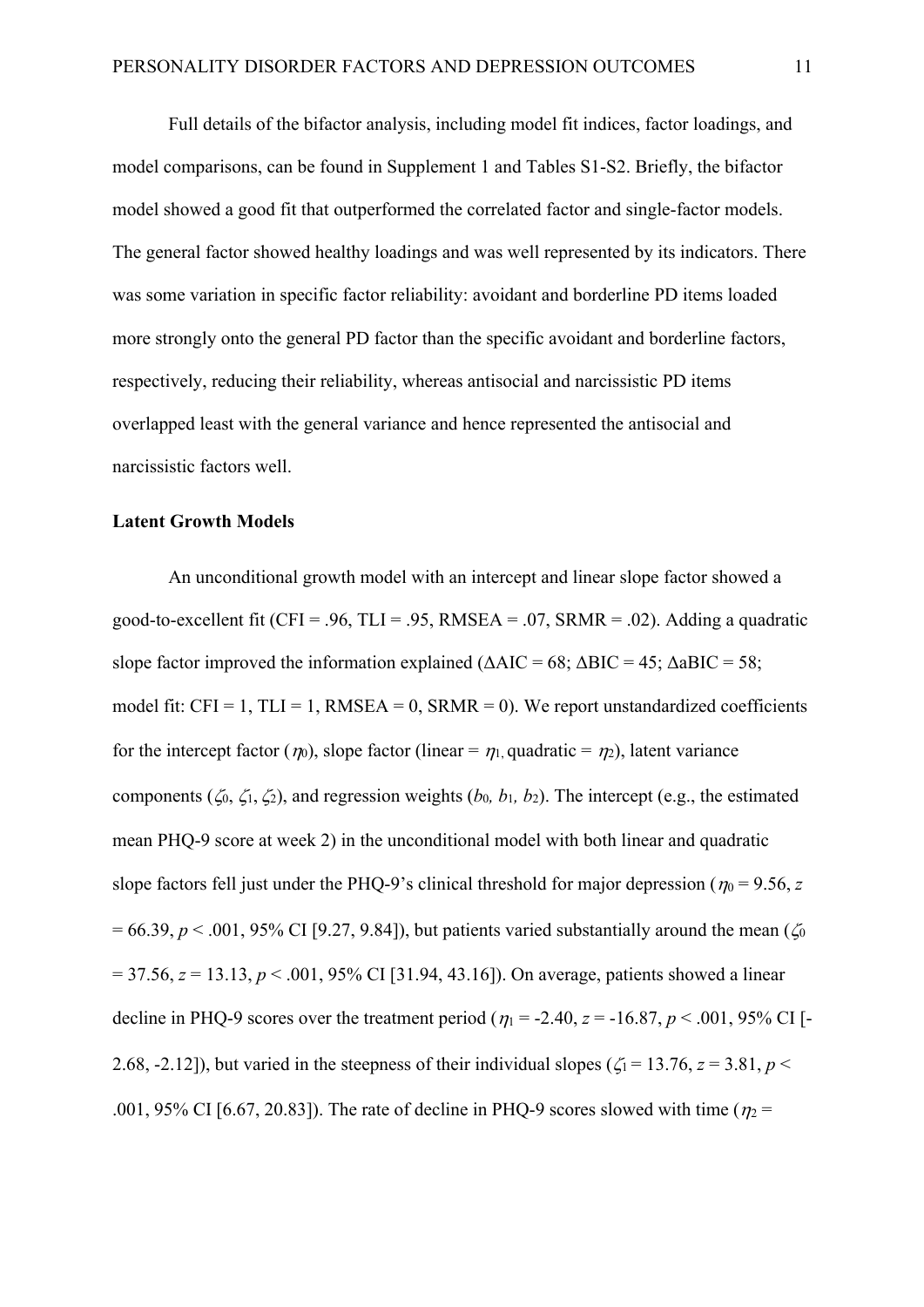0.34,  $z = 6.81$ ,  $p < .001$ , 95% CI [0.24, 0.43]), but patients varied in the extent of this quadratic pattern of change ( $\zeta_2 = 1.09$ ,  $z = 3.28$ ,  $p < .001$ , 95% CI [0.44, 1.74]).

In the part conditional growth model with the general and uncorrelated specific PD factors and clinical covariates, the intercept ( $\eta_0$  = 9.31,  $z$  = 82.29,  $p < .001$ , 95% CI [9.09, 9.53]), linear slope ( $\eta_1 = -2.41$ ,  $z = -11.90$ ,  $p < .001$ , 95% CI [-2.81, -2.02]), and quadratic slope ( $n_2 = 0.30$ ,  $z = 3.60$ ,  $p < .001$ , 95% CI [0.14, 0.46]) were similar to the unconditional model. Higher general PD factor scores predicted higher intercept values ( $b_0 = 1.16$ ,  $z = 6.49$ ,  $p < .001, 95\%$  CI [0.81, 1.51]), while lower intercept values were predicted by marginally higher borderline scores ( $b_0$  = -0.49,  $z$  = -1.86,  $p$  = .062, 95% CI [-1.00, 0.03]), higher antisocial scores ( $b_0$  = -0.55,  $z$  = -2.14,  $p$  = .032, 95% CI [-1.05, -0.05]), and higher narcissistic scores ( $b_0$  = -0.38, *z* = -1.96, *p* = .050, 95% CI [-0.77, 0]). The general PD factor did not predict significant differences in the steepness of the linear slopes ( $b_1 = -0.09$ ,  $z = -1$ 0.42,  $p = .678$ , 95% CI [ $-0.53$ , 0.35]). By contrast, higher borderline scores predicted flatter linear slopes ( $b_1 = 0.58$ ,  $z = 1.97$ ,  $p = .049$ , 95% CI [0.01, 1.16]), while higher antisocial scores predicted a stronger quadratic (i.e. U-shaped) pattern of growth  $(b_2 = 0.25, z = 2.26, p$  $= .024, 95\%$  CI [0.03, 0.46]). Regression coefficients for the clinical covariates were similar to those in the full conditional growth model (see below).

In the full conditional growth model with bifactor PD factors, clinical covariates, and demographic covariates, the growth factors were almost identical to the part conditional growth model (see Table S1). Higher intercept values were again predicted by higher general PD scores ( $b_0 = 1.14$ ,  $z = 6.36$ ,  $p < .001$ , 95% CI [0.79, 1.49]), lower borderline scores ( $b_0 = -$ 0.64,  $z = -2.47$ ,  $p = .013$ , 95% CI [-1.14, -0.13]), and lower antisocial scores ( $b_0 = -0.51$ ,  $z = -1.01$ 1.99, *p* = .047, 95% CI [-1.02, -0.01]). The association between general PD and the linear slope strengthened but did not reach significance  $(b_1 = -0.22, z = -0.96, p = .340, 95\% \text{ CI}$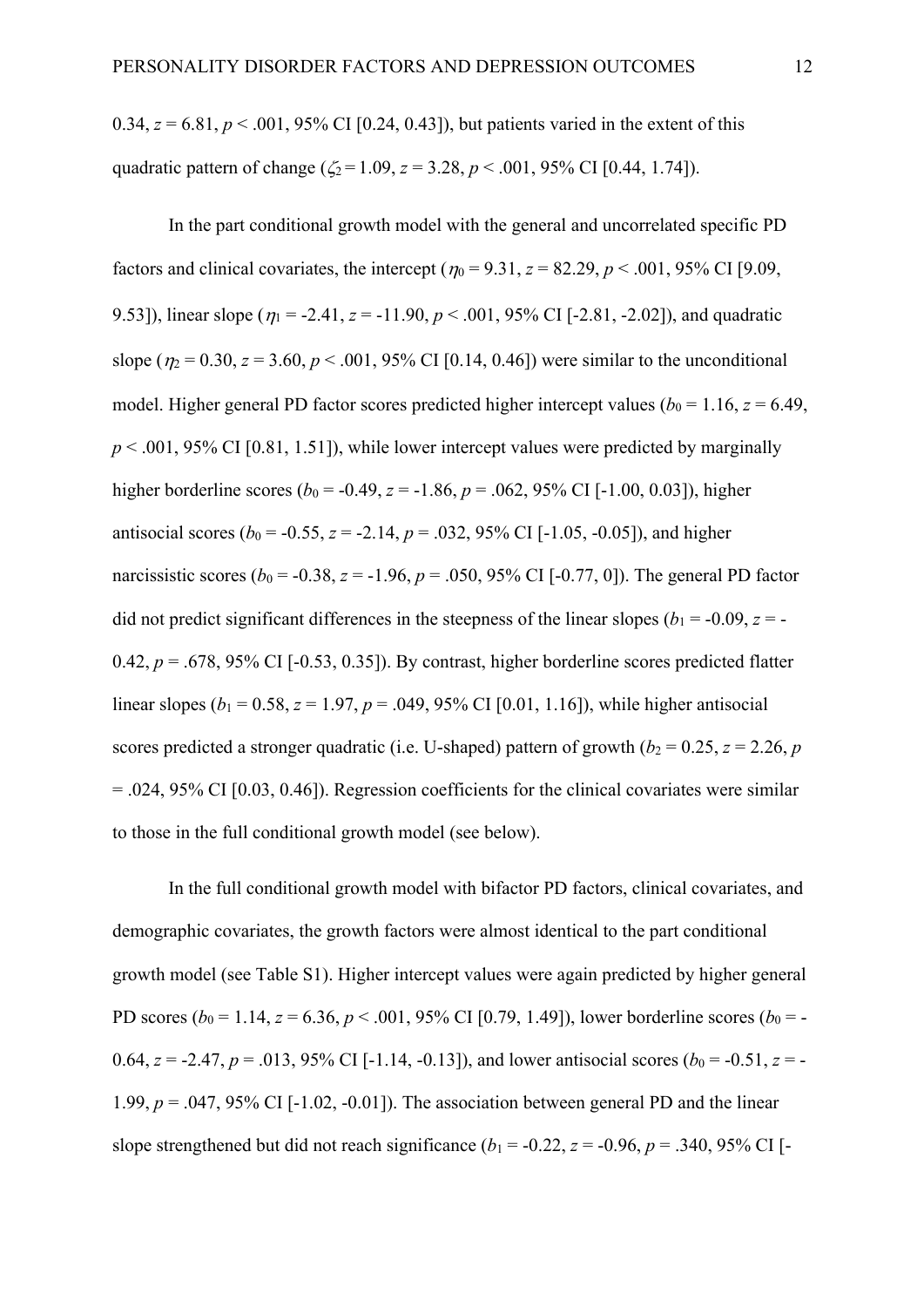0.66, 0.23]). Moreover, the association between borderline scores and linear slopes decreased slightly but was now marginal  $(b_1 = 0.52, z = 1.75, p = .08, 95\% \text{ CI}$  [-0.06, 1.11]), while the association between antisocial scores and quadratic slopes increased slightly and remained significant ( $b_2 = 0.26$ ,  $z = 2.36$ ,  $p = .018$ , 95% CI [0.04, 0.47]). Figure 1 shows the growth curves predicted by the general, borderline, and antisocial factors, and Table S3 shows the regression coefficients for the remaining PD factors, clinical covariates, and demographic covariates.

## **Discussion**

Research findings are mixed as to whether PDs predict poorer outcomes following treatment for depression. One problem is that current assessment measures conflate what is shared among PDs (i.e., severity) with what is specific to particular PDs (i.e. style; Hopwood et al., 2011). These two sources of variance might predict depression outcomes in opposite directions, which could contribute to the mixed findings. We investigated the unique contributions of the general and specific components of personality pathology to depression prognosis by first separating out these two sources of variance with the bifactor model, and then using the resultant general and specific PD factors to predict changes in depression severity over an inpatient treatment using latent growth models.

Consistent with past studies, we found that the covariation in PD symptom reports was best summarized by a general PD factor, as well as specific factors reflecting each PD assessed (Conway et al., 2016; Jahng et al., 2011; Sharp et al., 2015<sup>1</sup>; Williams et al., 2017; Wright et al., 2016). Furthermore, borderline items (e.g., 'identity disturbance', 'empty'), avoidant items (e.g., 'preoccupied with rejection', 'views self as inept'), and schizotypal items ('ideas of reference', 'social anxiety') loaded most strongly onto the general PD factor2 (Conway et al., 2016; Sharp et al., 2015; Williams et al., 2017; Wright et al., 2016),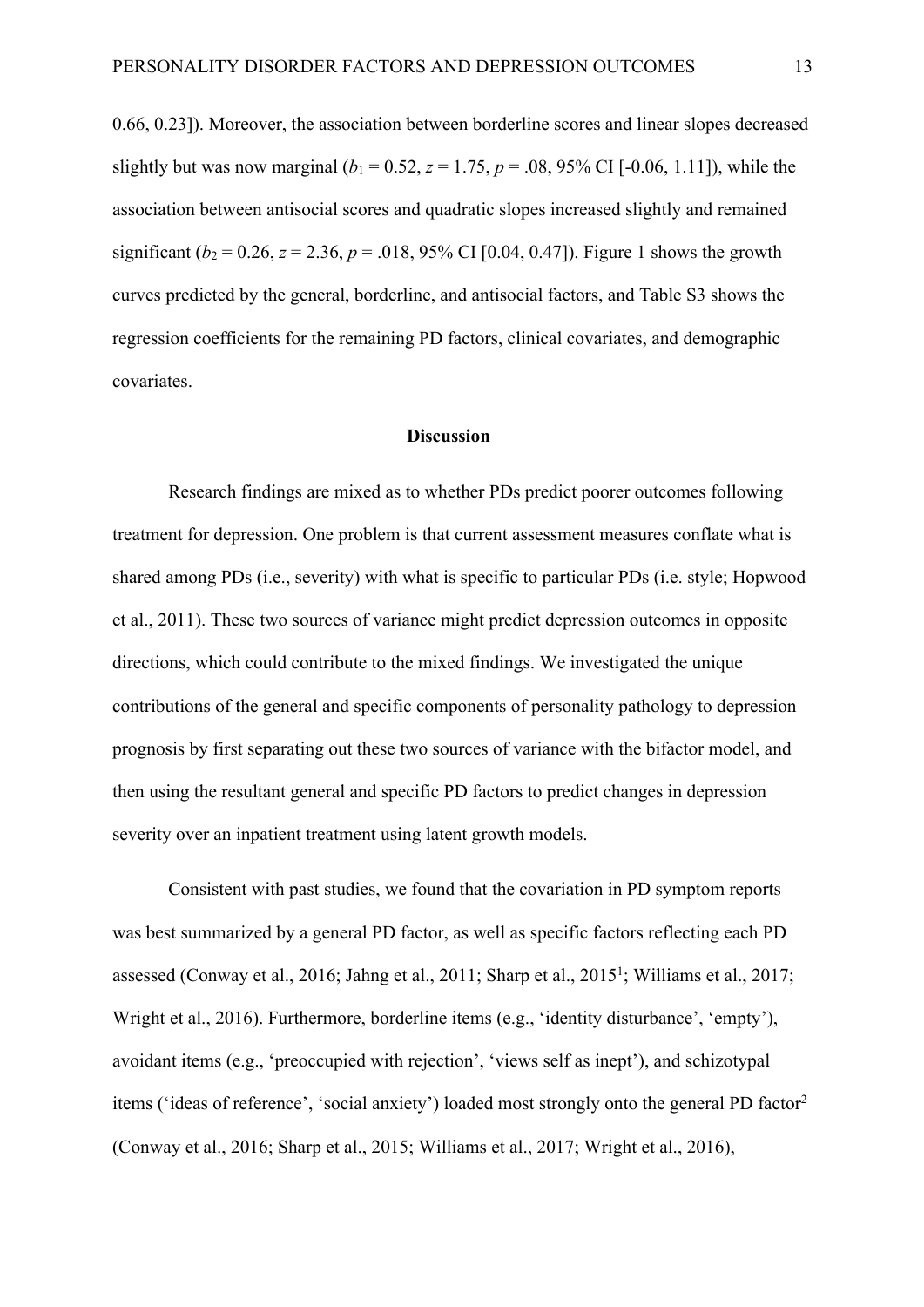supporting the idea that general PD reflects overall dysfunction in self-functioning (e.g., an incoherent or inadequate sense of identity) and interpersonal functioning (e.g., a general insecurity or mistrust of others). The general PD factor predicted higher initial depression scores, but not differential rates of change. By contrast, the specific borderline factor predicted slower rates of decline over the over the treatment period, while the antisocial factor predicted a U-shaped pattern of change.

#### **Prognostic Value of the General and Specific PD factors**

Higher general PD scores predicted higher initial depression scores two weeks into an eight-week inpatient treatment but did not predict significant differences in the growth curves. In other words, the common variance among PD symptoms predicted more severe depression but similar rates of change. This suggests that the general PD factor captures overall illness severity, which is not in itself a strong prognostic predictor. Prior studies have also reported higher depression scores in the presence of a PD (Fowler et al., 2018; Moradveisi et al., 2013), which normalizes after baseline depression severity–a marker of overall illness severity–is controlled for (De Bolle et al., 2010; Erkens et al., 2018; van Bronswijk et al., 2018). If general severity is not controlled for, the associated rise in depression scores may be misinterpreted as the negative effect of PDs on depression outcomes. But if it is, PDs will be said to have no prognostic value for depression outcomes. The mixed findings regarding the prognostic value of PDs on depression outcomes might be explained largely by the extent to which the effect of general severity is controlled for (Mulder, 2002).

Higher specific borderline factor scores were associated with lower initial depression scores and flatter linear slopes. That is, once the effect of general PD and the other specific PD factors was controlled for, borderline features (i.e. Negative Affectivity; see Supplement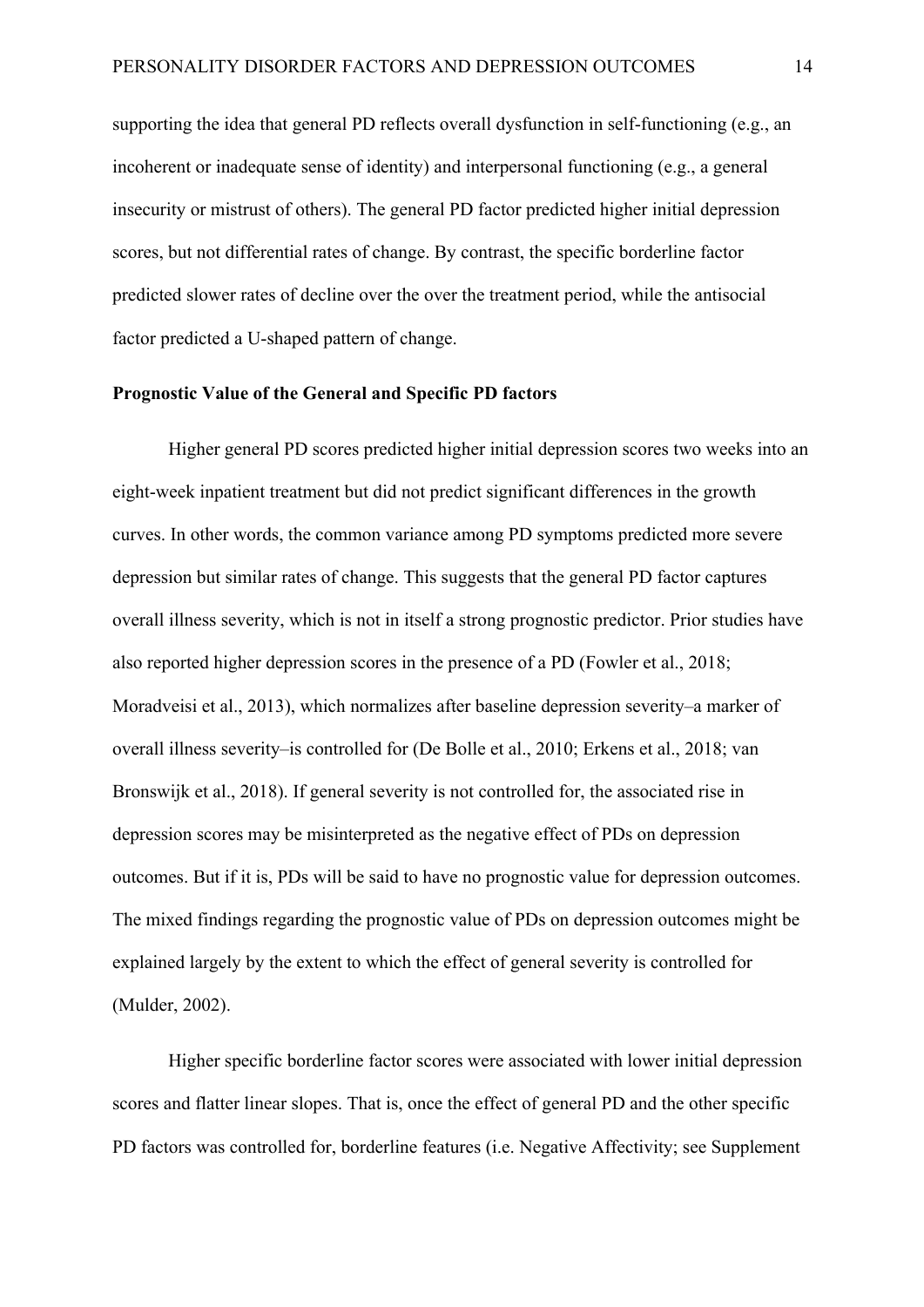1) predicted slower changes throughout an inpatient treatment. This is particularly interesting given that another study using an overlapping dataset reported that a BPD diagnosis, while associated with higher initial depression scores, was not associated with different rates of change (Fowler et al., 2018). If anything, patients with a BPD diagnosis showed better absolute outcomes, in that their depression scores dropped a larger amount to reach a similar endpoint to those without a BPD diagnosis. Our study suggests that the increased baseline severity associated with BPD was in fact a function of general PD severity. Only once the common variance in PD ratings is separated from the specific variance do we find that stylistic borderline features are associated with poorer depression outcomes.

How should we interpret the specific effect of borderline features on depression outcomes, if the general PD factor also reflects characteristics associated with borderline difficulties (Clark, Nuzum, & Ro, 2018)? One idea is that the general PD factor represents the non-specific ways in which disturbances in self and interpersonal functioning manifest across PDs, while the specific borderline factor reflects personality tendencies that explicitly feature these themes, such as a fragile (or malleable) identity and interpersonal sensitivity. When these personality tendencies interfere with one's life, they may cause a difficulty in trusting the personal relevance of socially communicated information that challenges their rigid and impairing beliefs about the self, other and world–like the information presented in treatment (Fonagy, Luyten, Allison, & Campbell, 2017).

Alternatively, the association between the specific borderline factor and poorer prognosis may be a by-product of controlling for general PD, which reduced the initial depression scores and hence steepness of the slope. However, those with higher borderline factor scores were predicted to have higher end-point depression scores than those with low borderline factor scores, suggesting that the flatter slope is not purely a function of removing the baseline severity effect. Still, we caution any definitive interpretation of these findings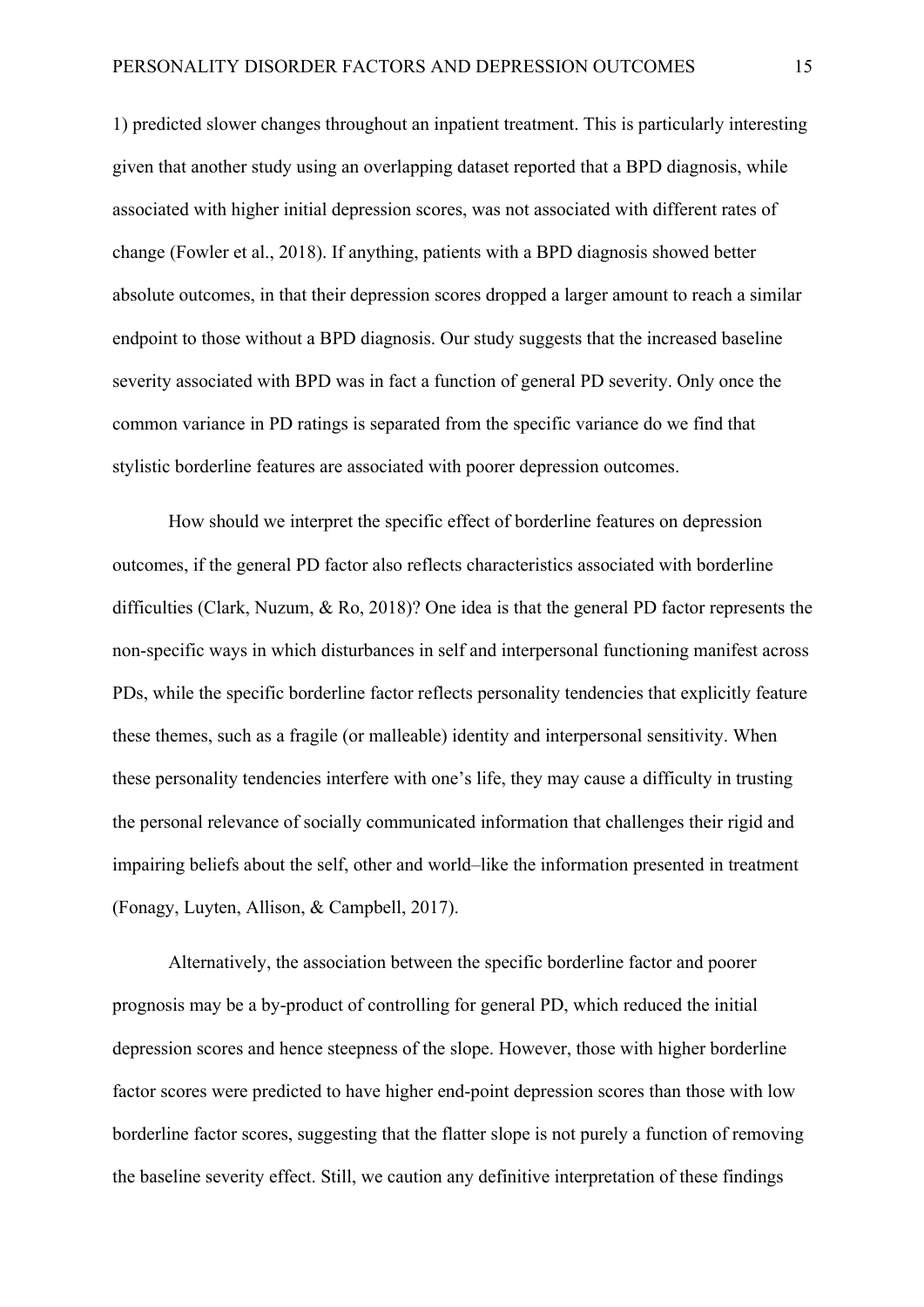given that the specific borderline factor's reliability was relatively weak, and the significance of its prediction did not survive correction for demographic variables at a 5% alpha level.

Higher specific antisocial factor scores in the bifactor growth model were associated with lower initial depression scores and stronger quadratic (*i.e.* U-shaped) slopes. That is, once the effect of general PD and the other specific PD factors was controlled for, antisocial features (i.e. Disinhibition; see Supplement 1) predicted an initial decline followed by an upward inflection in depression scores. Few have documented the prognostic value of ASPD on depression outcomes, but an early prospective study reported higher depression recurrence rates associated with ASPD (and BPD) compared to bipolar disorder (Perry, 1988). More generally, ASPD is associated with high rates of recidivism (Bonta, Blais, & Wilson, 2014). The specific mechanisms that predict recurrence in offending and depression severity are unlikely to be the same, but the broader mechanisms associated with antisocial features may contribute to both, such as disinhibition (Remster, 2014). Future studies that include measures of hypothesised treatments mechanisms are necessary to test these hypotheses.

## **Limitations**

Using dichotomous criterion-counts to assess underlying PD dimensions lacks genuine dimensionality and may have artificially inflated the correlations among items, as they are designed to detect threshold levels of pathology at the cost of specificity. While this may question the substantive validity of the general PD factor, the specific borderline and antisocial factors are free from the general variance and hence common method effects. Still, our PD measure is limited to self-report ratings that do not capture the full nature of personality difficulties relative to a multi-informant approach (Carlson, Vasire, & Oltmanns, 2013). Furthermore, the PHQ-9 may be subject to self-report biases, insofar as patients diagnosed with a PD often rate their depression as more severe than do clinicians (Unger,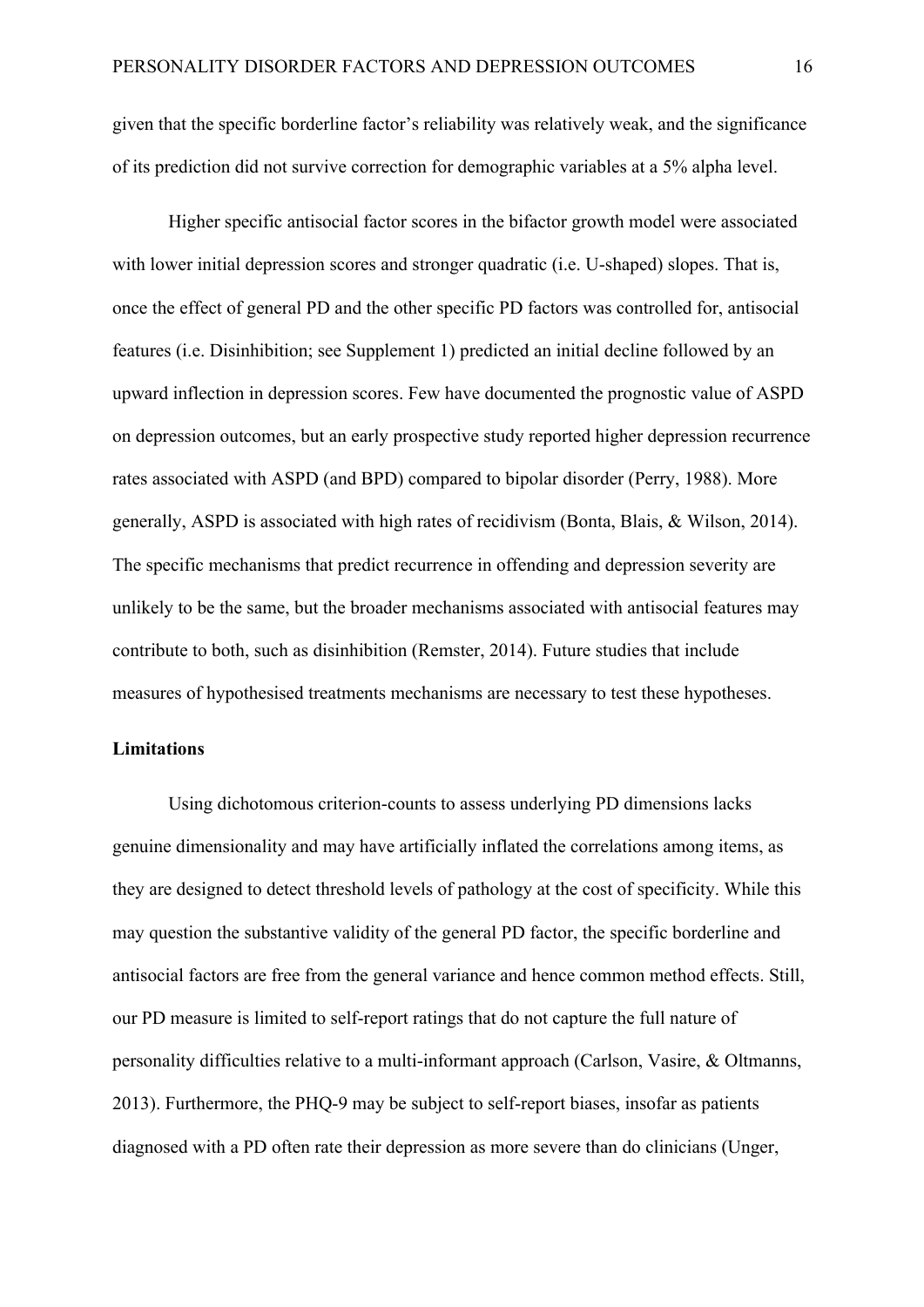Hoffmann, Köhler, Mackert, & Fydrich, 2013). Therefore, the slower rate of decline associated with borderline features and the U-shaped pattern of change associated with antisocial features may be a function of stylistic patterns in *reporting* rather than behaving. Nonetheless, the two are unlikely to be distinct: negative response styles may in themselves reflect behavioural tendencies that confer risk to psychopathology (Lahey et al., 2012).

We did not sample the full range of personality disorders, particularly histrionic, schizoid, dependent, and paranoid PDs, due to their low occurrence. Therefore, we must be cautious in generalizing our findings as they might be limited to personality configurations found within a depression-seeking sample. However, the construct validity of these lower frequency PDs has been questioned due to their low rates of prevalence in the population and low symptom specificity (Skodol et al., 2011a). This is not to say that these PDs lack clinical utility; rather, they might be better thought of as capturing broader-level traits than specific PDs, as was proposed in the DSM-5 alternative model (American Psychiatric Association, 2013). Nonetheless, even the PDs sampled demonstrate a pattern of loadings consistent with the trait domains featured across the ICD-11 and DSM 5 alternative model of PD3 (Bach et al., 2020; see Supplement 1). This highlights the densely hierarchical nature of PDs and we encourage researchers to assess multiple levels of functioning for a more comprehensive picture of personality disorder.

We have assumed that PDs are a primary feature of the clinical profile that shapes the course of depression (Tyrer, 2015). There is good evidence supporting this: PDs in adolescence significantly increase the risk of depression in adulthood (Johnson et al., 1999), and improvements in PD precede improvements in depression, but not the reverse (Gunderson et al., 2004). Nonetheless, the presence of both a PD and depression in adolescence often outweighs the predictive strength of either one alone (Crawford et al.,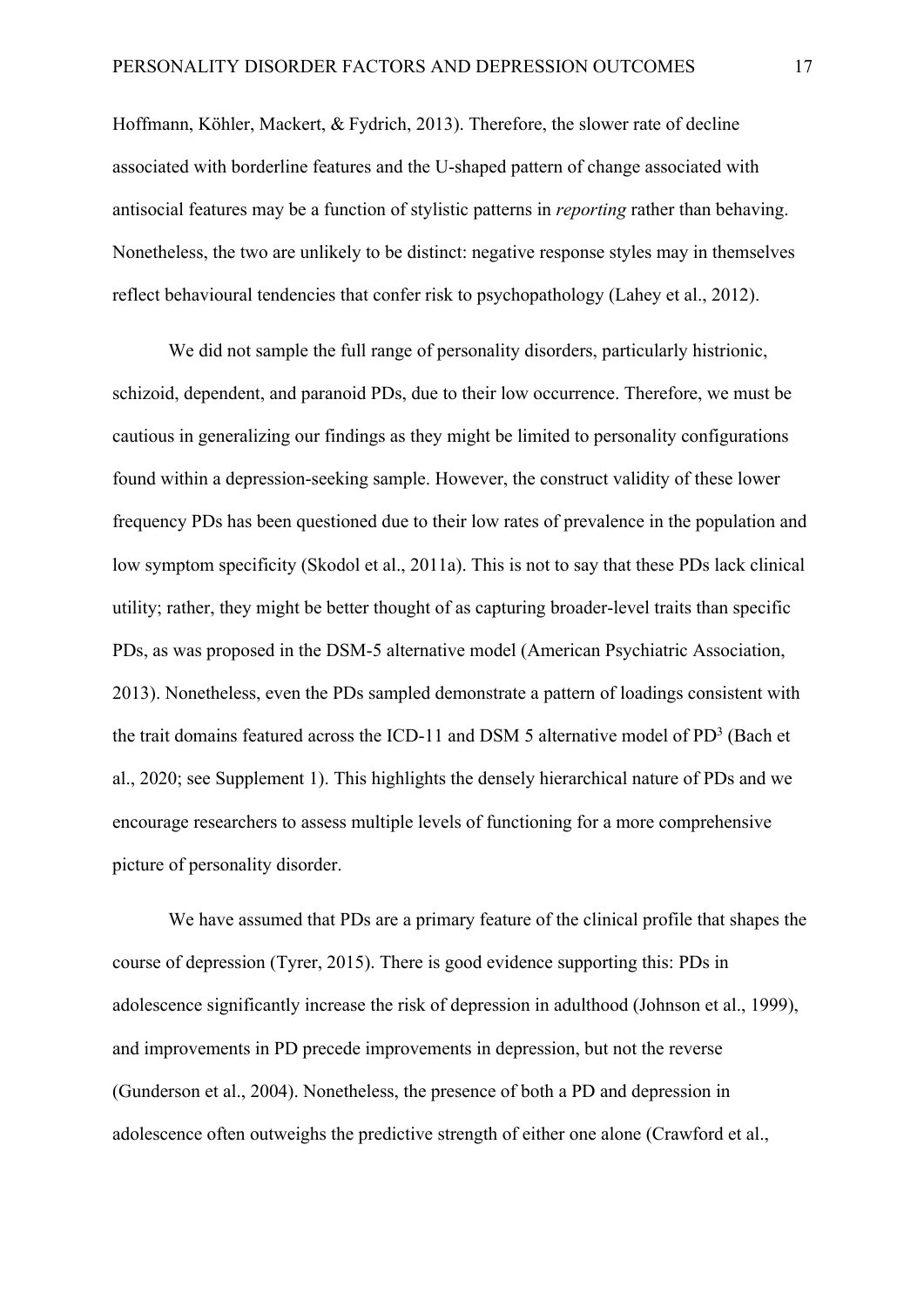2008; Kasen, Cohen, Skodol, Johnson, & Brook, 1999). Hence, the relationship between PDs and depression may not be a simple, unidirectional one (Livesley, 2015).

Furthermore, while we assume that borderline and antisocial features are static predictors of depression prognosis, personality traits are context- and mood-dependent (Hopwood, Zimmermann, Pincus, & Krueger, 2015; Wright, Hopwood, & Simms, 2015). Our baseline assessment of PD is limited to a certain context (e.g. an acute illness state) and does not capture personality dynamics in terms of variation in how people interact with their environments. We advise future researchers to take repeated measurements of PDs to investigate their reciprocal relationships with other problems, to ultimately inform on the mechanisms of change.

# **Implications**

Our findings suggest that personality disorder assessment should include both shared and specific aspects of PDs. There is clear overlap in PD symptoms that in part reflects semantic redundancy, but also the overall degree of life impairment that patients experience (Livesley, 2011). The specific characteristics associated with PDs should not, however, be dismissed (or focused on exclusively, as is currently the case). Rather, a patient's overall level of severity as well as their stylistic expressions should be assessed (Hopwood et al., 2011). This 'binomial nomenclature' of PDs is already featured in the  $11<sup>th</sup>$  revision of the International Classification of Diseases, where PD diagnosis is based on a single dimension that reflects the severity of personality impairment (ranging from mild to severe dysfunction), as well as five trait-domains (e.g., negative affectivity, detachment, disinhibition, dissociality, and anankastia) that specify the ways in which this impairment is expressed (Tyrer et al., 2015). There is also movement towards a binomial taxonomy in the DSM-5's alternative model of PDs (Skodol et al., 2011b). These two systems differ in several ways but share a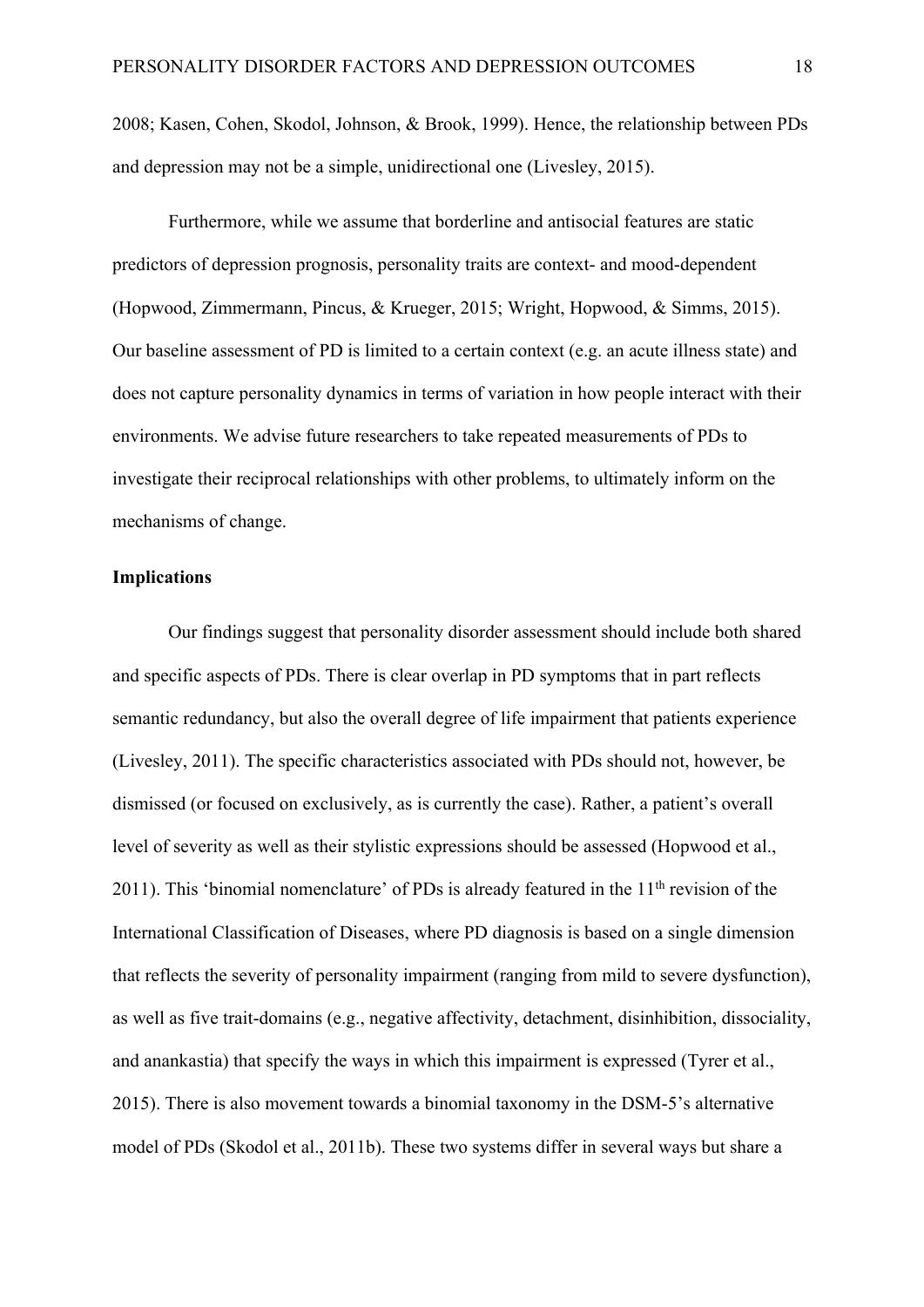common ground in representing the general (severity) and specific (stylistic) components of personality disorders (Bach, Sellbom, Skjernov, & Simonsen, 2018).

We note that while borderline (and antisocial) factors uniquely predicted depression outcomes, this does not support the inclusion of a borderline PD qualifier in the diagnostic system–which is a topic of much debate (Reed, 2018)–because these factors reflect features or perhaps trait dimensions (i.e. Negative Affectivity and Disinhibition; see Supplement 1) that vary across the sample, rather than a 'borderline' subgroup of patients. In fact, while a borderline qualifier is consistent with current practice, the current findings suggest that it may be somewhat redundant, given that i) borderline items loaded preferentially onto the general PD factor, ii) the remaining items that loaded onto the specific borderline factor reflect Negative Affectivity (see Supplement 1), and iii) a 'borderline pattern' might be best captured by combinations of trait domains, such as high levels of Negative Affectivity and Disinhibition (Bach et al., 2020), the analogues of which (i.e. borderline and antisocial factors) predicted poorer outcomes in this study.

Our findings also highlight the importance of studying the unique contributions of the general and specific aspects of PDs to depression outcomes. If these components are not separated out, then their potentially conflicting relationships may obscure prognostic predictions. We used the bifactor model to achieve this, which is not without controversy (Sellbom & Tellegen, 2019; van Bork, Epskamp, Rhemtulla, Borsboom, & van der Maas, 2017; Watts et al., 2019). Nonetheless, we hope to have demonstrated that with proper theoretical justification (e.g., conceptualizing personality dysfunction in terms of shared and stylistic features), model evaluation beyond standard fit indices (e.g., information criteria and model-based reliability indices), and external validation (e.g., predicting future depression outcomes and comparing predictions with alternative models), the bifactor model can be meaningfully applied to assessment research. Future studies should investigate how general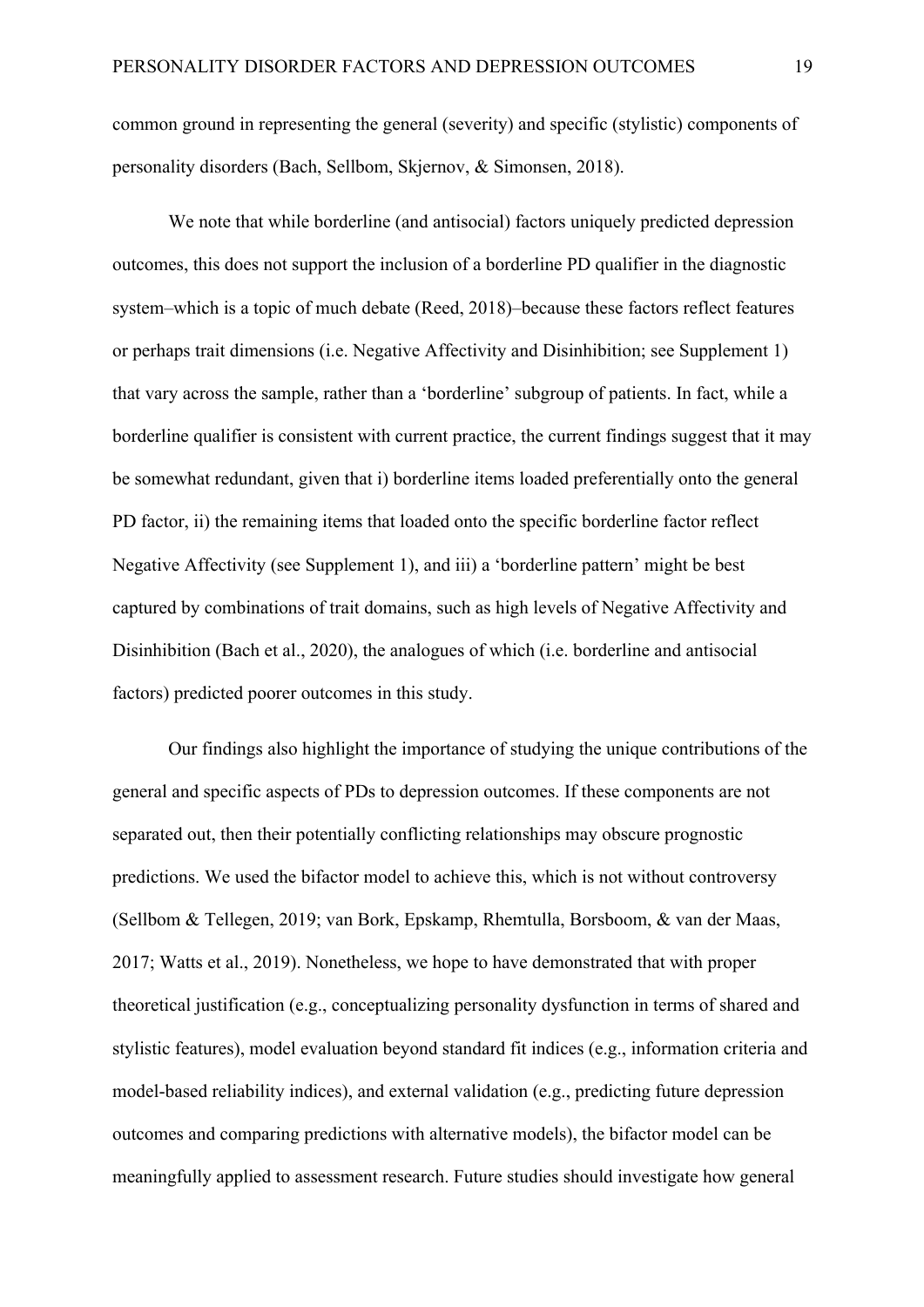and specific PD factors interact with different treatments in randomized controlled studies to better understand 'what works for whom' (for an example in the developmental psychopathology field, see Aitken et al., 2020).

We have shown that personality disorder symptoms are best described by a general factor that reflects the severity of individuals' personality dysfunction, as well as specific factors that reflect stylistic expressions associated with different disorders. Borderline and antisocial features are associated with poorer prognosis throughout inpatient treatment for depression, once the variance associated with general personality disorder is controlled.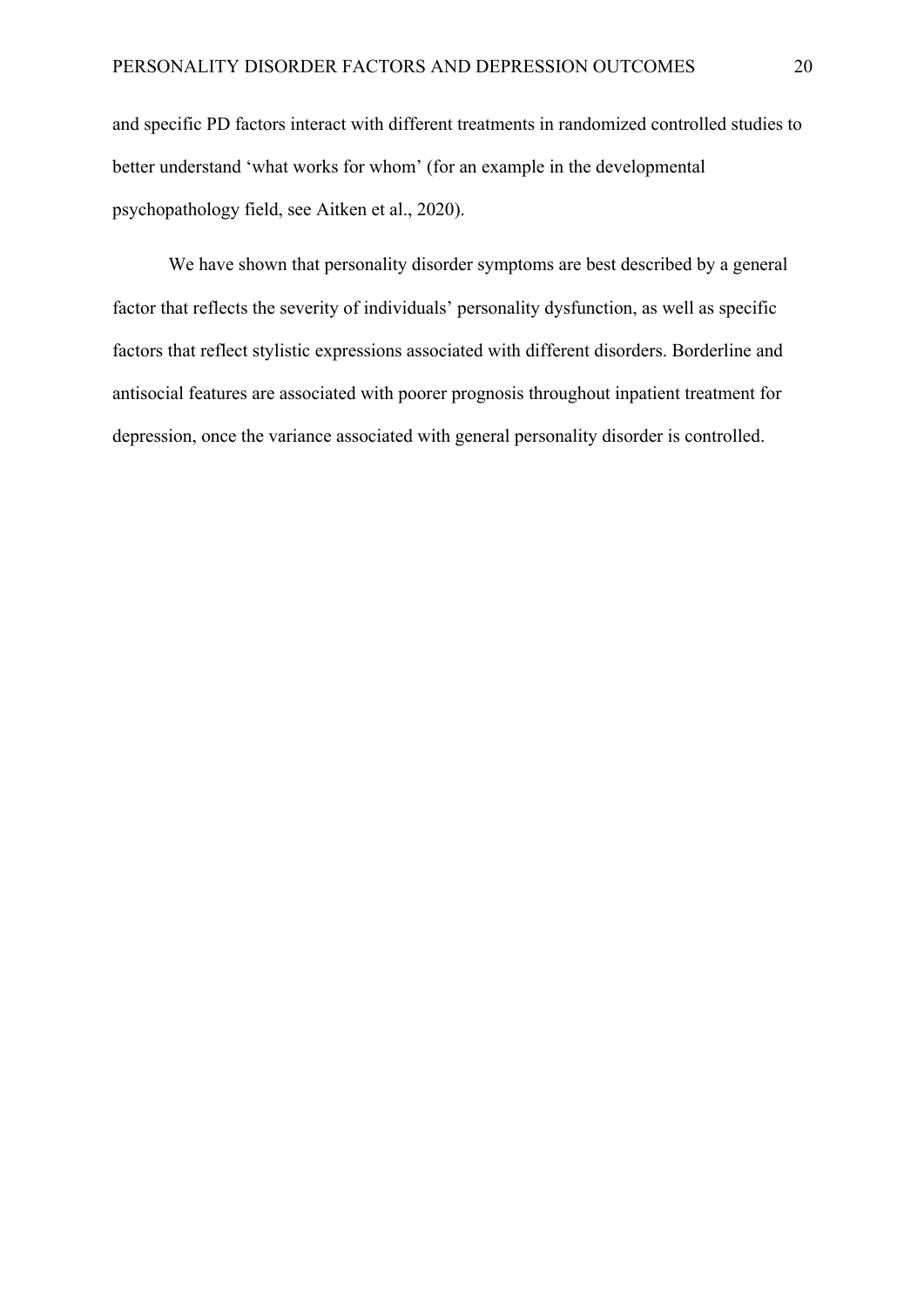#### **References**

- Aitken, M., Haltigan, J. D., Szatmari, P., Dubicka, B., Fonagy, P., Kelvin, R., … Goodyer, I. M. (2020). Toward precision therapeutics: general and specific factors differentiate symptom change in depressed adolescents. *Journal of Child Psychology and Psychiatry*. doi:10.1111/jcpp.13194
- Allen, J. G., Frueh, B. C., Ellis, T. E., Latini, D. M., Mahoney, J. S., Oldham, J. M., . . . Wallin, L. (2009). Integrating outcomes assessment and research into clinical care in inpatient adult psychiatric treatment. *Bulletin of the Menninger Clinic, 73*(4), 259- 295. doi:10.1521/bumc.2009.73.4.259
- American Psychiatric Association. (2013*). Diagnostic and statistical manual of mental disorders* (5th ed.). Washington, DC: Author.
- Bach, B., Kerber, A., Aluja, A., Bastiaens, T., Keeley, J. W., Claes, L., … Zimmermann, J. (2020). International Assessment of DSM-5 and ICD-11 Personality Disorder Traits: Toward a Common Nosology in DSM-5.1. *Psychopathology*, 1–10. doi:10.1159/000507589
- Bach, B., Sellbom, M., Skjernov, M., & Simonsen, E. (2018). ICD-11 and DSM-5 personality trait domains capture categorical personality disorders: Finding a common ground. *Australian & New Zealand Journal of Psychiatry, 52*(5), 425-434. doi:10.1177/0004867417727867
- Bonta, J., Blais, J., & Wilson, H. A. (2014). A theoretically informed meta-analysis of the risk for general and violent recidivism for mentally disordered offenders. *Aggression and Violent Behavior, 19*(3), 278-287. doi:10.1016/j.avb.2014.04.014
- Carlson, E. N., Vazire, S., & Oltmanns, T. F. (2013). Self-Other Knowledge Asymmetries in Personality Pathology. *Journal of Personality*, *81*(2), 155–170. doi:10.1111/j.1467- 6494.2012.00794.x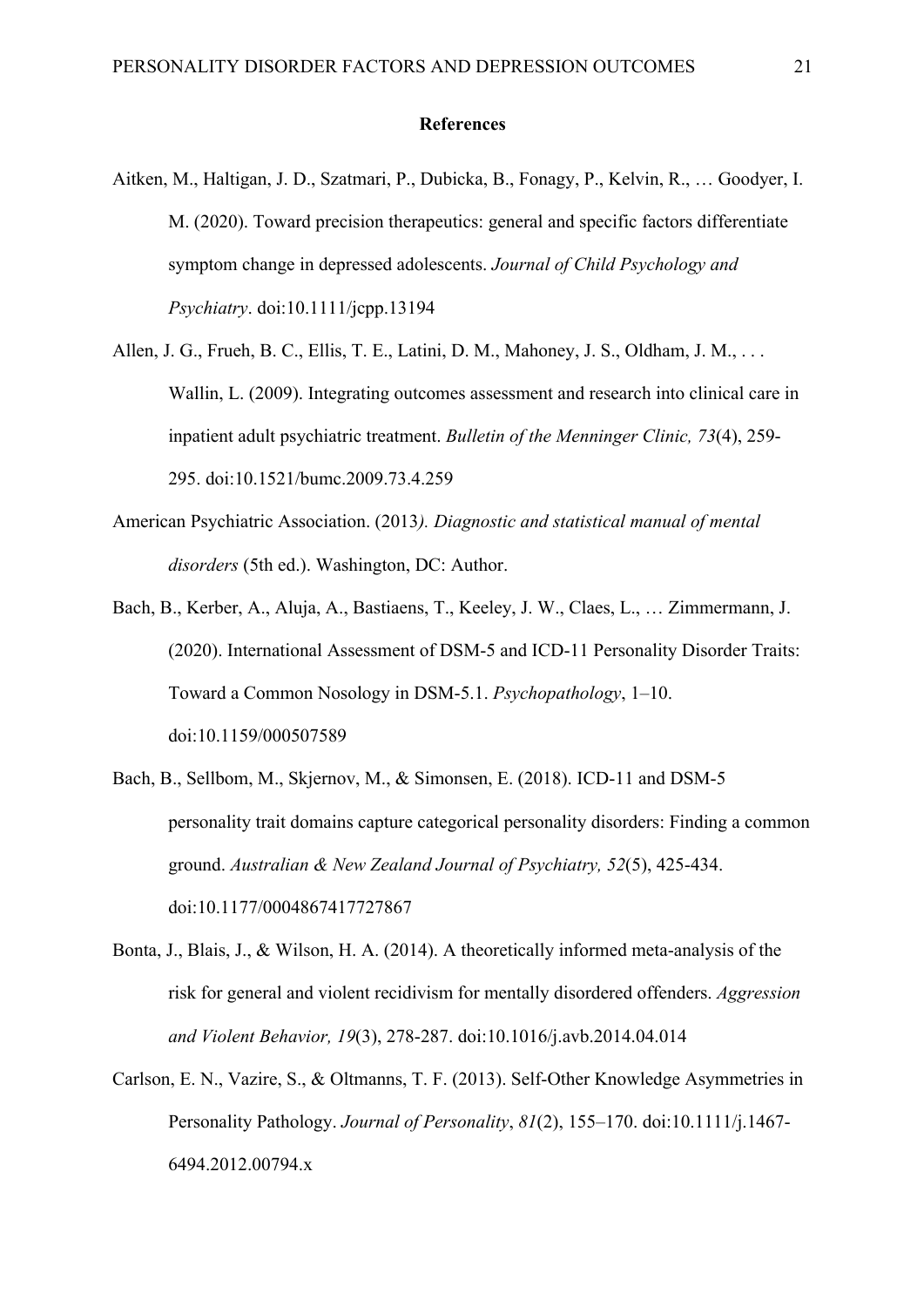- Chen, F. F., West, S. G., & Sousa, K. H. (2006). A Comparison of Bifactor and Second-Order Models of Quality of Life. *Multivariate Behavioral Research, 41*(2), 189-225. doi:10.1207/s15327906mbr4102\_5
- Chou, C.-P., Chi, F., Weisner, C., Pentz, M., & Hser, Y.-I. (2010). Initial Status in Growth Curve Modeling for Randomized Trials. *Journal of Drug Issues*, *40*(1), 155–172. doi:10.1177/002204261004000109
- Clark, L. A., Nuzum, H., & Ro, E. (2018). Manifestations of personality impairment severity: comorbidity, course/prognosis, psychosocial dysfunction, and 'borderline' personality features. *Current Opinion in Psychology, 21*, 117-121. doi:10.1016/j.copsyc.2017.12.004
- Clarkin, J. F., Petrini, M., & Diamond, D. (2019). Complex depression: The treatment of major depression and severe personality pathology. *Journal of Clinical Psychology, 75*(5), 824-833. doi:10.1002/jclp.22759
- Conway, C. C., Hammen, C., & Brennan, P. A. (2016). Optimizing Prediction of Psychosocial and Clinical Outcomes With a Transdiagnostic Model of Personality Disorder. *Journal of Personality Disorders, 30*(4), 545-566.
	- doi:10.1521/pedi\_2015\_29\_218
- Crawford, T. N., Cohen, P., First, M. B., Skodol, A. E., Johnson, J. G., & Kasen, S. (2008). Comorbid Axis I and Axis II disorders in early adolescence: outcomes 20 years later. *Archives of General Psychiatry, 65*(6), 641-648. doi:10.1001/archpsyc.65.6.641
- Cyranowski, J. M., Frank, E., Winter, E., Rucci, P., Novick, D., Pilkonis, P., . . . Kupfer, D. J. (2004). Personality pathology and outcome in recurrently depressed women over 2 years of maintenance interpersonal psychotherapy. *Psychological Medicine, 34*(4), 659-669. doi:10.1017/S0033291703001661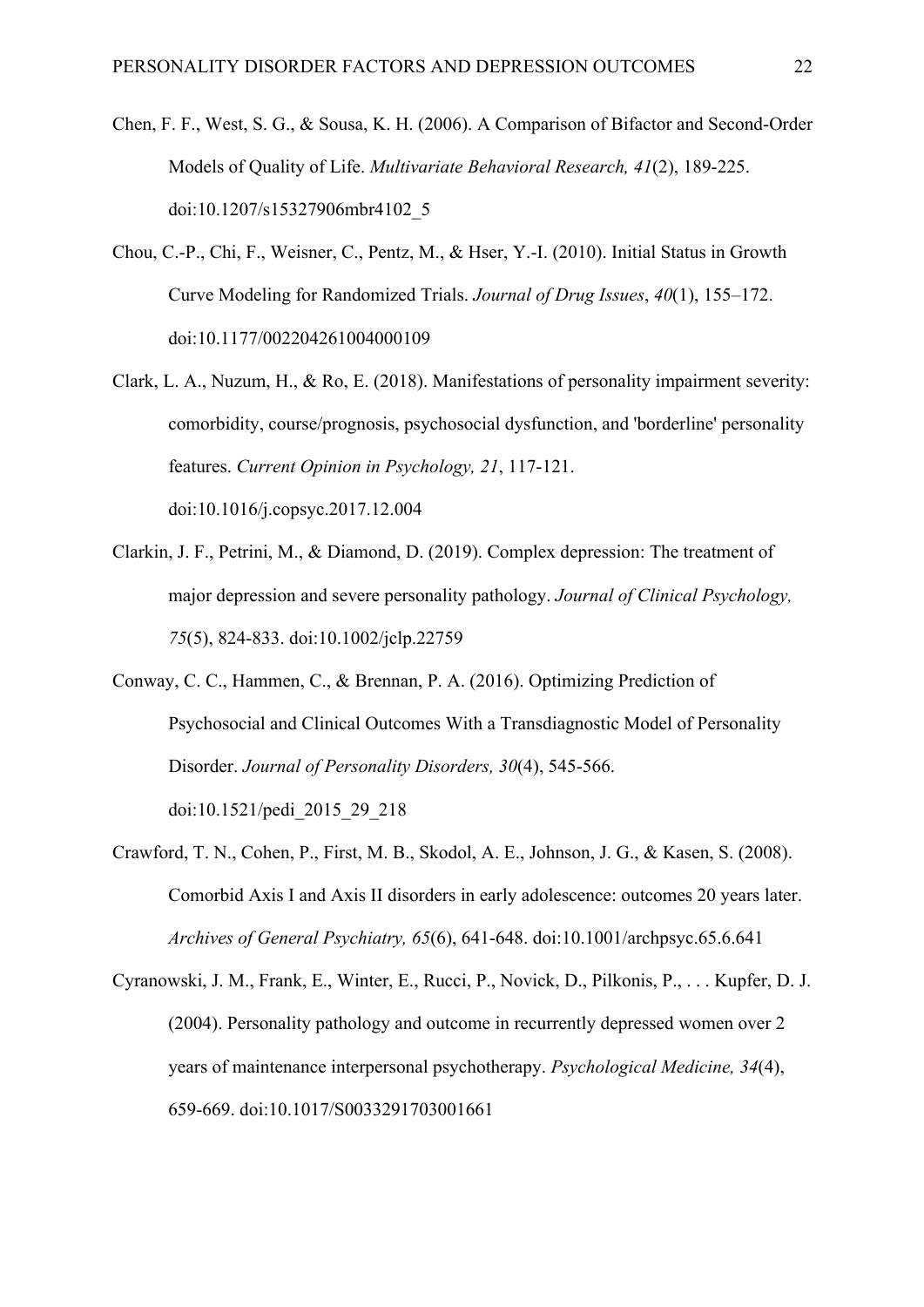- De Bolle, M., De Fruyt, F., Quilty, L. C., Rolland, J. P., Decuyper, M., & Bagby, R. M. (2011). Does personality disorder co-morbidity impact treatment outcome for patients with major depression? A multi-level analysis. *Journal of Personality Disorders, 25*(1), 1-15. doi:10.1521/pedi.2011.25.1.1
- Dueber, D. M. (2017). Bifactor Indices Calculator: A Microsoft Excel-based tool to calculate various indices relevant to bifactor CFA models. https://doi.org/10.13023/edp.tool.01
- Erkens, N., Schramm, E., Kriston, L., Hautzinger, M., Harter, M., Schweiger, U., & Klein, J. P. (2018). Association of comorbid personality disorders with clinical characteristics and outcome in a randomized controlled trial comparing two psychotherapies for early-onset persistent depressive disorder. *Journal of Affective Disorders, 229*, 262- 268. doi:10.1016/j.jad.2017.12.091
- First, M., Spitzer, R., Gibbon, M., Williams, J., & Benjamin, L. (1994). *Structured Clinical Interview for DSM–IV Axis II personality disorders (SCID II)*. New York, NY: Biometric Research Department.
- Fonagy, P., Luyten, P., Allison, E., & Campbell, C. (2017). What we have changed our minds about: Part 2. Borderline personality disorder, epistemic trust and the developmental significance of social communication. *Borderline Personal Disorder and Emotion Dysregulation, 4*, 9. doi:10.1186/s40479-017-0062-8
- Fowler, J. C., Clapp, J. D., Madan, A., Allen, J. G., Frueh, B. C., Fonagy, P., & Oldham, J. M. (2018). A naturalistic longitudinal study of extended inpatient treatment for adults with borderline personality disorder: An examination of treatment response, remission and deterioration. *Journal of Affective Disorders, 235*, 323-331. doi:10.1016/j.jad.2017.12.054
- French, L. R. M., Turner, K. M., Dawson, S., & Moran, P. (2017). Psychological treatment of depression and anxiety in patients with co-morbid personality disorder: A scoping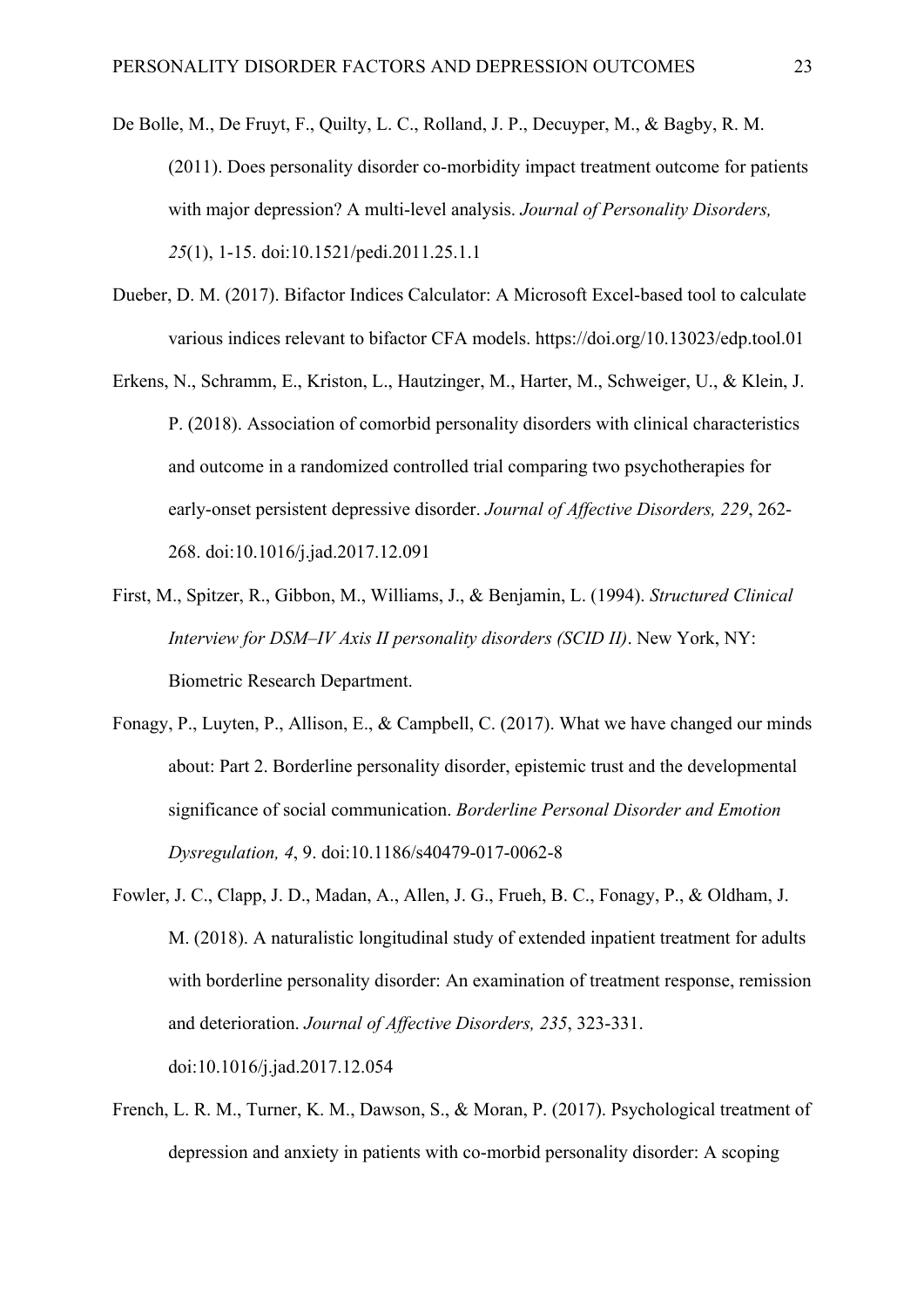study of trial evidence. *Personality and Mental Health, 11*(2), 101-117. doi:10.1002/pmh.1372

Friborg, O., Martinsen, E. W., Martinussen, M., Kaiser, S., Overgard, K. T., & Rosenvinge, J. H. (2014). Comorbidity of personality disorders in mood disorders: a meta-analytic review of 122 studies from 1988 to 2010. *Journal of Affective Disorders, 152-154*, 1- 11. doi:10.1016/j.jad.2013.08.023

Gorsuch, R. L. (1983). *Factor analysis* (2nd ed.). Hillsdale, NJ: Erlbaum

- Grilo, C. M., Stout, R. L., Markowitz, J. C., Sanislow, C. A., Ansell, E. B., Skodol, A. E., . . . McGlashan, T. H. (2010). Personality disorders predict relapse after remission from an episode of major depressive disorder: a 6-year prospective study. *The Journal of Clinical Psychiatry, 71*(12), 1629-1635. doi:10.4088/JCP.08m04200gre
- Gunderson, J. G., Morey, L. C., Stout, R. L., Skodol, A. E., Shea, M. T., McGlashan, T. H., . . . Bender, D. S. (2004). Major Depressive Disorder and Borderline Personality Disorder Revisited. *The Journal of Clinical Psychiatry, 65*(8), 1049-1056. doi:10.4088/JCP.v65n0804
- Hopwood, C. J., Malone, J. C., Ansell, E. B., Sanislow, C. A., Grilo, C. M., McGlashan, T. H., . . . Morey, L. C. (2011). Personality assessment in DSM-5: empirical support for rating severity, style, and traits. *Journal of Personality Disorders, 25*(3), 305-320. doi:10.1521/pedi.2011.25.3.305
- Hopwood, C. J., Zimmermann, J., Pincus, A. L., & Krueger, R. F. (2015). Connecting Personality Structure and Dynamics: Towards a More Evidence-Based and Clinically Useful Diagnostic Scheme. *Journal of Personality Disorders*, *29*(4), 431–448. doi:10.1521/pedi.2015.29.4.431
- Jahng, S., Trull, T. J., Wood, P. K., Tragesser, S. L., Tomko, R., Grant, J. D., . . . Sher, K. J. (2011). Distinguishing general and specific personality disorder features and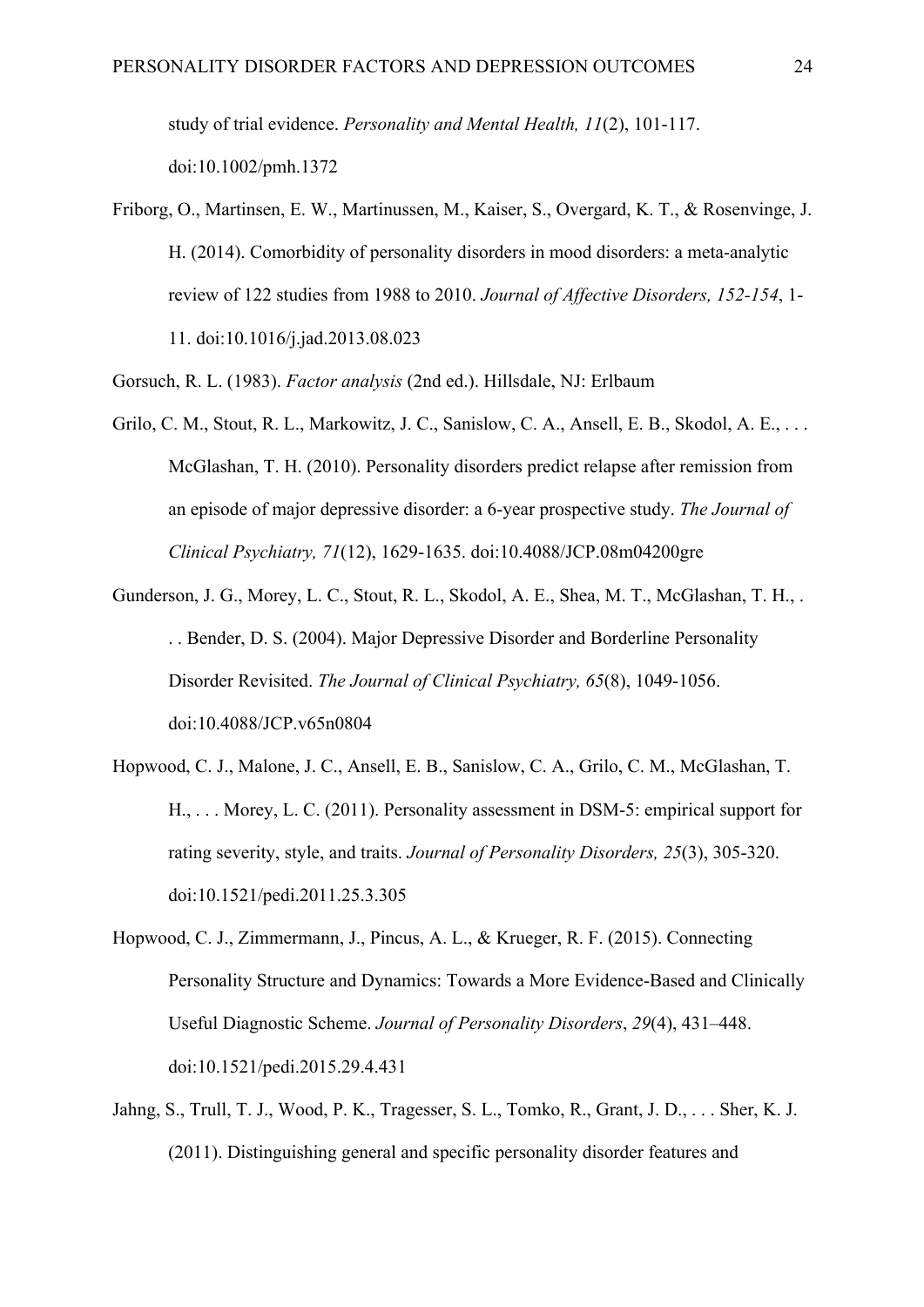implications for substance dependence comorbidity. *Journal of Abnormal Psychology, 120*(3), 656-669. doi:10.1037/a0023539

- Johnson, J. G., Cohen, P., Skodol, A. E., Oldham, J. M., Kasen, S., & Brook, J. S. (1999). Personality Disorders in Adolescence and Risk of Major Mental Disorders and Suicidality During Adulthood. *Archives of General Psychiatry, 56*(9), 805. doi:10.1001/archpsyc.56.9.805
- Kasen, S., Cohen, P., Skodol, A. E., Johnson, J. G., & Brook, J. S. (1999). Influence of child and adolescent psychiatric disorders on young adult personality disorder. *American Journal of Psychiatry, 156*(10), 1529-1535. doi:10.1176/ajp.156.10.1529
- Kool, S., Schoevers, R., de Maat, S., Van, R., Molenaar, P., Vink, A., & Dekker, J. (2005). Efficacy of pharmacotherapy in depressed patients with and without personality disorders: a systematic review and meta-analysis. *Journal of Affective Disorders, 88*(3), 269-278. doi:10.1016/j.jad.2005.05.017
- Kroenke, K., Spitzer, R. L., & Williams, J. B. (2001). The PHQ-9: validity of a brief depression severity measure. *Journal of General Internal Medicine, 16*(9), 606-613. doi:10.1046/j.1525-1497.2001.016009606.x
- Kroenke, K., Spitzer, R. L., Williams, J. B., & Lowe, B. (2010). The Patient Health Questionnaire Somatic, Anxiety, and Depressive Symptom Scales: a systematic review. *General Hospital Psychiatry, 32*(4), 345-359. doi:10.1016/j.genhosppsych.2010.03.006
- Lahey, B. B., Applegate, B., Hakes, J. K., Zald, D. H., Hariri, A. R., & Rathouz, P. J. (2012). Is there a general factor of prevalent psychopathology during adulthood? *Journal of Abnormal Psychology*, *121*(4), 971-977. doi:10.1037/a0028355
- Livesley, W. J. (2011). An empirically-based classification of personality disorder. *Journal of Personality Disorders, 25*(3), 397-420. doi:10.1521/pedi.2011.25.3.397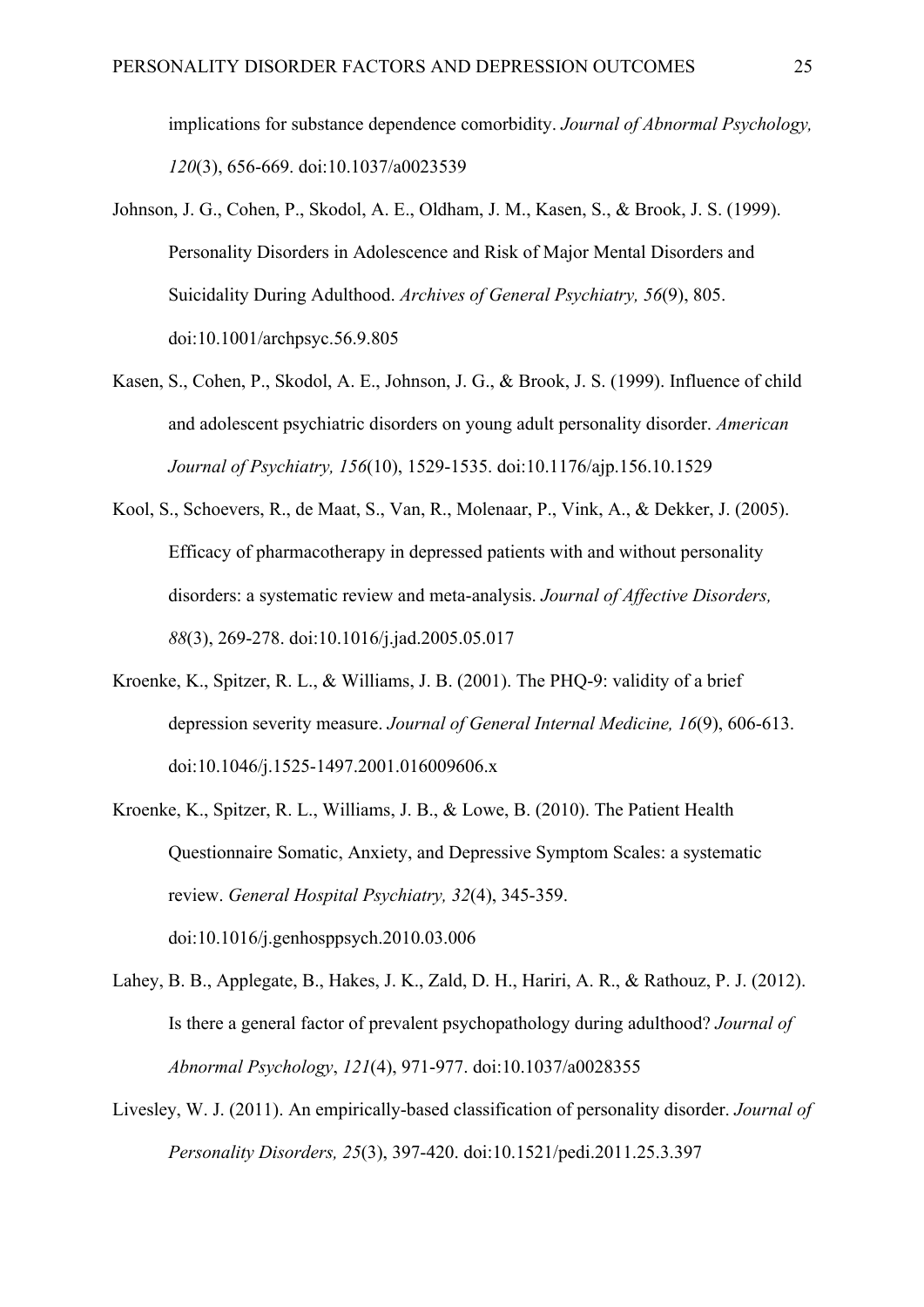- Livesley, W. J. (2015). A hypothesis too far? Commentary on personality dysfunction as the cause of recurrent non-cognitive mental disorder. *Personality and Mental Health, 9*(1), 14-16. doi:10.1002/pmh.1285
- Löwe, B., Kroenke, K., Herzog, W., & Gräfe, K. (2004). Measuring depression outcome with a brief self-report instrument: sensitivity to change of the Patient Health Questionnaire (PHQ-9). *Journal of Affective Disorders, 81*(1), 61-66. doi:10.1016/s0165-0327(03)00198-8
- Manea, L., Gilbody, S., & McMillan, D. (2015). A diagnostic meta-analysis of the Patient Health Questionnaire-9 (PHQ-9) algorithm scoring method as a screen for depression. *General Hospital Psychiatry, 37*(1), 67-75. doi:10.1016/j.genhosppsych.2014.09.009
- Markon, K. E. (2019). Bifactor and Hierarchical Models: Specification, Inference, and Interpretation. *Annual Reviews of Clinical Psychology, 15*, 51-69. doi:10.1146/annurev-clinpsy-050718-095522
- Moradveisi, L., Huibers, M. J., Renner, F., Arasteh, M., & Arntz, A. (2013). The influence of comorbid personality disorder on the effects of behavioural activation vs. antidepressant medication for major depressive disorder: results from a randomized trial in Iran. *Behaviour Research and Therapy, 51*(8), 499-506. doi:10.1016/j.brat.2013.05.006
- Mulder, R. T. (2002). Personality pathology and treatment outcome in major depression: a review. *American Journal of Psychiatry, 159*(3), 359-371. doi:10.1176/appi.ajp.159.3.359
- Muthén L. K, & Muthén B. O. (2017). Mplus User's Guide. Eighth Edition. Los Angeles, California: Muthén & Muthén.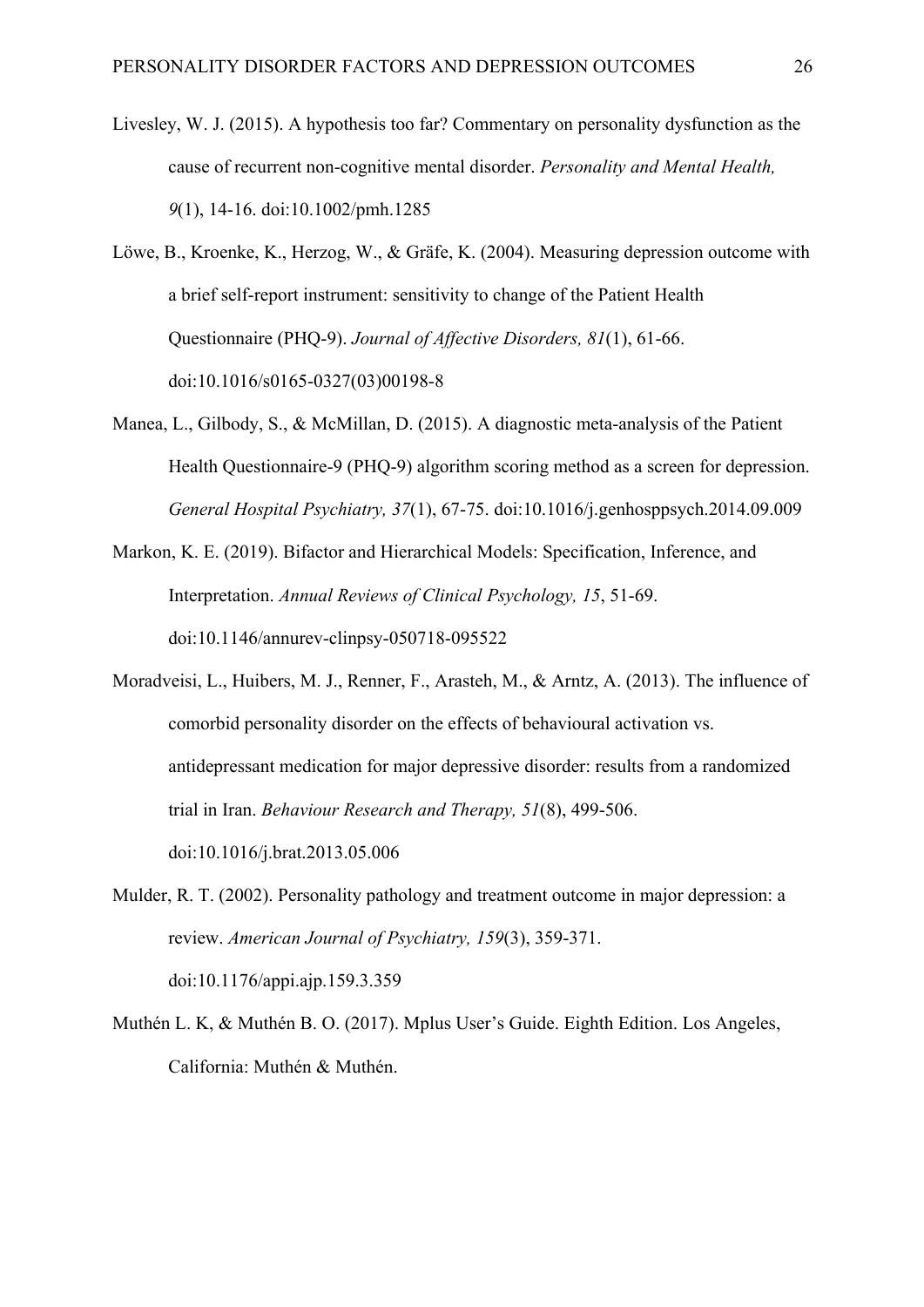- Newton-Howes, G., Tyrer, P., & Johnson, T. (2006). Personality disorder and the outcome of depression: meta-analysis of published studies. *British Journal of Psychiatry, 188*, 13- 20. doi:10.1192/bjp.188.1.13
- Newton-Howes, G., Tyrer, P., Johnson, T., Mulder, R., Kool, S., Dekker, J., & Schoevers, R. (2014). Influence of personality on the outcome of treatment in depression: systematic review and meta-analysis. *Journal of Personality Disorders, 28*(4), 577-593. doi:10.1521/pedi\_2013\_27\_070
- Perry, J. C. (1988). A Prospective Study of Life Stress, Defenses, Psychotic Symptoms, and Depression in Borderline and Antisocial Personality Disorders and Bipolar Type II Affective Disorder. *Journal of Personality Disorders, 2*(1), 49-59. doi:10.1521/pedi.1988.2.1.49
- Reed, G. M. (2018). Progress in developing a classification of personality disorders for ICD-11. *World Psychiatry, 17*(2), 227-229. doi:10.1002/wps.20533
- Reich, J. (2003). The Effect of Axis II Disorders on the Outcome of Treatment of Anxiety and Unipolar Depressive Disorders: A Review. *Journal of Personality Disorders, 17*(5), 387-405. doi:10.1521/pedi.17.5.387.22972
- Reise, S. P. (2012). Invited Paper: The Rediscovery of Bifactor Measurement Models. *Multivariate Behavioral Research, 47*(5), 667-696. doi:10.1080/00273171.2012.715555
- Remster, B. (2013). Self-Control and the Depression–Delinquency Link. *Deviant Behavior, 35*(1), 66-84. doi:10.1080/01639625.2013.822226
- Sellbom, M., & Tellegen, A. (2019). Factor analysis in psychological assessment research: Common pitfalls and recommendations. *Psychological Assessment*, *31*(12), 1428– 1441. doi:10.1037/pas0000623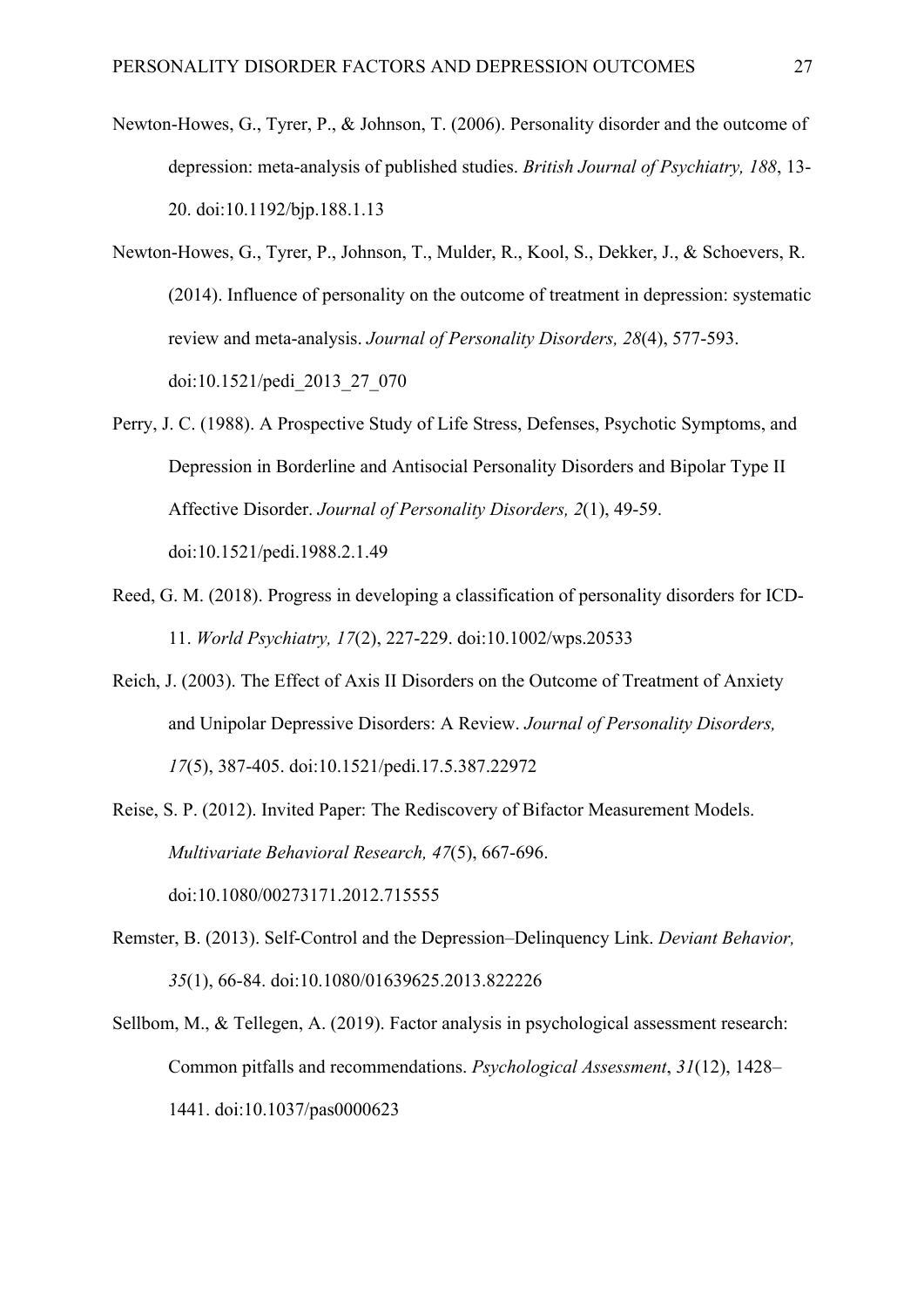- Sharp, C., Wright, A. G., Fowler, J. C., Frueh, B. C., Allen, J. G., Oldham, J., & Clark, L. A. (2015). The structure of personality pathology: Both general ('g') and specific ('s') factors? *Journal of Abnormal Psychology, 124*(2), 387-398. doi:10.1037/abn0000033
- Skodol, A. E., Bender, D. S., Morey, L. C., Clark, L. A., Oldham, J. M., Alarcon, R. D., … Siever, L. J. (2011a). Personality Disorder Types Proposed for DSM-5. *Journal of Personality Disorders*, *25*(2), 136–169. doi:10.1521/pedi.2011.25.2.136
- Skodol, A. E., Clark, L. A., Bender, D. S., Krueger, R. F., Morey, L. C., Verheul, R., ... Oldham, J. M. (2011b). Proposed changes in personality and personality disorder assessment and diagnosis for DSM-5 Part I: Description and rationale. *Personality Disorders, 2*(1), 4-22. doi:10.1037/a0021891
- Tyrer, P. (2015). Personality dysfunction is the cause of recurrent non-cognitive mental disorder: a testable hypothesis. *Personality and Mental Health, 9*(1), 1-7. doi:10.1002/pmh.1255
- Tyrer, P., Crawford, M., Mulder, R., Blashfield, R., Farnam, A., Fossati, A., … Reed, G. M. (2011). The rationale for the reclassification of personality disorder in the 11th revision of the International Classification of Diseases (ICD-11). *Personality and Mental Health*, *5*(4), 246–259. doi:10.1002/pmh.190
- Tyrer, P., Reed, G. M., & Crawford, M. J. (2015). Classification, assessment, prevalence, and effect of personality disorder. *The Lancet, 385*(9969), 717-726. doi:10.1016/s0140- 6736(14)61995-4
- Unger, T., Hoffmann, S., Kohler, S., Mackert, A., & Fydrich, T. (2013). Personality disorders and outcome of inpatient treatment for depression: a 1-year prospective follow-up study. *Journal of Personality Disorders, 27*(5), 636-651. doi:10.1521/pedi\_2012\_26\_052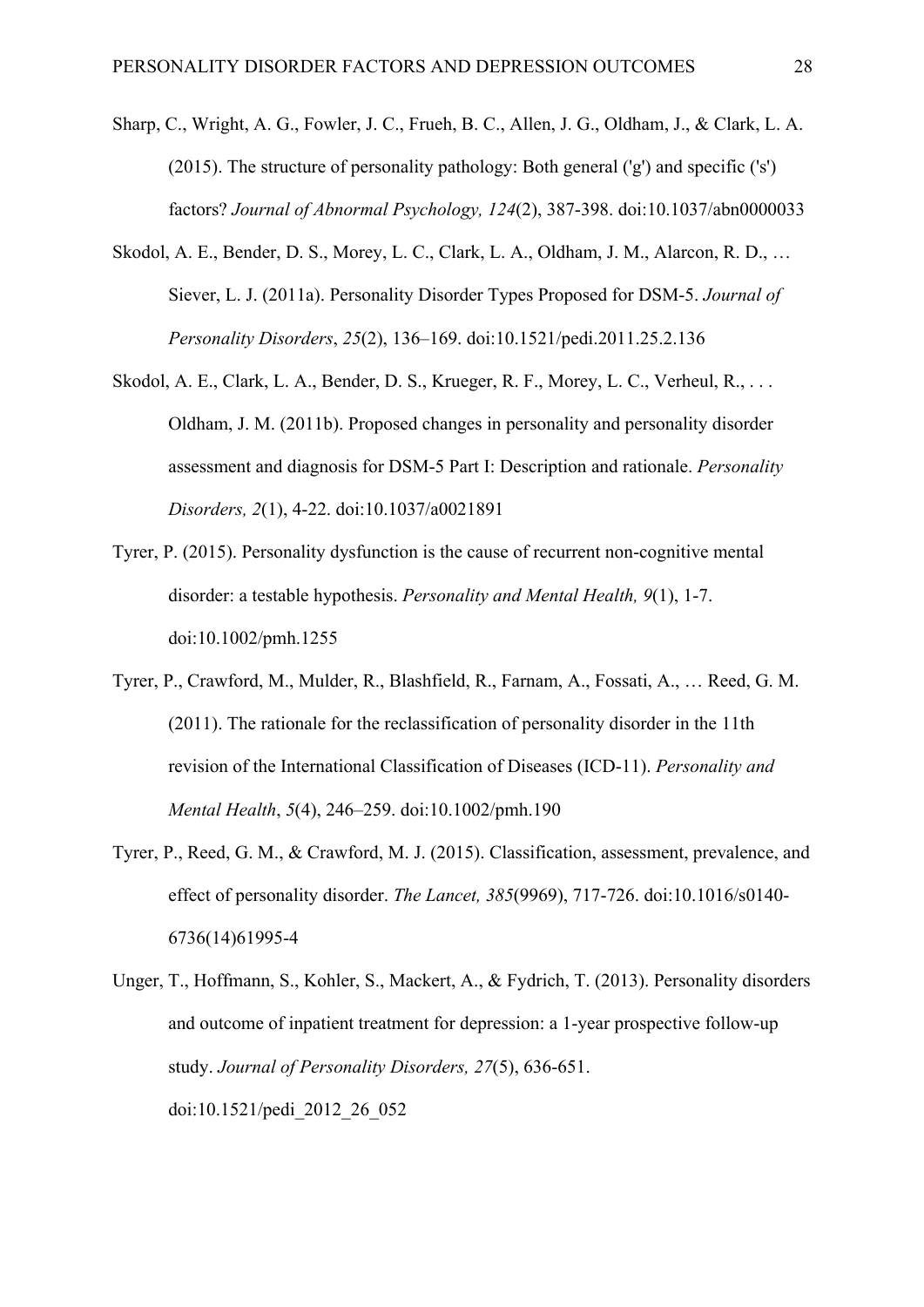van Bronswijk, S. C., Lemmens, L., Viechtbauer, W., Huibers, M. J. H., Arntz, A., & Peeters, F. (2018). The impact of personality disorder pathology on the effectiveness of Cognitive Therapy and Interpersonal Psychotherapy for Major Depressive Disorder. *Journal of Affective Disorders, 225*, 530-538. doi:10.1016/j.jad.2017.08.043

- van Bork, R., Epskamp, S., Rhemtulla, M., Borsboom, D., & van der Maas, H. L. J. (2017). What is the p-factor of psychopathology? Some risks of general factor modeling. *Theory & Psychology, 27*(6), 759-773. doi:10.1177/0959354317737185
- Watts, A. L., Poore, H. E., & Waldman, I. D. (2019). Riskier Tests of the Validity of the Bifactor Model of Psychopathology. *Clinical Psychological Science*, 216770261985503. doi:10.1177/2167702619855035
- Williams, T. F., Scalco, M. D., & Simms, L. J. (2018). The construct validity of general and specific dimensions of personality pathology. *Psychological Medicine, 48*(5), 834- 848. doi:10.1017/S0033291717002227
- World Health Organization. (2017). Depre*ssion and other common mental disorders: global health estimates* (WHO/MSD/MER/2017.2). World Health Organization, Geneva.
- Wright, A. G., Hopwood, C. J., Skodol, A. E., & Morey, L. C. (2016). Longitudinal validation of general and specific structural features of personality pathology. *Journal of Abnormal Psychology, 125*(8), 1120-1134. doi:10.1037/abn0000165
- Wright, A. G. C., Hopwood, C. J., & Simms, L. J. (2015). Daily Interpersonal and Affective Dynamics in Personality Disorder. *Journal of Personality Disorders*, *29*(4), 503–525. doi:10.1521/pedi.2015.29.4.503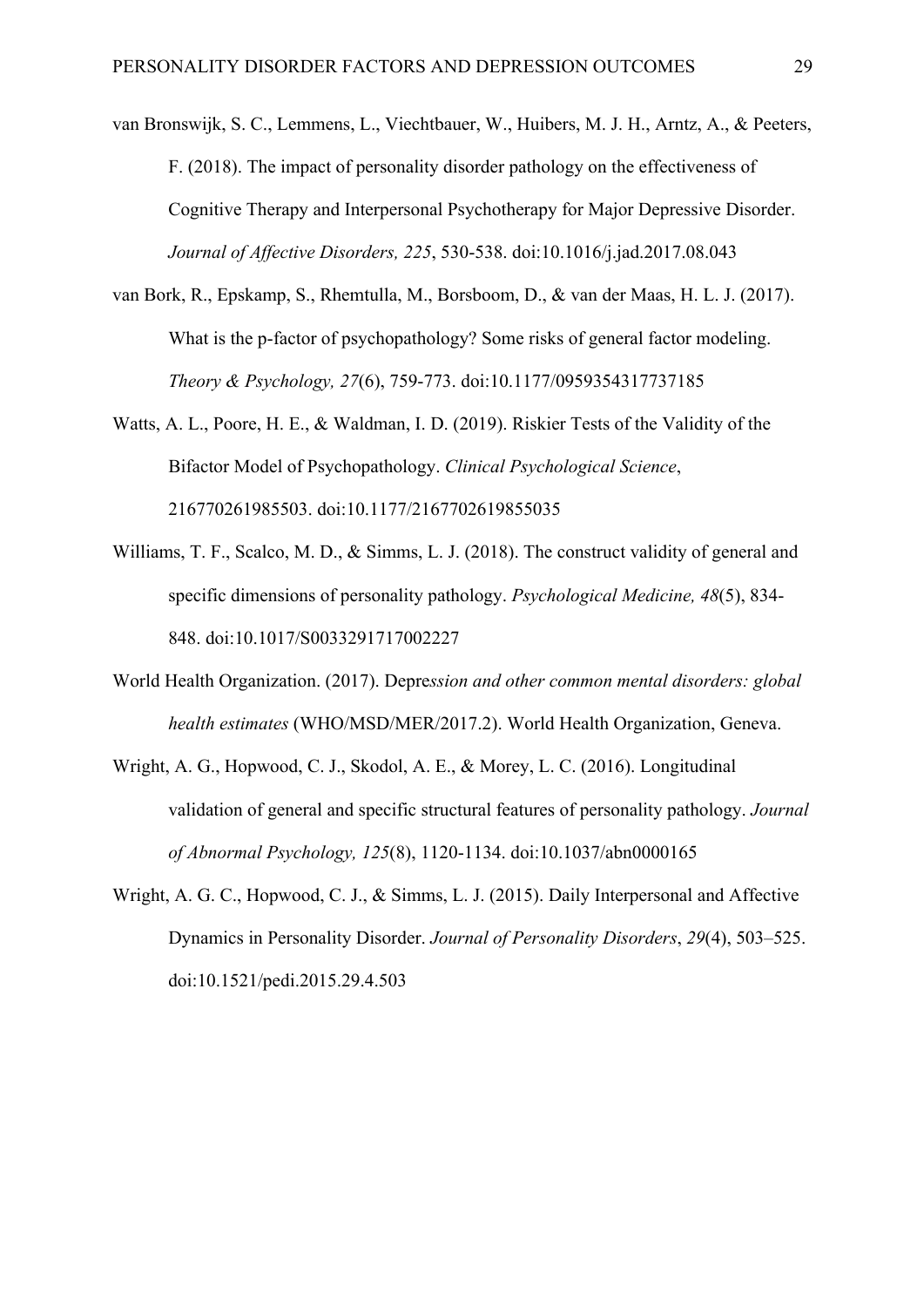## **Footnotes**

<sup>1</sup>There is partial overlap between Sharp et al.'s (2015) sample and our own, but our analytic approaches differ. We used a confirmatory model to actively test the bifactor structure that Sharp et al. and others have reported using exploratory methods. Moreover, confirmatory models are more restrictive and less likely to overfit sample-specific variances than exploratory solutions (unless the model is markedly mis-specified).

<sup>2</sup>While borderline PD items formed a specific factor in our study, others have shown that borderline items load to unity with the general factor (Sharp et al., 2015; Williams et al., 2017; Wright et al., 2016). The reason for this disparity is unclear and may be a product of different methodological features (e.g., exploratory vs. confirmatory models).

<sup>3</sup>We thank the reviewer who pointed this out.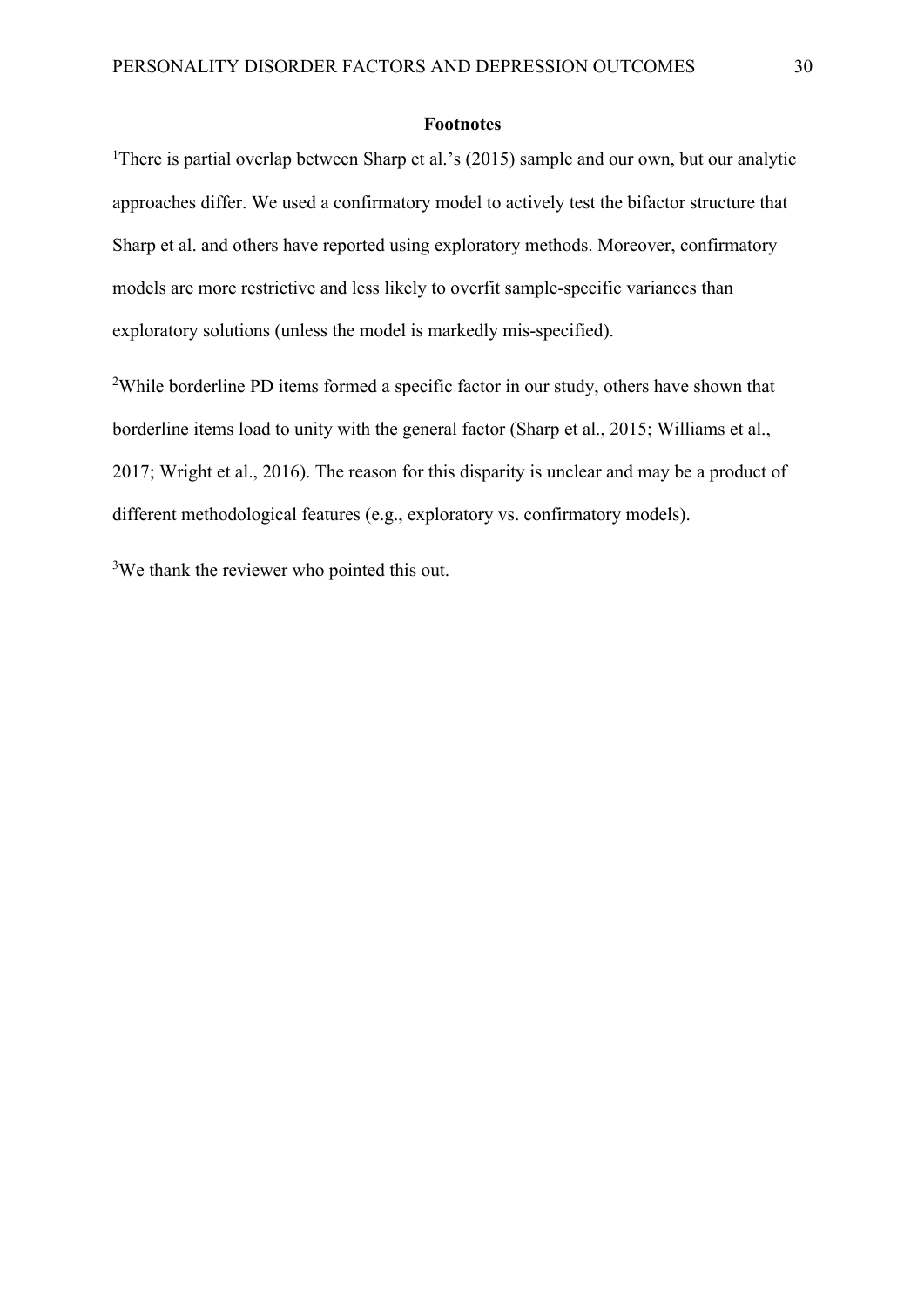# Table 1

| Sample Characteristic                                    | $M$ or $N$ | $SD$ or $\%$   |
|----------------------------------------------------------|------------|----------------|
| Clinical                                                 |            |                |
| PHQ-9 (admission)                                        | 15         | $\overline{7}$ |
| Minimal or none $(0-4)$                                  | 233        | 10%            |
| Mild $(5-9)$                                             | 327        | 14%            |
| Moderate (10-14)                                         | 455        | 18%            |
| Moderate severe (15-19)                                  | 575        | 24%            |
| Severe (20-27)                                           | 762        | 32%            |
| Length of Stay (weeks)                                   | 6          | 3              |
| Episode Number                                           |            |                |
| First admission                                          | 2055       | 87%            |
| $>1$ admissions                                          | 297        | 13%            |
| Program                                                  |            |                |
| Hope                                                     | 641        | 27%            |
| <b>CPAS</b>                                              | 379        | 16%            |
| Compass                                                  | 758        | 32%            |
| PIC                                                      | 574        | 24%            |
| Demographic                                              |            |                |
| Age                                                      | 35         | 15             |
| <b>Sex</b>                                               |            |                |
| Female                                                   | 1120       | 48%            |
| Male                                                     | 1232       | 52%            |
| Racial Background                                        |            |                |
| White or Caucasian                                       | 2096       | 89%            |
| Other <sup>a</sup>                                       | 255        | 11%            |
| <b>Highest Level of Education</b>                        |            |                |
| Some schooling                                           | 56         | 2%             |
| High School Diploma or Equivalent                        | 211        | 9%             |
| Some College                                             | 814        | 35%            |
| Bachelors, Technical, or Associates Degree               | 761        | 33%            |
| Postgraduate (Masters, Doctoral, or Professional Degree) | 481        | 21%            |
| <b>Marital Status</b>                                    |            |                |
| Married                                                  | 1760       | 75%            |
| Never married/separated                                  | 592        | 25%            |

*Clinical and demographic characteristics of the inpatient sample (N = 2,352)*

*Note.* Compass = Compass Program for Young Adults (18-30); Hope = Hope Program for Adults; CPAS = Comprehensive Psychiatric Assessment Service; PIC = Professionals in Crisis program.

a Includes Asian, Black or African-American, Native American or Other Pacific Islander, and Multiracial.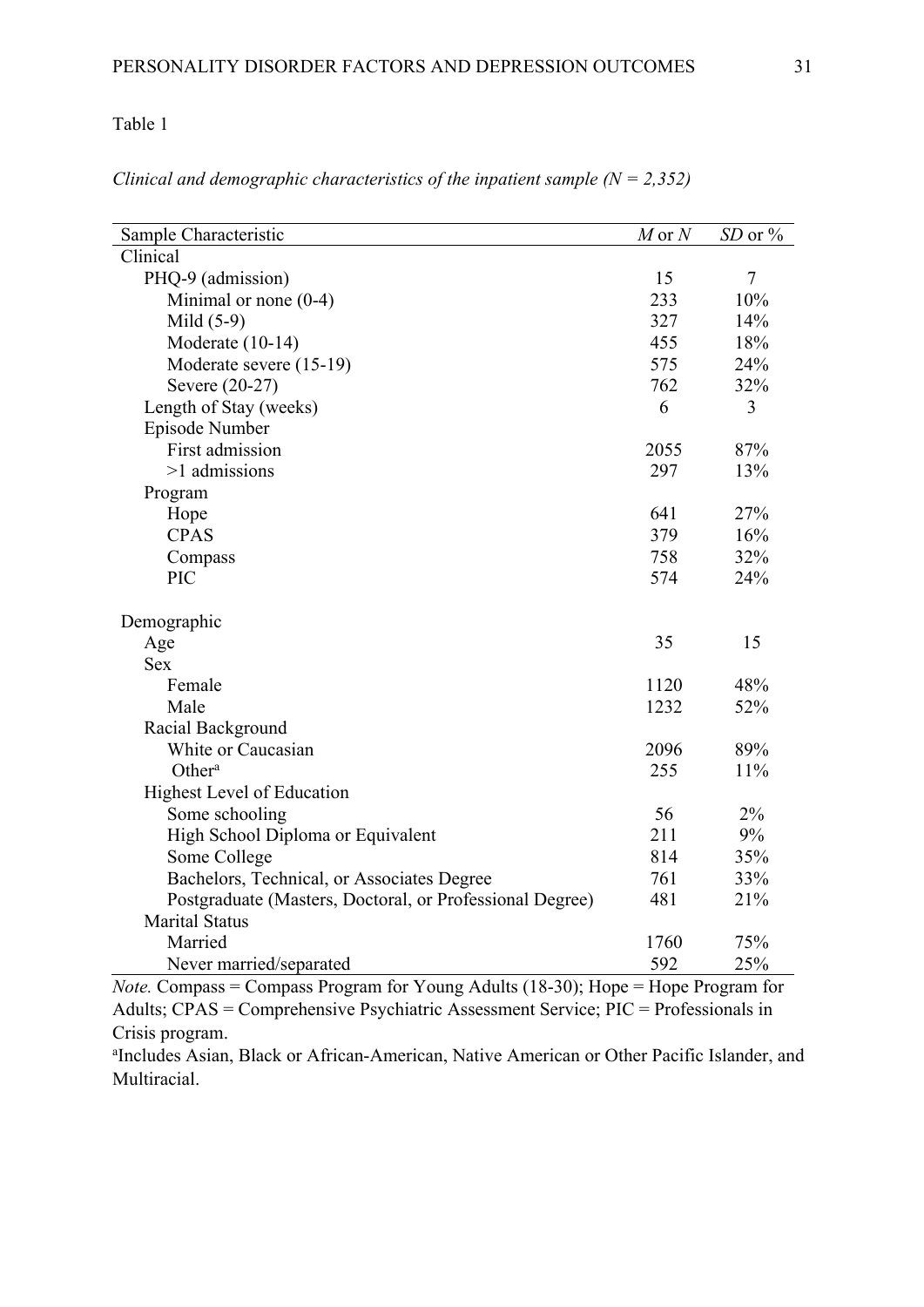# **Figure Captions**

Figure 1. (A) The linear slope factor for general personality disorder scores  $+/- 2$  standard deviations (SDs) from the mean; (B) The linear slope factor for specific borderline factor scores  $+/- 2$  SDs from the mean; (C) The quadratic slope factor for specific antisocial factor scores +/- 2 SDs from the mean. The 'Overall' slope in each sub-figure reflects the linear or quadratic slope holding the general and specific factors constant. All growth factors are conditional on centred clinical and demographic covariates. Error bars reflect standard errors of the predicted means.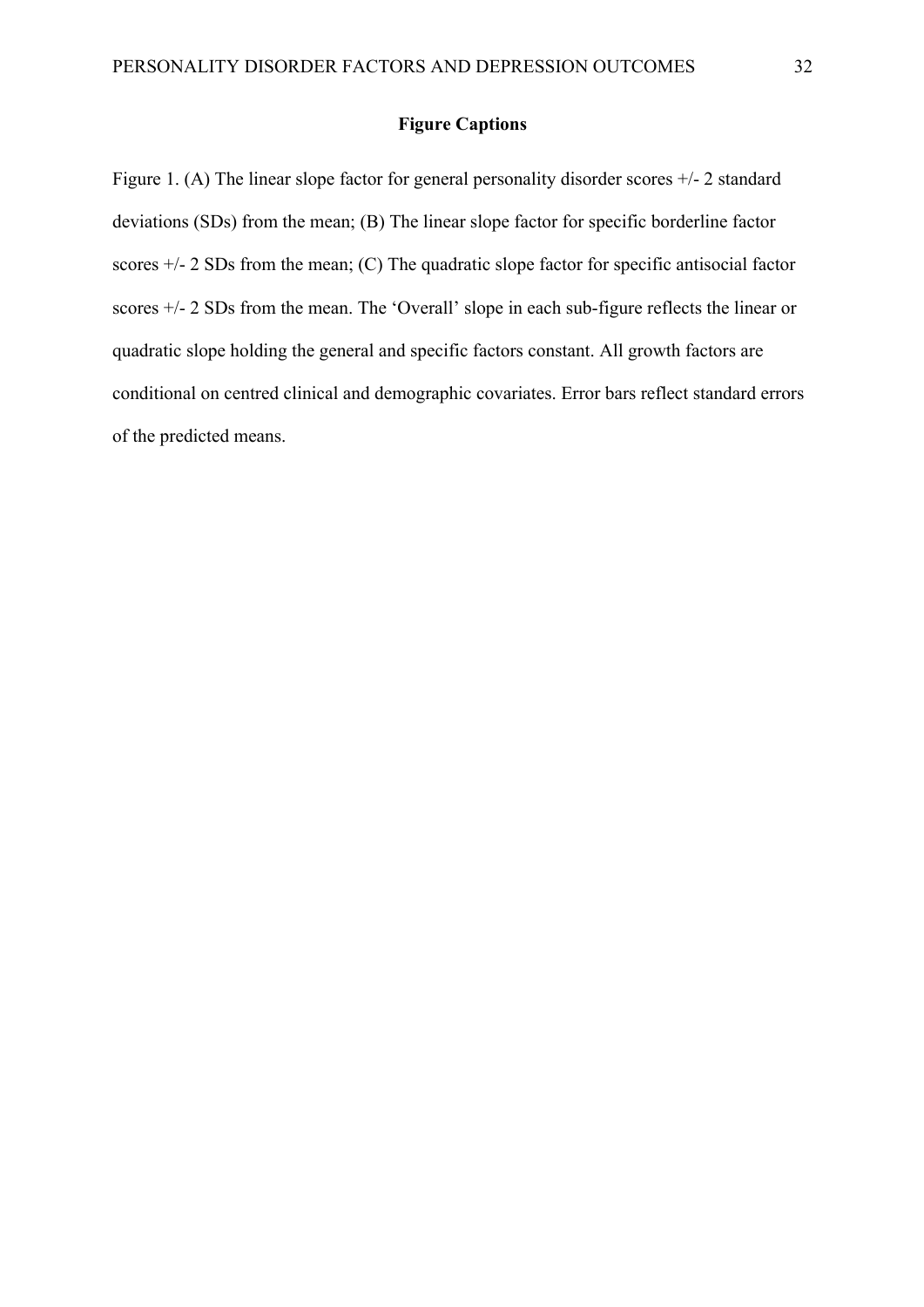#### **Supplement 1. Confirmatory Factor Analysis (CFA)**

## **Method**

We compared three item-level CFA models for how well they described the covariation among SCID-II PD symptoms. The first model included a single factor upon which all symptoms loaded. The second model included six correlated factors each representing a PD diagnosis with no cross-loadings. The third model included a general factor upon which all items loaded, as well as six specific factors that each represented a PD diagnosis. We tested two versions of the bifactor model: an orthogonal version where the specific factors were uncorrelated (Holzinger & Swineford, 1937), and an oblique version where the correlations among specific factors were freed. In both versions, the general and specific factors were uncorrelated.

Some authors have shown that the bifactor model's superiority over other models is partly due to its complexity and overfitting tendencies (Greene et al., 2019; Murray & Johnson, 2013; Reise, Kim, Mansolf, & Widaman, 2016). Therefore, models were estimated using the robust maximum-likelihood estimator (MLR) and compared using Akaike Information Criteria (AIC), Bayesian Information Criteria (BIC), and sample-size adjusted Bayesian Information Criteria (aBIC), which penalize for model complexity based on the number of freely estimated parameters. A difference of 2 (AIC/BIC/aBIC) between models was considered negligible; a difference of 2-7 (AIC) or 2-6 (BIC/aBIC) suggested some evidence favouring the competing model; a difference of 7-10 (AIC) or 6-10 (BIC/aBIC) suggested strong evidence favoring the competing model, and a difference greater than 10 (AIC/BIC/aBIC) suggested very strong evidence favouring the competing model (Raftery, 1995).

1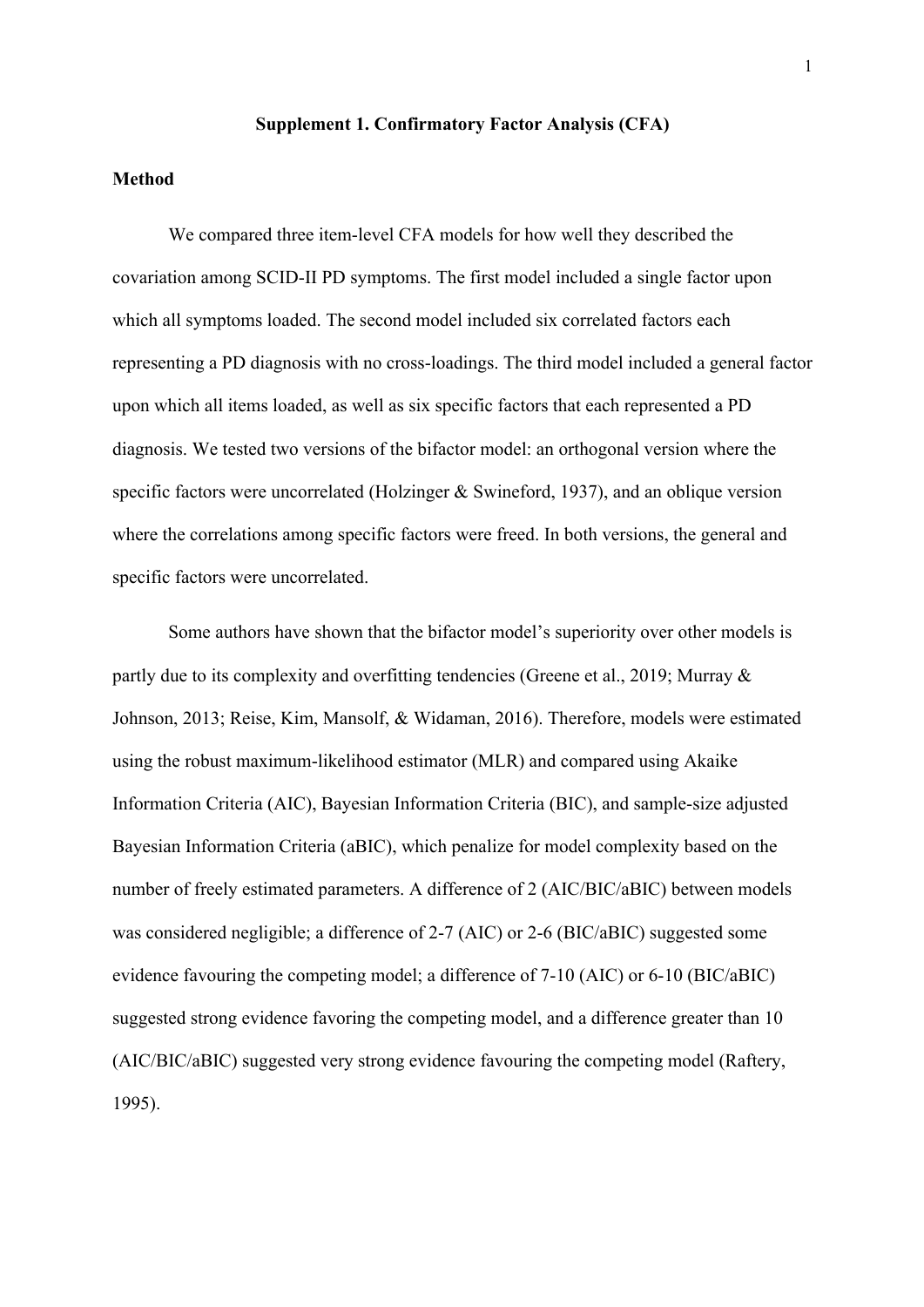We also re-estimated models with the weighted least squares means and variances adjusted estimator to assess their global fit. Acceptable fit was defined by Comparative Fit Index (CFI) values  $\geq 0.90$ , Tucker-Lewis Index (TLI) values  $\geq 0.90$ , and root mean squared error of approximation (RMSEA) values  $\leq$  0.08, whilst excellent fit was indicated by CFI values  $\ge$  .95, TLI  $\ge$  .95 and RMSEA  $\le$  .06 (Hu & Bentler, 1999). All models were estimated in Mplus 8.0 (Muthén & Muthén, 2017).

A bifactor model might fit the data better than competing models, but this tells us little about the reliability of the general and specific factors (Sellbom & Tellegen, 2019). We therefore calculated model-based reliability indices for the bifactor model from the MLR factor loading matrix using Dueber's (2017) Bifactor Indices Calculator. Reliability indices included omega hierarchical and omega hierarchical subscale ( $\omega_{\text{H}}/\omega_{\text{Hs}}$ ; the proportion of variance in raw total or subscale scores explained by a given factor, respectively), explained common variance and explained common variance-subscale (ECV/ECV<sub>s</sub>; the proportion of variance in modelled total or subscale scores explained by a given factor, respectively), factor determinacy (FD; the reliability of factor scores), and construct replicability (H; the reliability of a factor given its indicators; Rodriguez, Reise, & Haviland, 2016).  $\omega_H/\omega_H$  and ECV/ECVs values  $\geq$  .7 indicate that the majority of raw or modelled variance, respectively, is explained by a single factor (Rodriguez et al., 2016). FD values  $\geq .9$  (Gorsuch, 1983), and H values  $\geq .7$ (Hancock & Mueller, 2001), reflect reliable factor scores or factors, respectively.

#### **Results**

The single factor model fit the data poorly (see Table S1) but showed healthy positive loadings across symptom items, demonstrating their unidimensionality (see Table S2). The correlated factors model–with factors representing each PD–showed a good fit that improved on the single factor model ( $\triangle AIC = 2,843$ ;  $\triangle BIC = 2,756$ ;  $\triangle aBIC = 2,804$ ; see Table S1).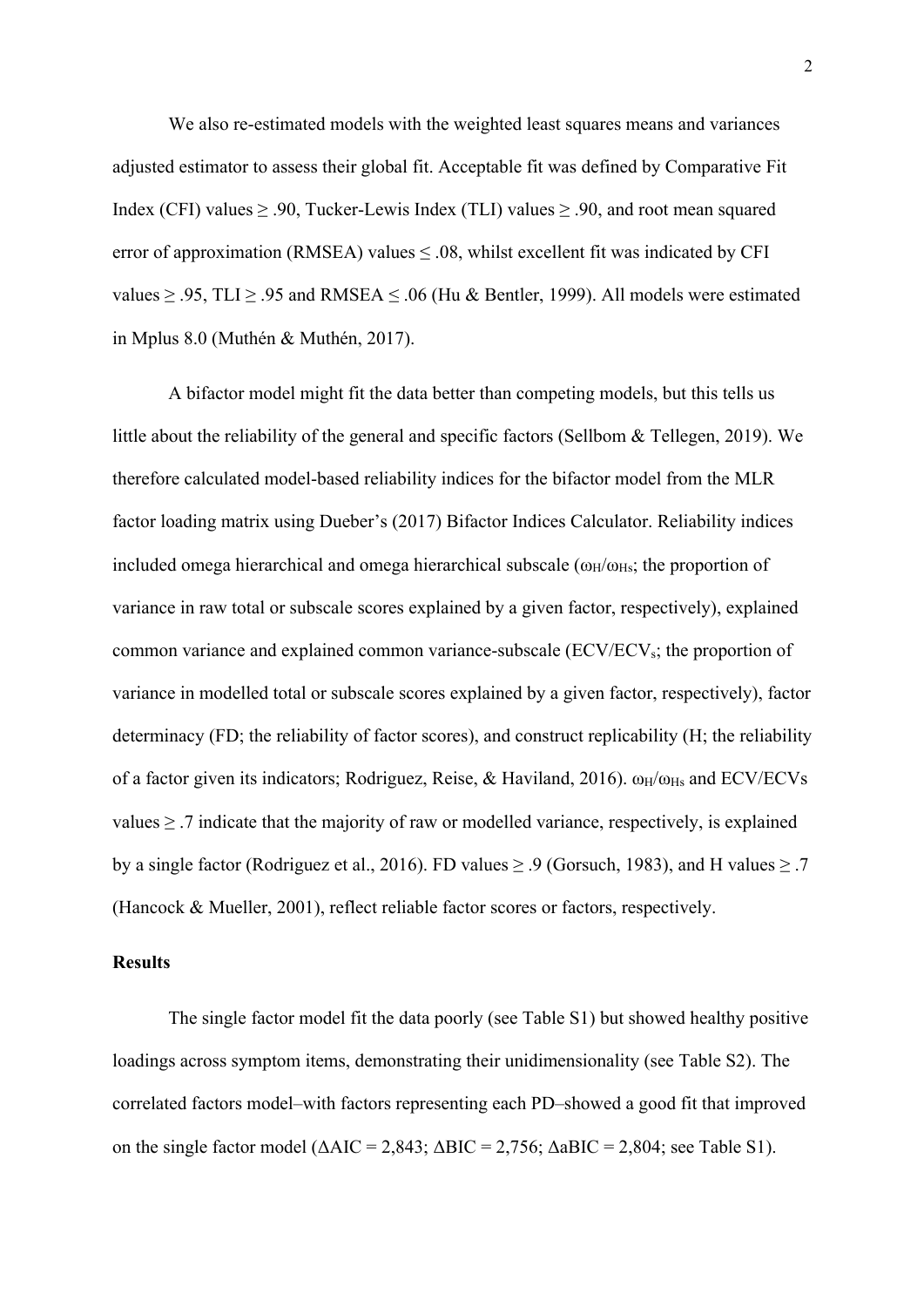There were no signs of local strain and each factor showed healthy positive loadings (see Table S2). All factors were positively and uniformly correlated (aside from the antisocial factor), suggesting the presence of a higher-order factor (see Table S2).

The orthogonal bifactor model–with a general factor and uncorrelated specific factors representing each PD–showed a good fit that improved on the correlated factors model  $(AAIC = 443; \triangle BIC = 247; \triangle ABC = 355;$  see Table S1). By contrast, the oblique bifactor model–with a general factor and correlated specific factors–did not converge, so we only interpret the orthogonal model. The bifactor solution was multidimensional, with the common variance split between the general PD factor (42%) and specific factors (58%), favouring the latter. However, the variance in raw total scores (e.g., overall PD symptomatology) was mostly explained by the general PD factor ( $\omega_H = .79$ ). The variance in raw subscale scores (i.e. specific PD scores) was also largely explained by the general PD factor rather than respective specific PD factor, except for the antisocial factor ( $\omega_{\text{Hs}} = .74$ ) and narcissistic factor ( $\omega_{\text{Hs}}$  = .68). Most factors were adequately represented by their indicators, apart from the avoidant  $(H = .64)$  and borderline  $(H = .59)$  factors.

Table S2 shows the factor loadings for the orthogonal bifactor model. On average, narcissistic PD items loaded strongly on the specific narcissistic factor  $(\overline{\lambda} = 0.63, SD = 0.19)$ and weakly on the general PD factor  $(\overline{\lambda} = 0.37, SD = 0.13)$ . Similarly, antisocial PD items loaded strongly on the specific antisocial factor  $(\overline{\lambda} = 0.82, SD = 0.05)$  and moderately on the general PD factor  $(\overline{\lambda} = 0.48, SD = 0.11)$ . The specific borderline and avoidant factors explained the least amount of common variance ( $ECV_s = .04$  and  $.05$ , respectively) and raw subscale variance ( $\omega_{\text{Hs}}$  = .20 and .31, respectively), and showed weak and moderate factor loadings, respectively (borderline:  $\overline{\lambda} = 0.32$ , *SD* = 0.17; avoidant:  $\overline{\lambda} = 0.43$ , *SD* = 0.10), as well as the strongest general factor loadings (borderline:  $\overline{\lambda} = 0.58$ , *SD* = 0.09; avoidant:  $\overline{\lambda} =$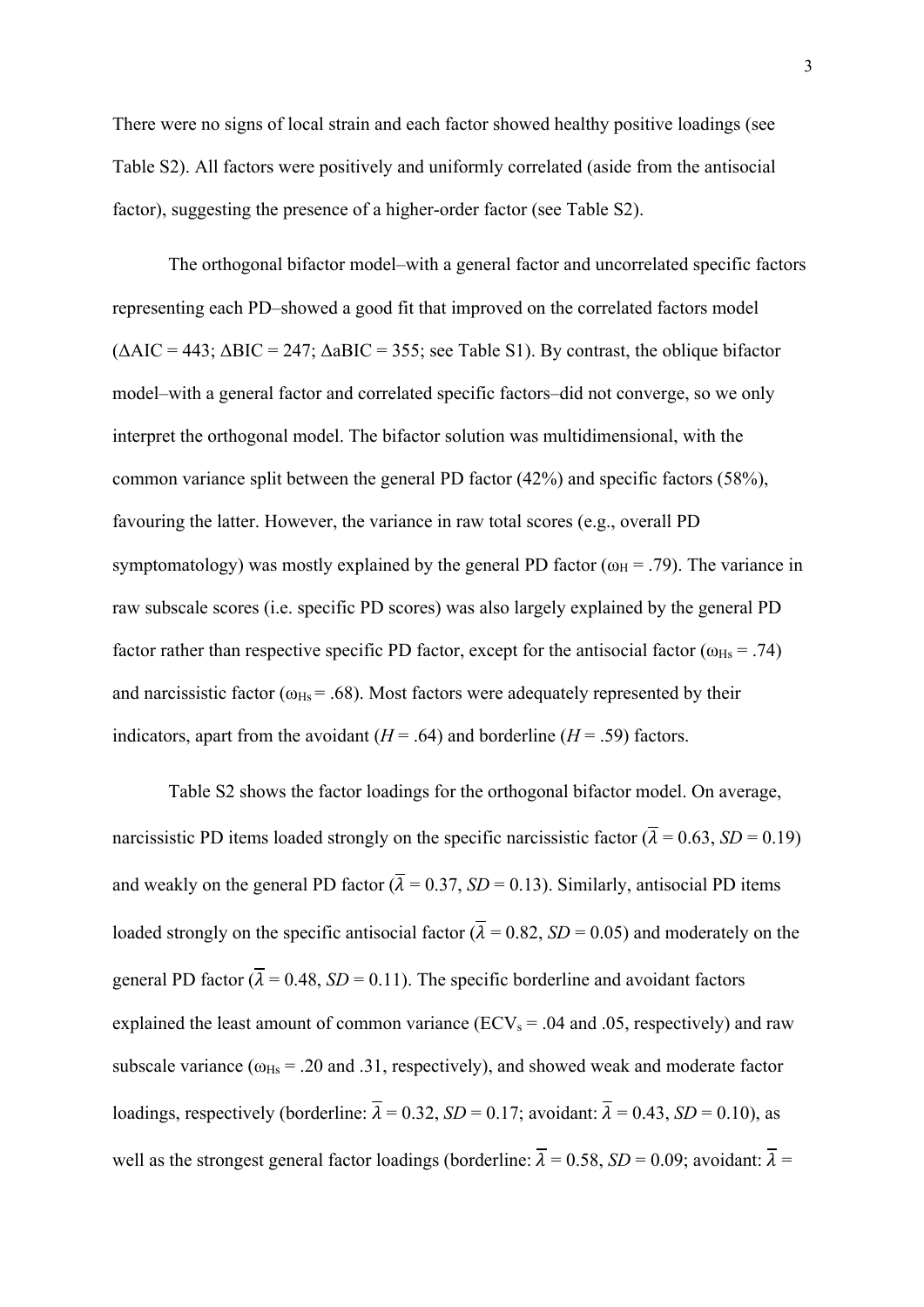0.59,  $SD = 0.08$ ). Some schizotypal PD items loaded preferentially onto the specific schizotypy factor  $(\overline{\lambda} = 0.54, SD = 0.32)$ , while others loaded preferentially onto the general PD factor  $(\overline{\lambda} = 0.43, SD = 0.20)$ . Obsessive-compulsive PD items showed weak general PD factor loadings ( $\overline{\lambda} = 0.36$ ,  $SD = 0.10$ ) and moderate obsessive-compulsive specific factor loadings  $(\overline{\lambda} = 0.43, SD = 0.10)$ .

#### **Discussion**

Consistent with past studies, we found that a bifactor model with general and specific PD factors described the covariation among PD symptoms best (Conway et al., 2016; Jahng et al., 2011; Sharp et al., 2015<sup>1</sup>; Williams et al., 2017; Wright et al., 2016). We also found that borderline PD items loaded most strongly onto the general PD factor rather than the specific borderline factor (Conway et al., 2016; Sharp et al., 2015; Williams et al., 2017; Wright et al., 2016). This supports the idea that general PD reflects dysfunction in selffunctioning (e.g., stability and coherence in one's sense of identity) and interpersonal functioning (e.g., the ability to relate to and empathise with others), which is consistent with Criterion A of the DSM-5 Section III alternative model of personality disorders (American Psychiatric Association, 2013). Avoidant personality disorder (PD) items also loaded preferentially onto the general PD factor rather than the specific avoidant factor, particularly items associated with self-impairment ('views self as inept') and interpersonal problems ('preoccupied with rejection').

By contrast, avoidant and narcissistic PD items loaded most strongly onto their respective specific factors, as has been reported by others (Sharp et al., 2015; Williams et al., 2017; Wright et al., 2016). This follows the general trend in psychopathology research, whereby antisocial and substance-related problems load preferentially onto externalizing factors rather than the general psychopathology factor (Caspi et al., 2014; Lahey et al., 2012).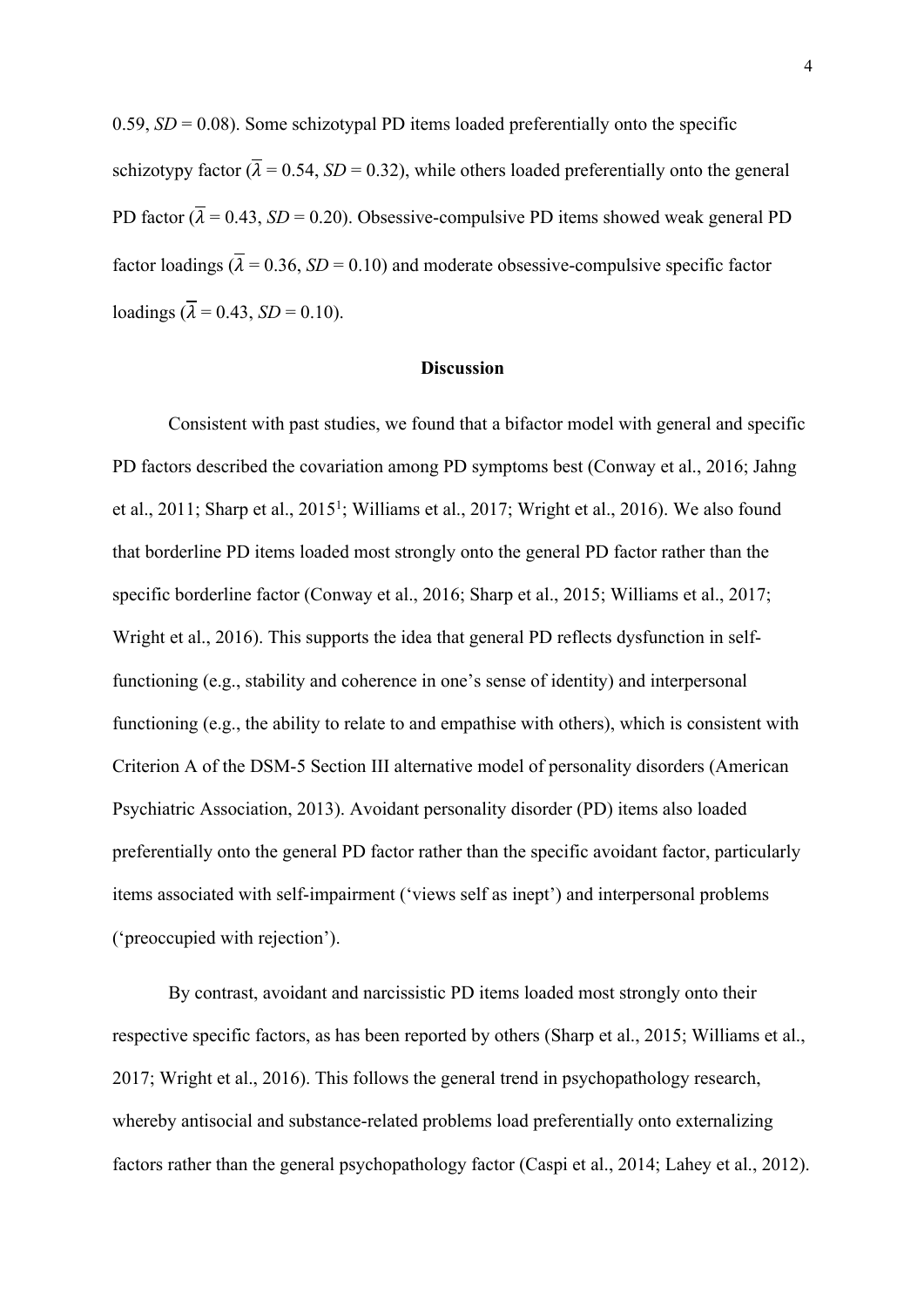It is important to note that while narcissistic PD items showed weak general factor loadings, antisocial PD items showed moderate general factor loadings. Therefore, it is not the case that all externalizing-type personality items are distinct from the general PD factor, but rather, some show reliable measurement beyond the general variance.

Schizotypal PD items were split between the general and specific schizotypal factors in a pattern mirroring prior item-level analyses (Sharp et al., 2015; Williams et al., 2017). For example, items associated with ideas of reference, suspiciousness, and social anxiety loaded more strongly onto the general PD factor (and showed some of the strongest general factor loadings among all items), whereas items associated with unusual perceptions, beliefs, and behaviours loaded more strongly onto the specific schizotypal factor. This pattern may be best understood as a divide between severity and style (Hopwood et al., 2011): paranoid thinking and anxiety accompany a range of severe presentations (Caspi et al., 2014), whereas odd beliefs and behaviours are characteristic of schizotypal personality traits that are not necessarily pathological (van Os & Reininghaus, 2016). Finally, obsessive-compulsive PD items showed weak-to-moderate loadings on both the general and specific obsessivecompulsive PD factor.

Upon a closer examination at the item level, items that loaded most strongly onto each specific PD factor resemble items that define the trait domains outlined in the ICD-11 and DSM 5 alternative models of PD. This is demonstrated in the table below using trait domain items from a large, multi-national study that replicated a six-factor trait structure in both patient and community samples (Bach et al., 2020). A six-factor trait structure is also consistent with recent developments in personality research (e.g., HEXACO model; Ashton & Lee, 2007). Our specific factors likely reflect trait domains–which is naturally the next level of analysis after controlling for general functioning–though we are lacking direct measures to validate this.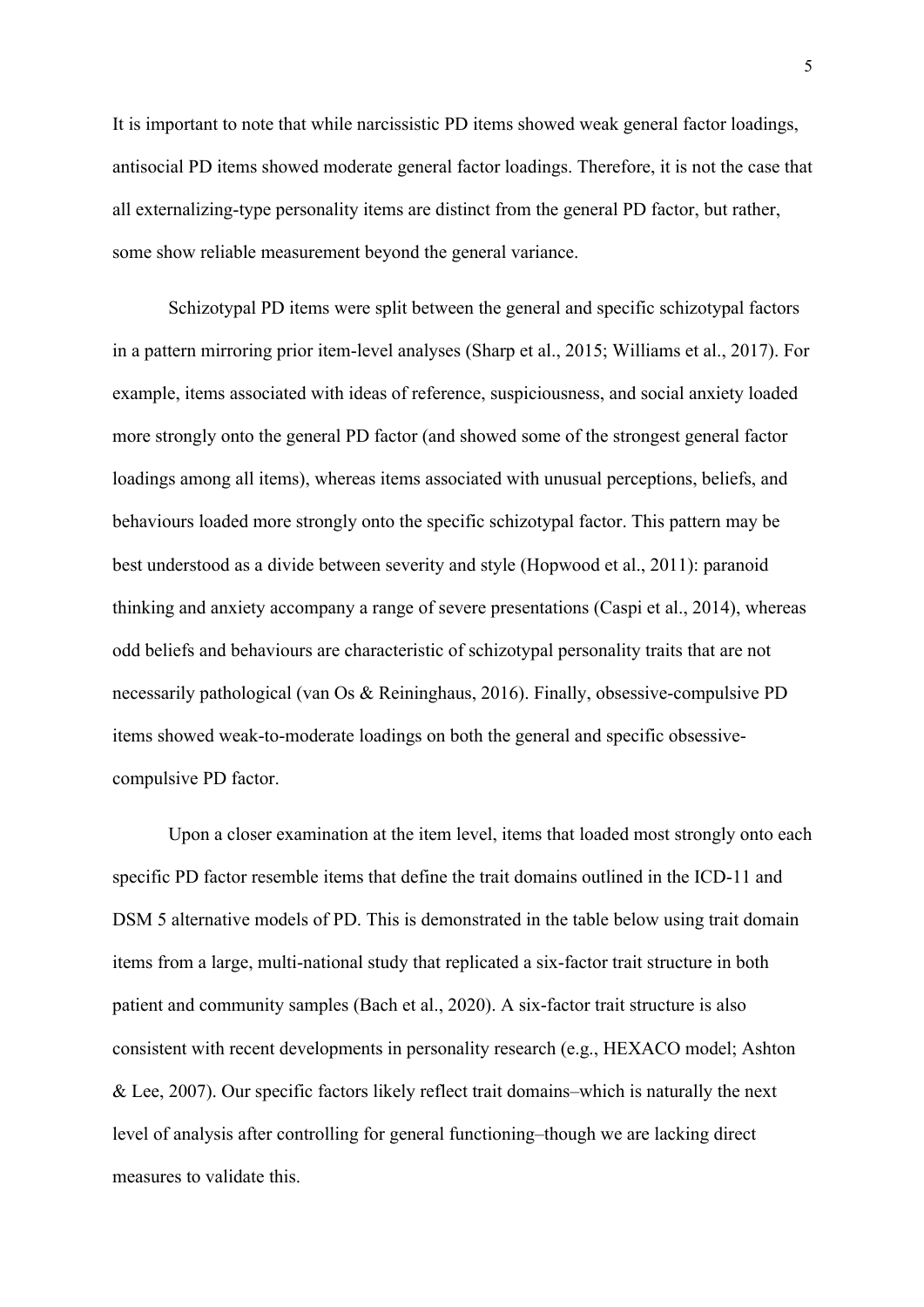PD Item Trait Domain Item Antisocial Disinhibition **Irresponsibility Impulsivity** Distractibility Disregard for safety ( $\lambda = .89$ ) Irritable, aggressive  $(\lambda = .85)$ Failure to conform ( $\lambda = .86$ ) Avoidant Detachment **Withdrawal**  Anhedonia **Intimacy Avoidance** Socially inhibited  $(\lambda = .62)$ Views self as inept  $(\lambda = .47)$ Must be liked ( $\lambda = .46$ ) Borderline Negative Affectivity **Emotional lability** Anxiousness **Separation insecurity** Affective instability ( $\lambda = .49$ ) Interpersonal instability ( $\lambda = .48$ ) Intense anger ( $\lambda = .46$ ) Narcissistic Antagonism **Manipulative Deceitfulness Grandiose** Believes s/he is special ( $\lambda = .85$ ) Grandiose ( $\lambda = .81$ ) Exploitative ( $\lambda = .73$ ) Obsessive-compulsive Anankastia **Perfectionism Rigidity Orderliness** Workaholic ( $\lambda = .54$ ) Orderly ( $\lambda = .52$ ) Reluctant to delegate ( $\lambda = .52$ )

Table 1. Top Three Items Loading on Each Specific PD Factor in the Bifactor model (left) and Bach et al.'s (2020) Trait Domain Factors (right)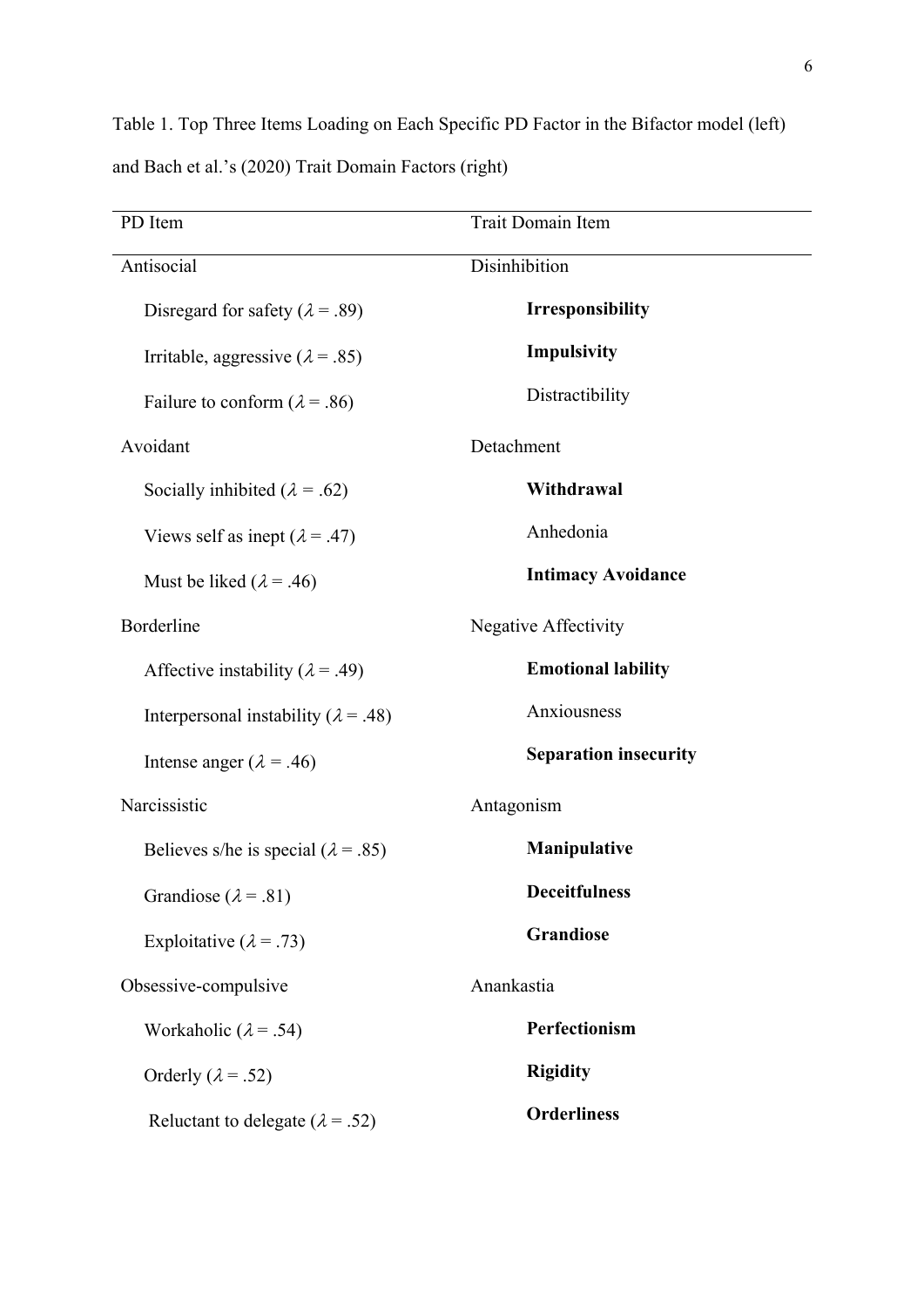| Schizotypal                                        | Psychoticism                    |
|----------------------------------------------------|---------------------------------|
| Odd thinking/speech ( $\lambda$ = .90)             | Unusual beliefs                 |
| Odd behavior/appearance ( $\lambda$ = .82)         | <b>Eccentricity</b>             |
| Odd beliefs + constricted affect $(\lambda = .77)$ | <b>Perceptual dysregulation</b> |

*Note.* There is not meant to be a one-to-one correspondence between each PD item and trait item. Trait items that overlap with at least one PD item within each problem area are in bold.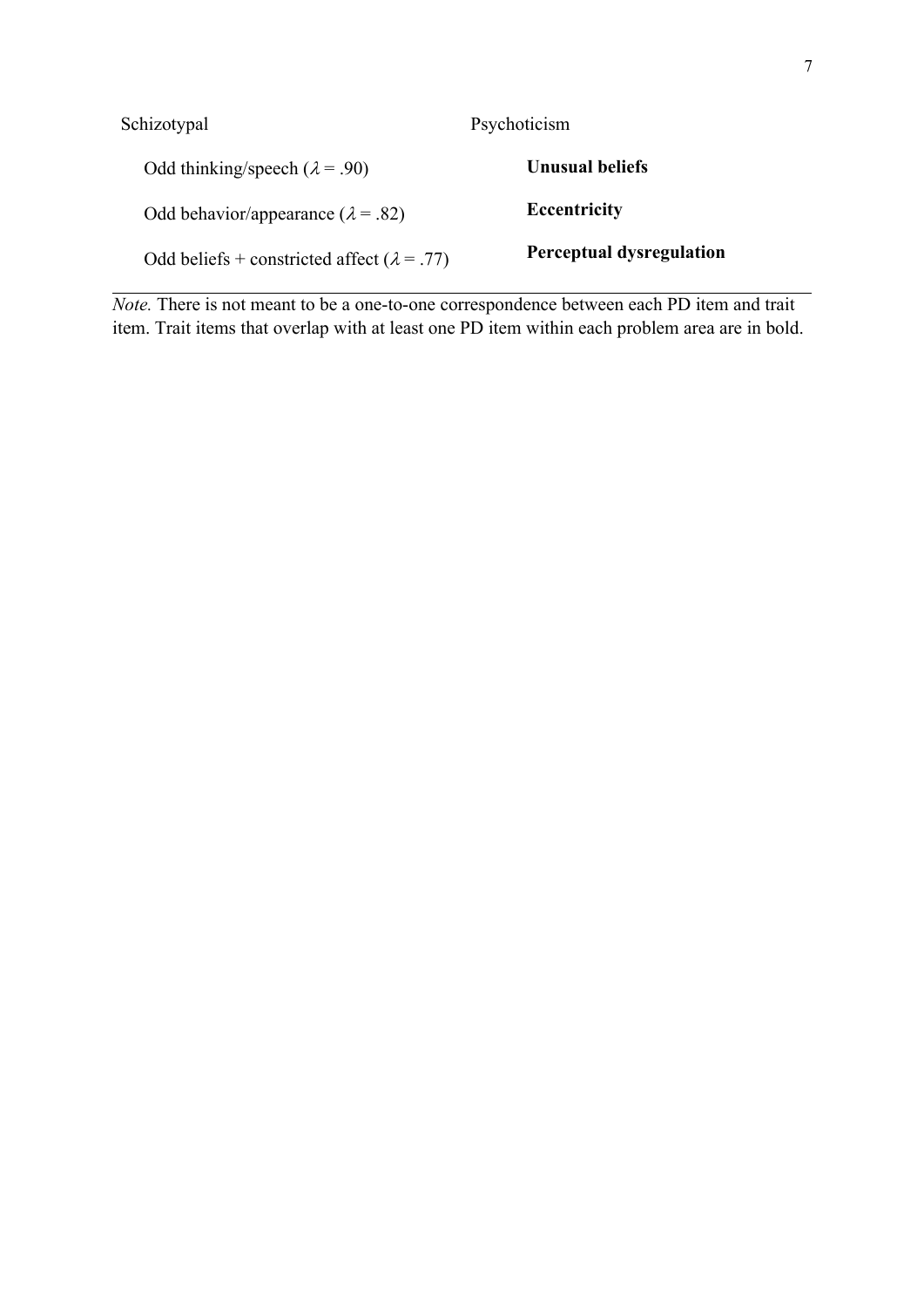### **References**

- American Psychiatric Association. (2013*). Diagnostic and statistical manual of mental disorders* (5th ed.). Washington, DC: Author.
- Ashton, M. C., & Lee, K. (2007). Empirical, Theoretical, and Practical Advantages of the HEXACO Model of Personality Structure. *Personality and Social Psychology Review*, *11*(2), 150–166. doi:10.1177/1088868306294907
- Bach, B., Kerber, A., Aluja, A., Bastiaens, T., Keeley, J. W., Claes, L., … Zimmermann, J. (2020). International Assessment of DSM-5 and ICD-11 Personality Disorder Traits: Toward a Common Nosology in DSM-5.1. *Psychopathology*, 1–10. doi:10.1159/000507589
- Caspi, A., Houts, R. M., Belsky, D. W., Goldman-Mellor, S. J., Harrington, H., Israel, S., . . . Moffitt, T. E. (2014). The p Factor: One General Psychopathology Factor in the Structure of Psychiatric Disorders? *Clinical Psychological Science*, *2*(2), 119-137. doi:10.1177/2167702613497473
- Conway, C. C., Hammen, C., & Brennan, P. A. (2016). Optimizing Prediction of Psychosocial and Clinical Outcomes With a Transdiagnostic Model of Personality Disorder. *Journal of Personality Disorders, 30*(4), 545-566. doi:10.1521/pedi\_2015\_29\_218
- Dueber, D. M. (2017). Bifactor Indices Calculator: A Microsoft Excel-based tool to calculate various indices relevant to bifactor CFA models. https://doi.org/10.13023/edp.tool.01
- Greene, A. L., Eaton, N. R., Li, K., Forbes, M. K., Krueger, R. F., Markon, K. E., . . . Kotov, R. (2019). Are fit indices used to test psychopathology structure biased? A simulation study. *Journal of Abnormal Psychology*. doi:10.1037/abn0000434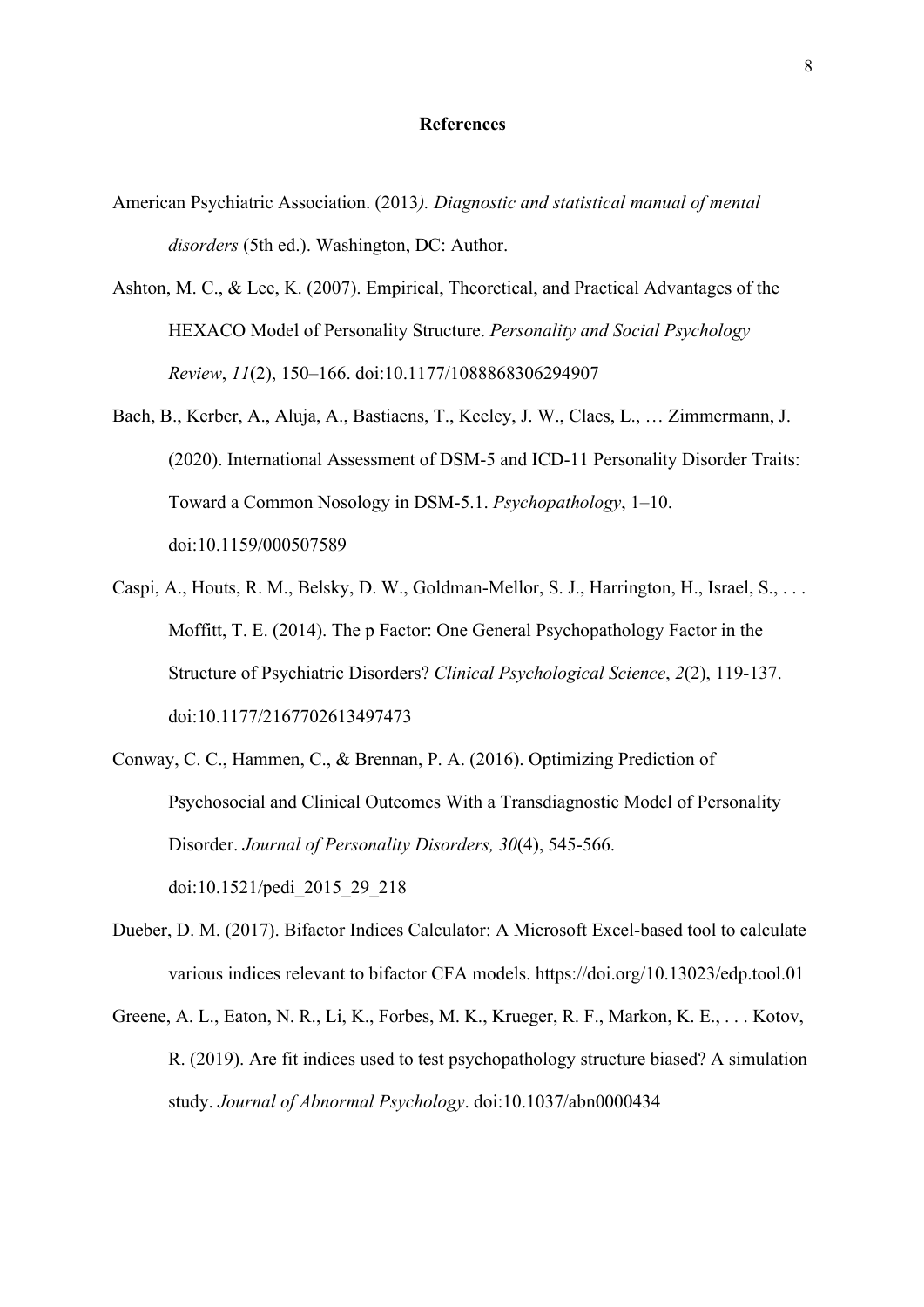- Hancock, G. R., & Mueller, R. O. (2001). Rethinking construct reliability within latent variable systems. In R. Cudeck, S. du Toit, & D. Sörbom (Eds.), *Structural equation modeling: Present and future—A Festschrift in honor of Karl Jöreskog* (pp. 195–216). Lincolnwood, IL: Scientific Software International.
- Holzinger, K. J., & Swineford, F. (1937). The Bi-factor method. *Psychometrika, 2*(1), 41-54. doi:10.1007/bf02287965
- Hopwood, C. J., Malone, J. C., Ansell, E. B., Sanislow, C. A., Grilo, C. M., McGlashan, T. H., . . . Morey, L. C. (2011). Personality assessment in DSM-5: empirical support for rating severity, style, and traits. *Journal of Personality Disorders, 25*(3), 305-320. doi:10.1521/pedi.2011.25.3.305
- Hu, L., & Bentler, P. M. (1998). Fit indices in covariance structure modeling: Sensitivity to underparameterized model misspecification. *Psychological Methods*, 3(4), 424–453. doi:10.1037/1082-989x.3.4.424
- Jahng, S., Trull, T. J., Wood, P. K., Tragesser, S. L., Tomko, R., Grant, J. D., . . . Sher, K. J. (2011). Distinguishing general and specific personality disorder features and implications for substance dependence comorbidity. *Journal of Abnormal Psychology, 120*(3), 656-669. doi:10.1037/a0023539
- Lahey, B. B., Applegate, B., Hakes, J. K., Zald, D. H., Hariri, A. R., & Rathouz, P. J. (2012). Is there a general factor of prevalent psychopathology during adulthood? *Journal of Abnormal Psychology*, *121*(4), 971-977. doi:10.1037/a0028355
- Murray, A. L., & Johnson, W. (2013). The limitations of model fit in comparing the bi-factor versus higher-order models of human cognitive ability structure. *Intelligence, 41*(5), 407-422. doi:10.1016/j.intell.2013.06.004
- Muthén L. K, & Muthén B. O. (2017). Mplus User's Guide. Eighth Edition. Los Angeles, California: Muthén & Muthén.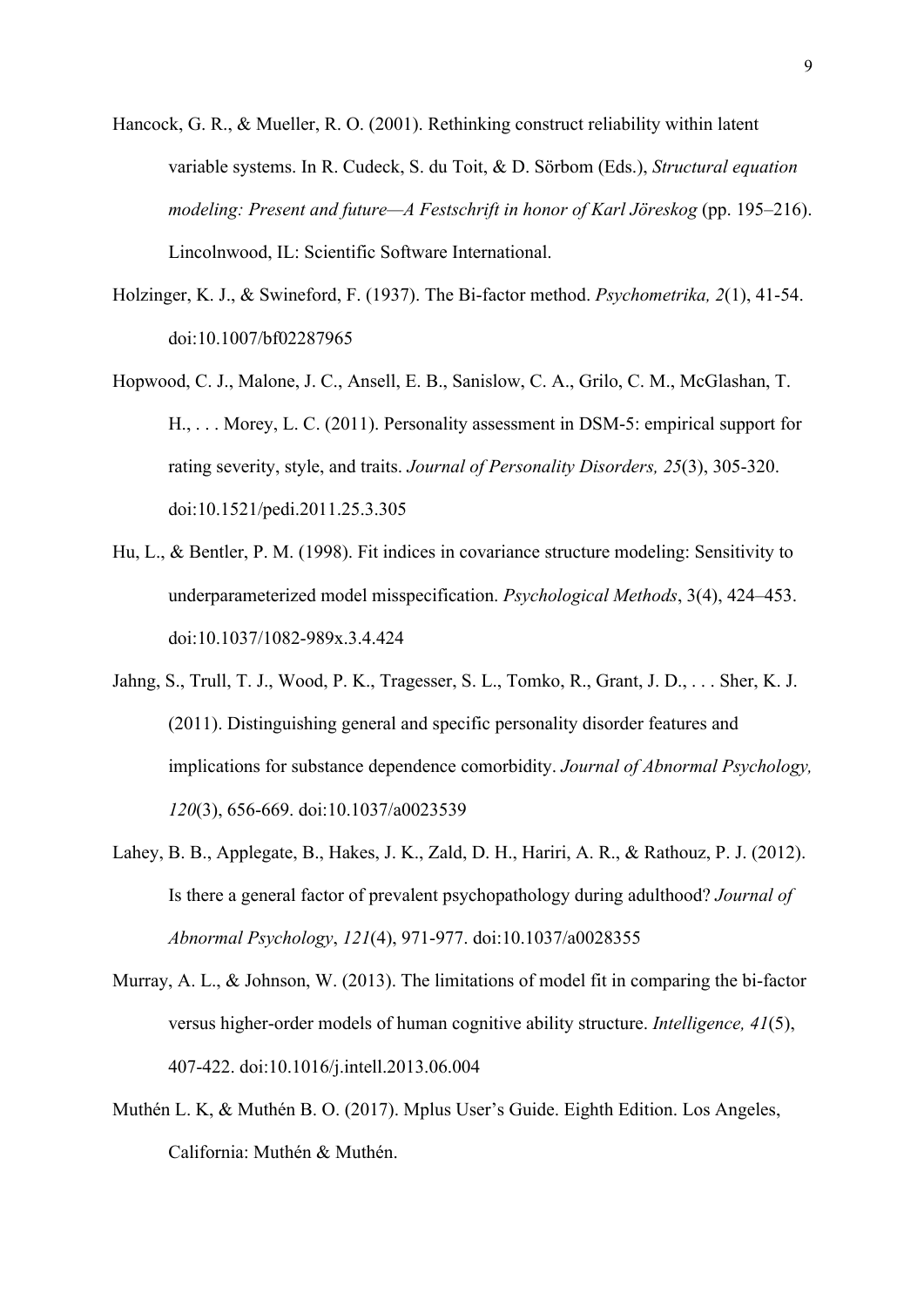Raftery, A. E. (1995). Bayesian model selection in social research. *Sociological Methodology*, 25, 111–163. http://dx.doi.org/10.2307/271063

- Reise, S. P., Kim, D. S., Mansolf, M., & Widaman, K. F. (2016). Is the Bifactor Model a Better Model or Is It Just Better at Modeling Implausible Responses? Application of Iteratively Reweighted Least Squares to the Rosenberg Self-Esteem Scale. *Multivariate Behavioral Research, 51*(6), 818-838. doi:10.1080/00273171.2016.1243461
- Rodriguez, A., Reise, S. P., & Haviland, M. G. (2016). Evaluating bifactor models: Calculating and interpreting statistical indices. *Psychological Methods, 21*(2), 137- 150. doi:10.1037/met0000045
- Sellbom, M., & Tellegen, A. (2019). Factor analysis in psychological assessment research: Common pitfalls and recommendations. *Psychological Assessment*, *31*(12), 1428– 1441. doi:10.1037/pas0000623
- Sharp, C., Wright, A. G., Fowler, J. C., Frueh, B. C., Allen, J. G., Oldham, J., & Clark, L. A. (2015). The structure of personality pathology: Both general ('g') and specific ('s') factors? *Journal of Abnormal Psychology, 124*(2), 387-398. doi:10.1037/abn0000033
- van Os, J., & Reininghaus, U. (2016). Psychosis as a transdiagnostic and extended phenotype in the general population. *World Psychiatry, 15*(2), 118-124. doi:10.1002/wps.20310
- Williams, T. F., Scalco, M. D., & Simms, L. J. (2018). The construct validity of general and specific dimensions of personality pathology. *Psychological Medicine, 48*(5), 834- 848. doi:10.1017/S0033291717002227
- Wright, A. G., Hopwood, C. J., Skodol, A. E., & Morey, L. C. (2016). Longitudinal validation of general and specific structural features of personality pathology. *Journal Abnormal Psychology, 125*(8), 1120-1134. doi:10.1037/abn0000165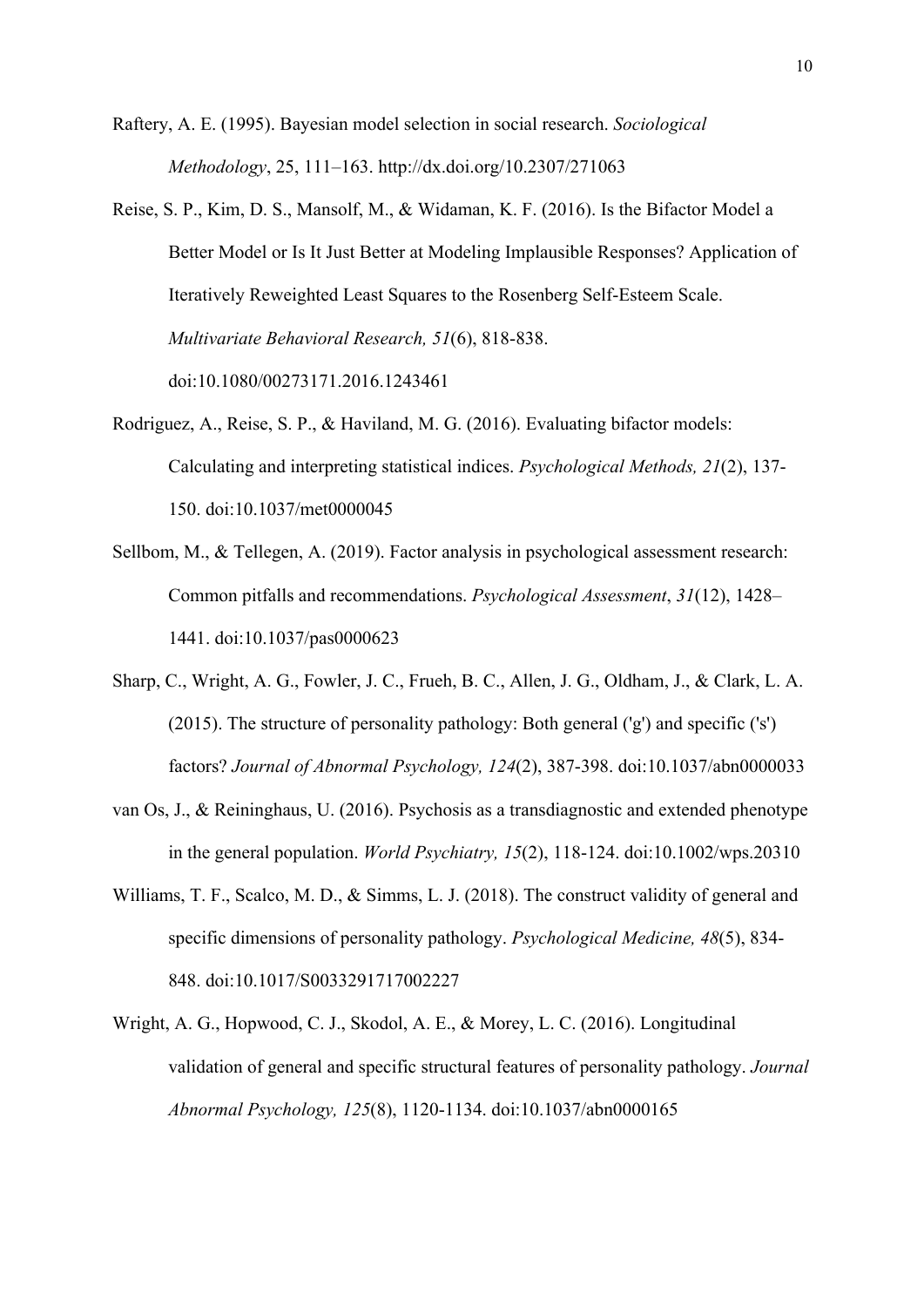#### **Supplement 2. Latent Growth Models Using the Correlated PD Factors**

Validity studies have been criticized for not comparing predictions of the bifactor model to other models (Watts, Poore, & Waldman, 2019). We therefore ran a supplementary analysis of the part and full conditional growth models using PD factors from the correlated factors model. The correlated factors model conflates the general and specific variance in PD measures and hence should mirror existing studies of PDs predicting depression outcomes. That is, correlated PD factors should mimic the predictive effect of general PD, predicting higher baseline depression scores but not differential rates of change. Controlling for general PD, or in this case its sequalae (e.g., baseline depression severity), will minimise the predictive effect of correlated PD factors on initial depression severity and changes over time.

We report unstandardized regression coefficients for PD factors predicting the intercept factor  $(b_0)$ , linear slope factor  $(b_1)$ , and quadratic slope factor  $(b_2)$ . In the part conditional growth model with correlated PD factors (including antisocial, avoidant, borderline, narcissistic, obsessive-compulsive, and schizotypal PD factors) and clinical covariates, the schizotypal PD factor at admission predicted higher intercept scores (i.e. week 2 PHQ-9 scores;  $b_0 = .80$ ,  $z = 2.03$ ,  $p = .043$ , 95% CI [0.03, 1.57]) and steeper linear declines in PHQ-9 scores ( $b_1 = -0.94$ ,  $z = -2.14$ ,  $p = .033$ , 95% CI [-1.80, -0.08]). Higher borderline factor scores predicted stronger inverted U-shaped changes in PHQ-9 scores ( $b_2$  = -0.40,  $z$  = -2.48,  $p = .013$ , 95% CI [ $-0.71$ ,  $-0.08$ ]), while higher antisocial factor scores predicted marginally stronger U-shaped changes ( $b_2 = 0.25$ ,  $z = 1.90$ ,  $p = .058$ , 95% CI [-0.01, 0.51]). Regression coefficients for the clinical covariates matched those in the full conditional growth model (see below).

In the full conditional model with correlated PD factors, clinical covariates, and demographic covariates, higher schizotypal PD factor scores continued to predict higher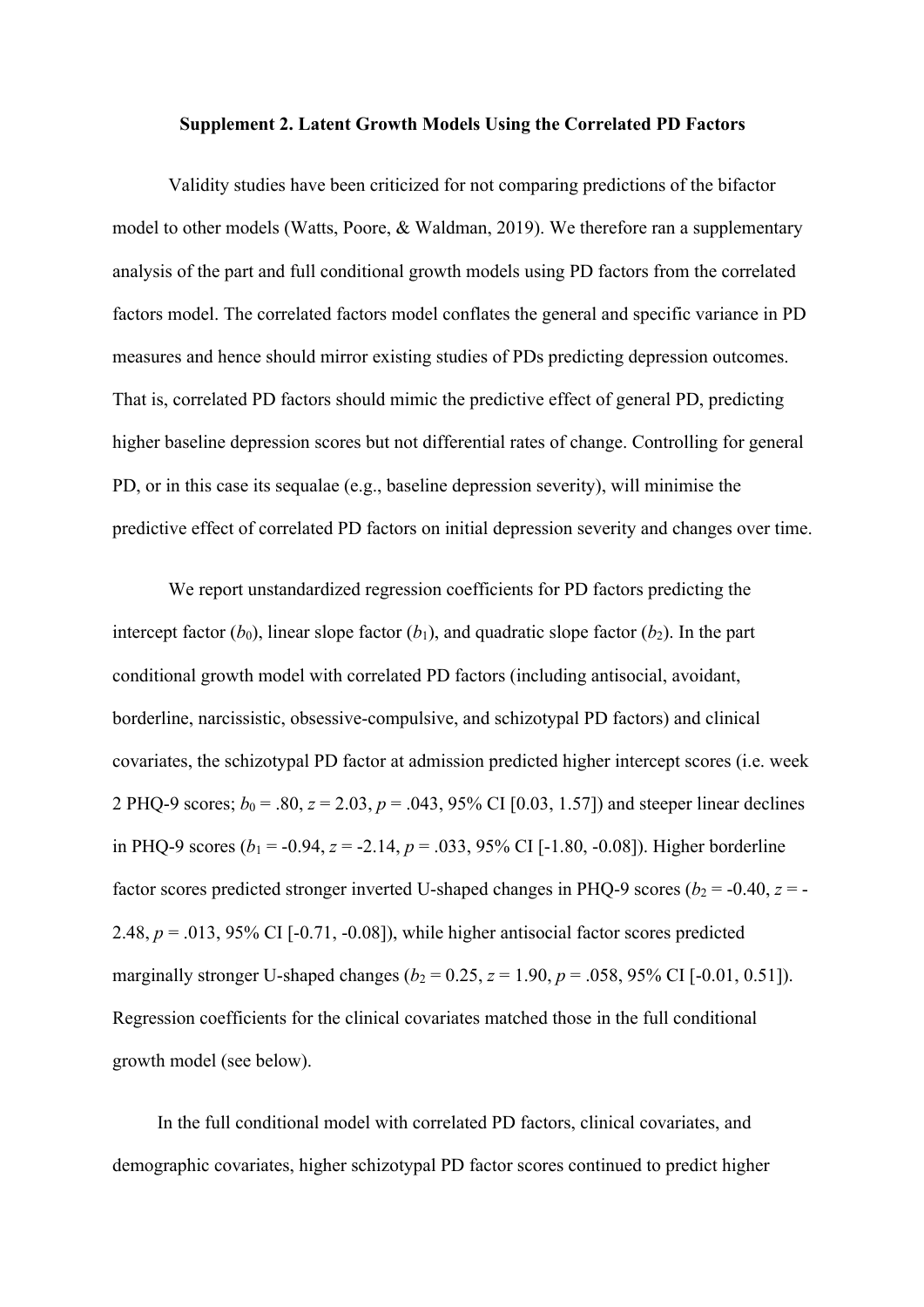intercept values ( $b_0 = .80$ ,  $z = 2.03$ ,  $p = .043$ , 95% CI [0.03, 1.58]) and steeper linear declines  $(b_1 = -0.98, z = -2.23, p = .026, 95\% \text{ CI}$  [-1.83, -0.12]). Moreover, higher borderline scores continued to predict stronger inverted U-shaped quadratic growth  $(b_2 = -0.36, z = -2.25, p =$ .024, 95% CI [-0.68, -0.05]), while higher antisocial scores significantly predicted stronger U-shaped growth  $(b_2 = 0.26, z = 1.99, p = .046, 95\% \text{ CI} [0, 0.52])$ . Table S4 shows the regression coefficients for the remaining PD factors, clinical covariates, and demographic covariates.

For reference, we ran a growth model with correlated PD factors but without clinical and demographic covariates as the latter might be controlling for variance associated with general PD. All PD factors predicted the intercept factor. Specifically, higher intercept values were predicted by higher avoidant  $(b_0 = 0.92, z = 2.34, p = .019, 95\% \text{ CI} [0.15, 1.70]),$ borderline ( $b_0 = 1.85$ ,  $z = 3.44$ ,  $p < .001$ , 95% CI [0.79, 2.90]) obsessive-compulsive ( $b_0 =$ 0.65,  $z = 1.57$ ,  $p = .116$ , 95% CI [-0.16, 1.46]) and schizotypal scores ( $b_0 = 0.85$ ,  $z = 1.44$ ,  $p =$ .150, 95% CI [-0.05, 0.35]), though the latter two predictions are marginal at best. By contrast, lower intercept values were predicted by higher antisocial ( $b_0 = -1.25$ ,  $z = 2.29$ ,  $p =$ .022, 95% CI [-2.33, -0.18]) and narcissistic ( $b_0 = -1.10$ ,  $z = 2.16$ ,  $p = .031$ , 95% CI [-2.09, -0.10]) scores. No PD factor predicted variation in the linear slope factor, but the borderline factor predicted stronger inverted U-shaped changes in PHQ-9 scores ( $b_2$  = -0.37,  $z$  = 2.34,  $p$ = .019, 95% CI [-0.67, -0.06]) and the antisocial factor marginally predicted stronger Ushaped changes ( $b_2$  = 0.21,  $z$  = 1.63,  $p$  = .103, 95% CI [-0.05, 0.46]).

Comparing these growth models demonstrates how general severity can obscure the predictive effects of specific PDs on depression outcomes. For instance, in the final growth model reported with correlated PD factors alone, most factors predicted higher initial depression scores and no factors predicted linear changes in depression severity, mirroring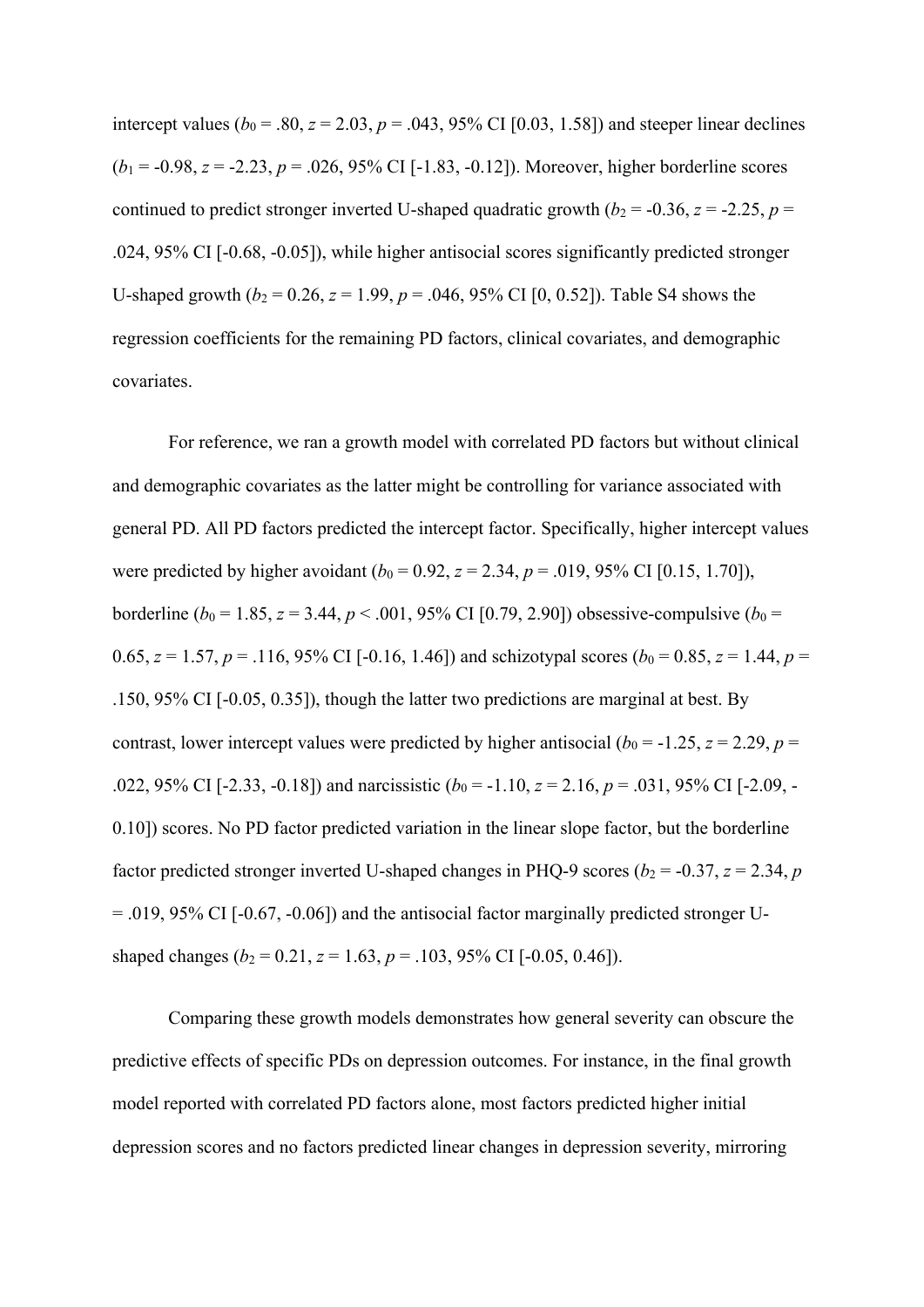the general PD factor in the bifactor growth model. It would thus appear that the predictive effects of the correlated PD factors were influenced by the general variance. The only factors that predicted lower initial depression scores were the antisocial and narcissistic factors, which also showed the greatest reliability beyond the general variance in the bifactor model (see Table S2).

By contrast, most of the predictive effects of the correlated PD factors on initial depression scores disappeared in the part and full conditional growth models that controlled for depression severity at admission. In other words, the confounding effect of general PD appeared to be negated after controlling for an index of general severity (e.g., baseline severity), giving the impression that PDs do not predict variation in depression outcomes. An exception to this was the schizotypal factor, which predicted higher initial depression scores and steeper linear declines, but this might reflect a baseline severity effect or regression to the mean.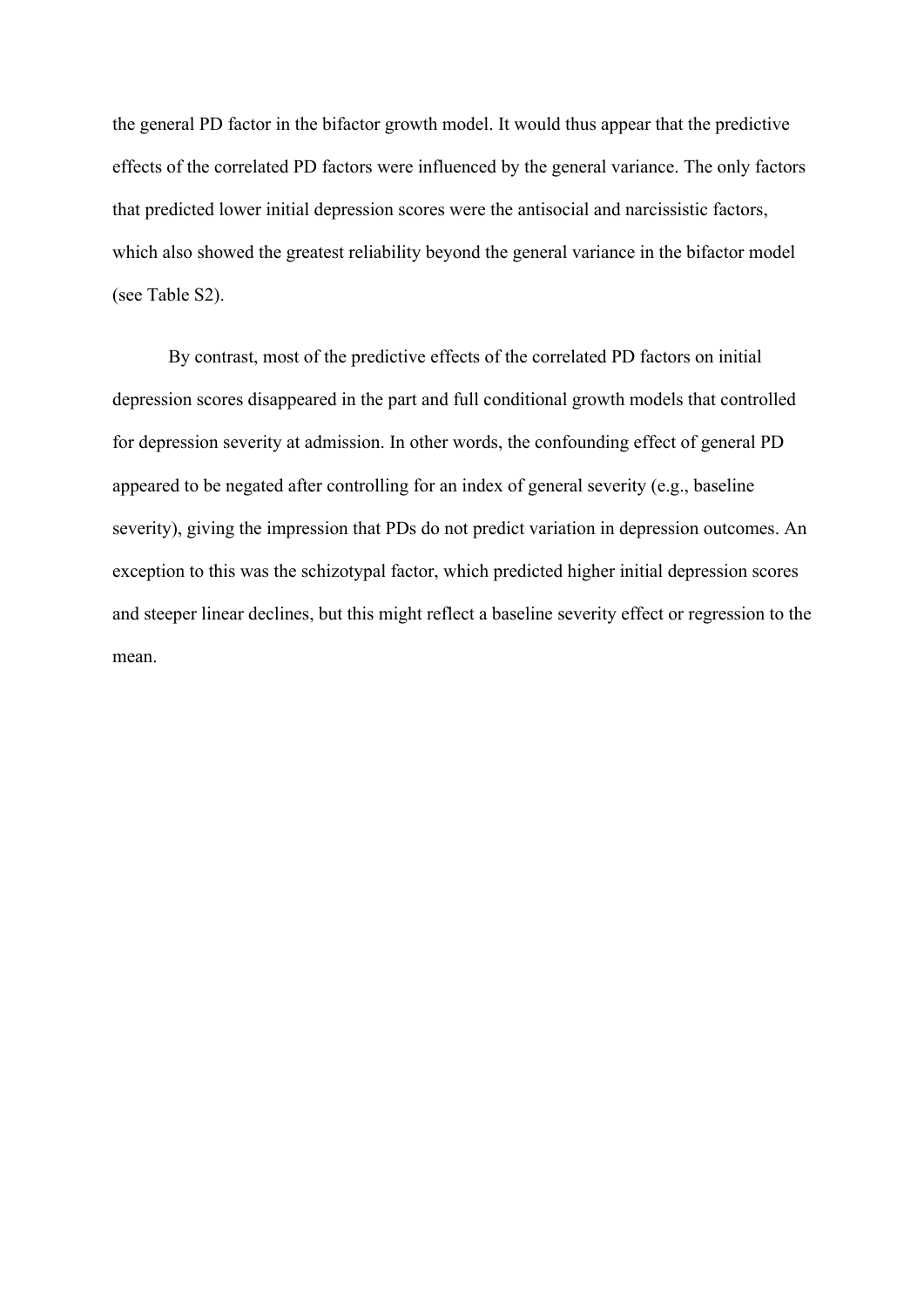# **References**

Watts, A. L., Poore, H. E., & Waldman, I. D. (2019). Riskier Tests of the Validity of the Bifactor Model of Psychopathology. *Clinical Psychological Science*, 216770261985503. doi:10.1177/2167702619855035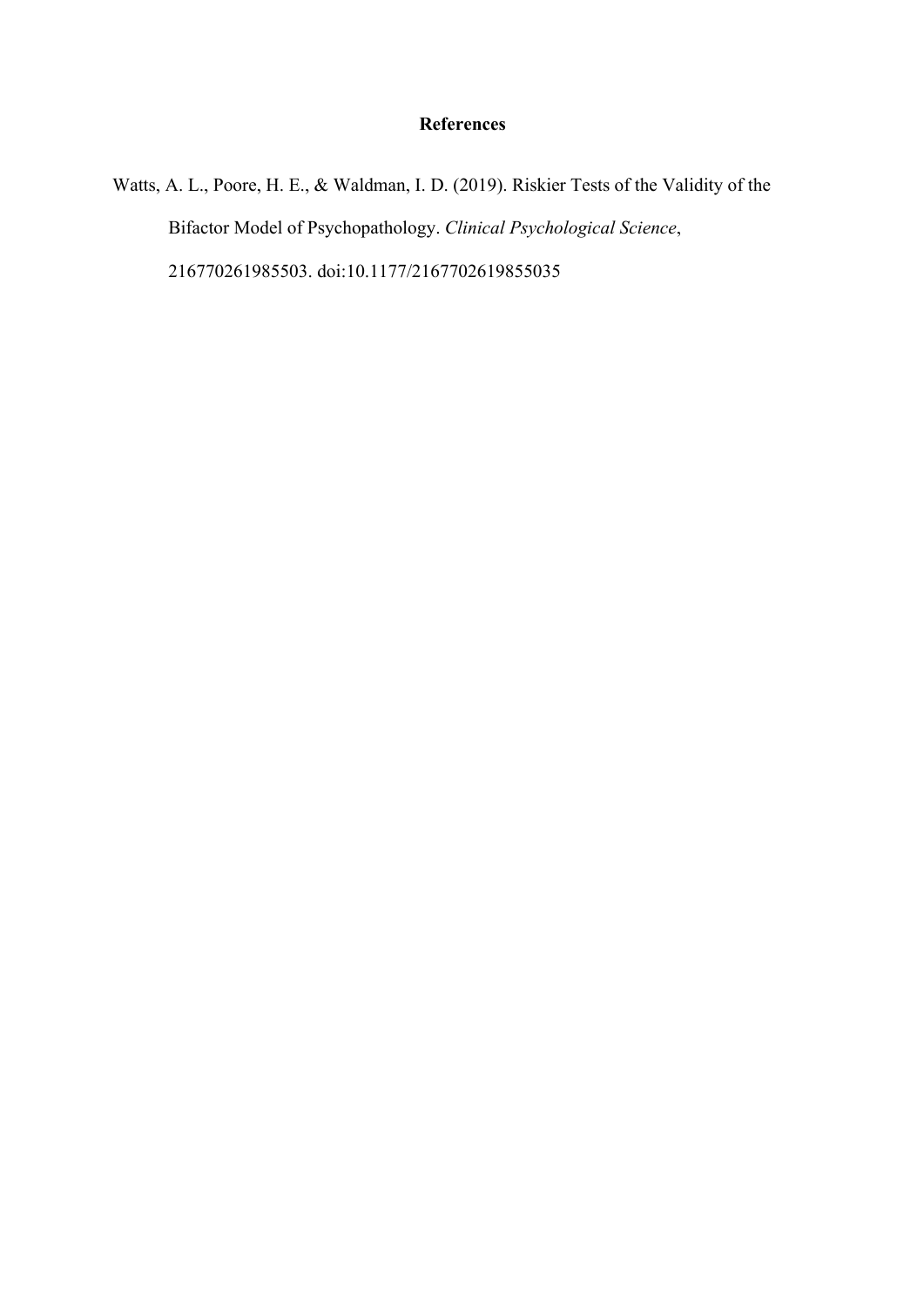Supplementary Table 1.

*Model fit values for the CFA models of the SCID-II Screening Questionnaire*

|                           |      | Fit Estimate |            |     |                |        |            |        |
|---------------------------|------|--------------|------------|-----|----------------|--------|------------|--------|
| Model                     |      |              | <b>CFI</b> | TLI | <b>RMSEA</b>   | AIC    | <b>BIC</b> | aBIC   |
| Single Factor             | 5670 | 1127         | .79        | .78 | .04            | 68,846 | 69,410     | 69,099 |
| <b>Correlated Factors</b> | 2992 | 1112         | .91        | .91 | .03            | 66,003 | 66,654     | 66,295 |
| Bifactor (orthogonal)     | 2661 | 1078         | .93        | .92 | .03            | 65,560 | 66,407     | 65,940 |
| Bifactor (oblique)        |      |              |            |     | No convergence |        |            |        |

*Note.*  $\chi^2$  = chi-square statistic; aBIC = sample size adjusted Bayesian information criterion; CFI = Comparative Fit Index; *df* = degrees of freedom; TLI = Tucker-Lewis Index; RMSEA = Root Mean Square Error of Approximation.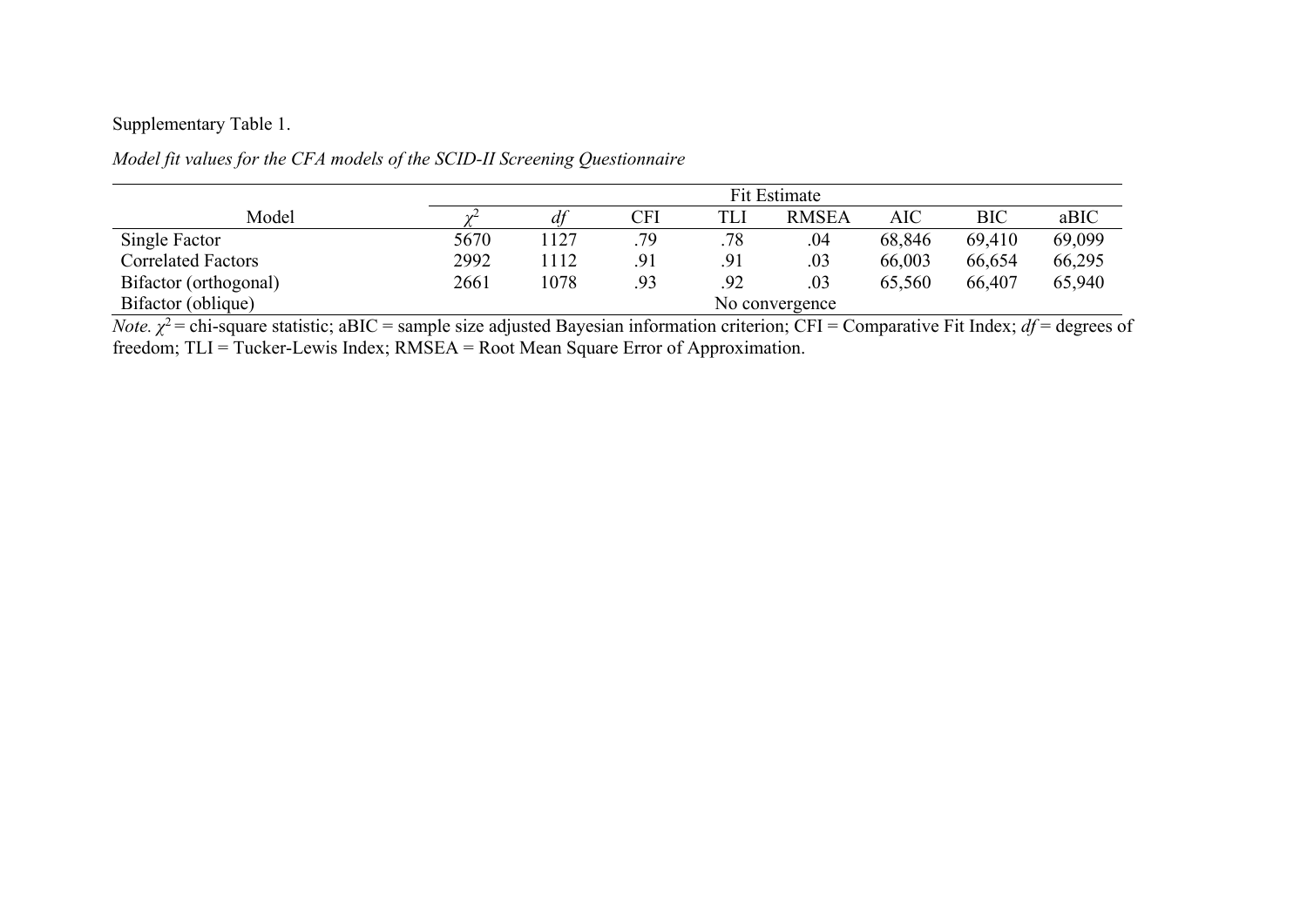# Supplementary Table 2.

*Standardized factor loadings for the single factor, correlated factor, and bifactor models of the SCID-II Screening Questionnaire*

|                            |          |          |          |          | <b>Correlated Factors</b> |    |                    |          |          |          | Bifactor (orthogonal) |             |    |           |
|----------------------------|----------|----------|----------|----------|---------------------------|----|--------------------|----------|----------|----------|-----------------------|-------------|----|-----------|
| SCID-II Item               | Single   | AS       | AV       | BL       | <b>NS</b>                 | OC | ${\cal S}{\cal T}$ | $G_{PD}$ | AS       | AV       | BL                    | $_{\rm NS}$ | OC | <b>ST</b> |
| Antisocial                 |          |          |          |          |                           |    |                    |          |          |          |                       |             |    |           |
| Failure to conform         | $.86***$ | $.97***$ |          |          |                           |    |                    | $.46***$ | $.85***$ |          |                       |             |    |           |
| Deceitfulness              | $.93***$ | $.94***$ |          |          |                           |    |                    | $.61***$ | $.74***$ |          |                       |             |    |           |
| Impulsivity                | $.94***$ | $.98***$ |          |          |                           |    |                    | $.58***$ | $.80***$ |          |                       |             |    |           |
| Irritable, aggressive      | $.83***$ | $.91***$ |          |          |                           |    |                    | $.32***$ | $.86***$ |          |                       |             |    |           |
| Disregard for safety       | $.84***$ | .96***   |          |          |                           |    |                    | $.38***$ | $.89***$ |          |                       |             |    |           |
| Irresponsible              | $.92***$ | $.94***$ |          |          |                           |    |                    | $.53***$ | $.78***$ |          |                       |             |    |           |
| Lacks remorse              | $.91***$ | $.94***$ |          |          |                           |    |                    | $.45***$ | $.83***$ |          |                       |             |    |           |
| Avoidant                   |          |          |          |          |                           |    |                    |          |          |          |                       |             |    |           |
| Avoids social work         | $.58***$ |          | $.70***$ |          |                           |    |                    | $.57***$ |          | $.39***$ |                       |             |    |           |
| Must be liked              | $.62***$ |          | $.75***$ |          |                           |    |                    | $.58***$ |          | $.46***$ |                       |             |    |           |
| Restraint in intimacy      | $.54***$ |          | $.61***$ |          |                           |    |                    | $.51***$ |          | $.31***$ |                       |             |    |           |
| Preoccupied with rejection | $.69***$ |          | $.81***$ |          |                           |    |                    | $.73***$ |          | $.34***$ |                       |             |    |           |
| Socially inhibited         | $.60***$ |          | $.81***$ |          |                           |    |                    | $.59***$ |          | $.62***$ |                       |             |    |           |
| Views self as inept        | $.63***$ |          | $.80***$ |          |                           |    |                    | $.65***$ |          | $.47***$ |                       |             |    |           |
| No risks or new activities | $.53***$ |          | $.66***$ |          |                           |    |                    | $.52***$ |          | $.41***$ |                       |             |    |           |
| <b>Borderline</b>          |          |          |          |          |                           |    |                    |          |          |          |                       |             |    |           |
| Avoids abandonment         | $.58***$ |          |          | $.66***$ |                           |    |                    | $.55***$ |          |          | $.41***$              |             |    |           |
| Interpersonal instability  | $.52***$ |          |          | $.62***$ |                           |    |                    | $.49***$ |          |          | $.48***$              |             |    |           |
| Identity disturbance       | $.64***$ |          |          | $.69***$ |                           |    |                    | $.68***$ |          |          | $.14*$                |             |    |           |
| Self-harming impulsivity   | $.59***$ |          |          | $.60***$ |                           |    |                    | $.51***$ |          |          | $.34***$              |             |    |           |
| Suicidality                | $.53***$ |          |          | $.60***$ |                           |    |                    | $.48***$ |          |          | $.38***$              |             |    |           |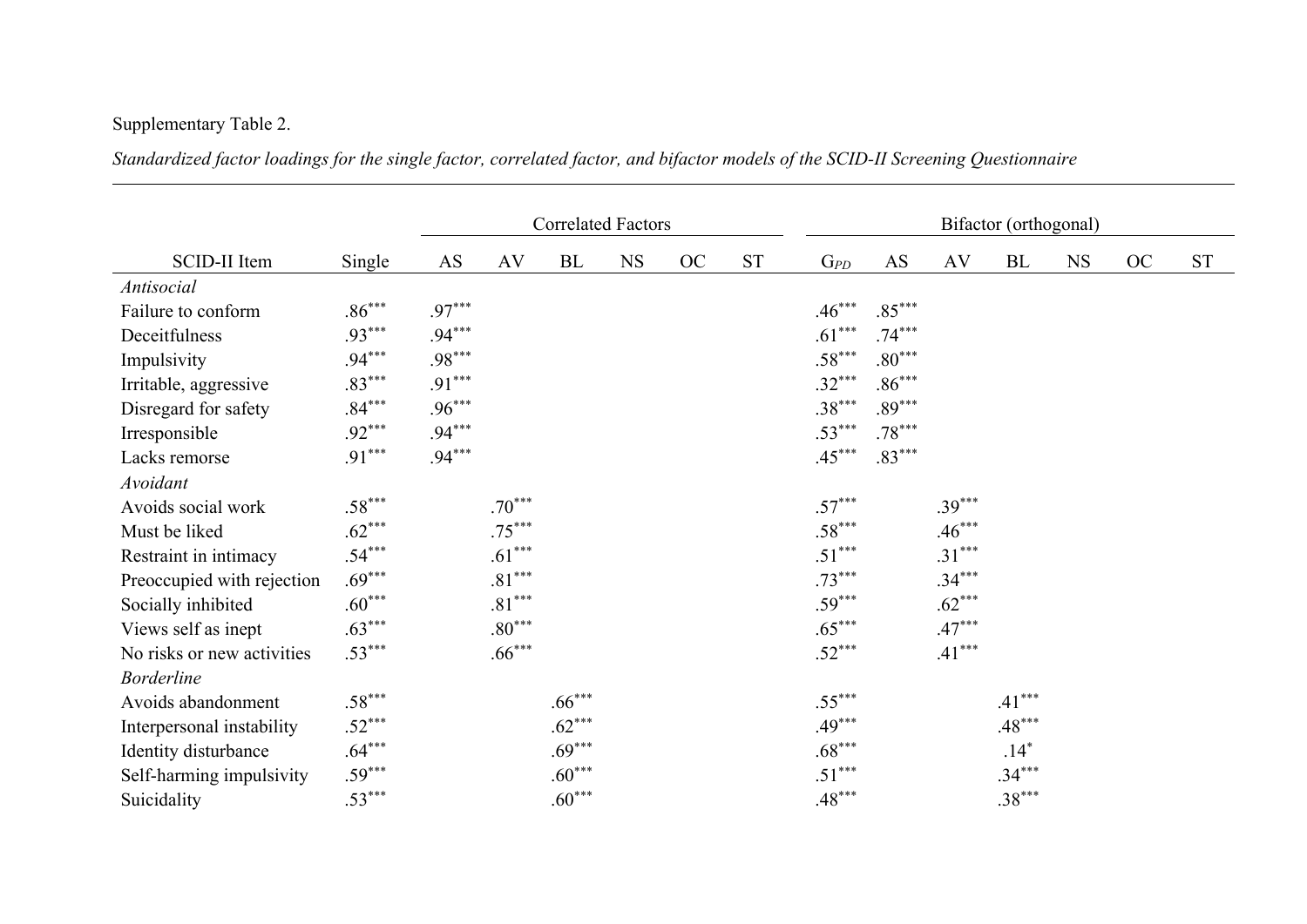| Affective instability         | $.67***$ | $.78***$ |          | $.64***$ | $.49***$ |          |
|-------------------------------|----------|----------|----------|----------|----------|----------|
| Empty                         | $.66***$ | $.70***$ |          | $.73***$ | .07      |          |
| Intense anger                 | $.60***$ | $.64***$ |          | $.50***$ | $.46***$ |          |
| <b>Transient dissociation</b> | $.59***$ | $.59***$ |          | $.62***$ | .07      |          |
| Narcissistic                  |          |          |          |          |          |          |
| Grandiose                     | $.50***$ | $.81***$ |          | $.23***$ | $.81***$ |          |
| Preoccupied with fantasies    | $.56***$ | $.67***$ |          | $.41***$ | $.52***$ |          |
| Believes s/he is special      | $.44***$ | $.79***$ |          | $.14*$   | $.85***$ |          |
| Needs admiration              | $.55***$ | $.72***$ |          | $.52***$ | $.50***$ |          |
| Entitlement                   | $.54***$ | $.80***$ |          | $.36***$ | $.72***$ |          |
| Exploitative                  | $.58***$ | $.80***$ |          | $.33***$ | $.73***$ |          |
| Lacks empathy                 | $.60***$ | $.70***$ |          | $.41***$ | $.56***$ |          |
| Envious                       | $.56***$ | $.58***$ |          | $.58***$ | $.25***$ |          |
| Arrogant                      | $.53***$ | $.79***$ |          | $.36***$ | $.72***$ |          |
| Obsessive-compulsive          |          |          |          |          |          |          |
| Orderly                       | $.41***$ |          | $.61***$ | $.37***$ |          | $.52***$ |
| Perfectionistic               | $.44***$ |          | $.61***$ | $.46***$ |          | $.40***$ |
| Workaholic                    | $.22***$ |          | $.46***$ | $.20***$ |          | $.54***$ |
| Moral inflexibility           | $.35***$ |          | $.52***$ | $.31***$ |          | $.44***$ |
| Hoarding                      | $.35***$ |          | $.46***$ | $.34***$ |          | $.31***$ |
| Reluctant to delegate         | $.49***$ |          | $.73***$ | $.49***$ |          | $.52***$ |
| Miserly                       | $.28***$ |          | $.48***$ | $.25***$ |          | $.46***$ |
| Rigidity                      | $.45***$ |          | $.56***$ | $.43***$ |          | $.28***$ |
| Schizotypal                   |          |          |          |          |          |          |
| Ideas of reference            | $.62***$ |          | $.71***$ | $.67***$ |          | $.22***$ |
| Odd beliefs                   | $.55***$ |          | $.81***$ | $.41***$ |          | $.77***$ |
| Odd perceptions               | $.55***$ |          | $.81***$ | $.45***$ |          | $.73***$ |
| Odd thinking/speech           | $.40***$ |          | $.82***$ | $.16*$   |          | $.90***$ |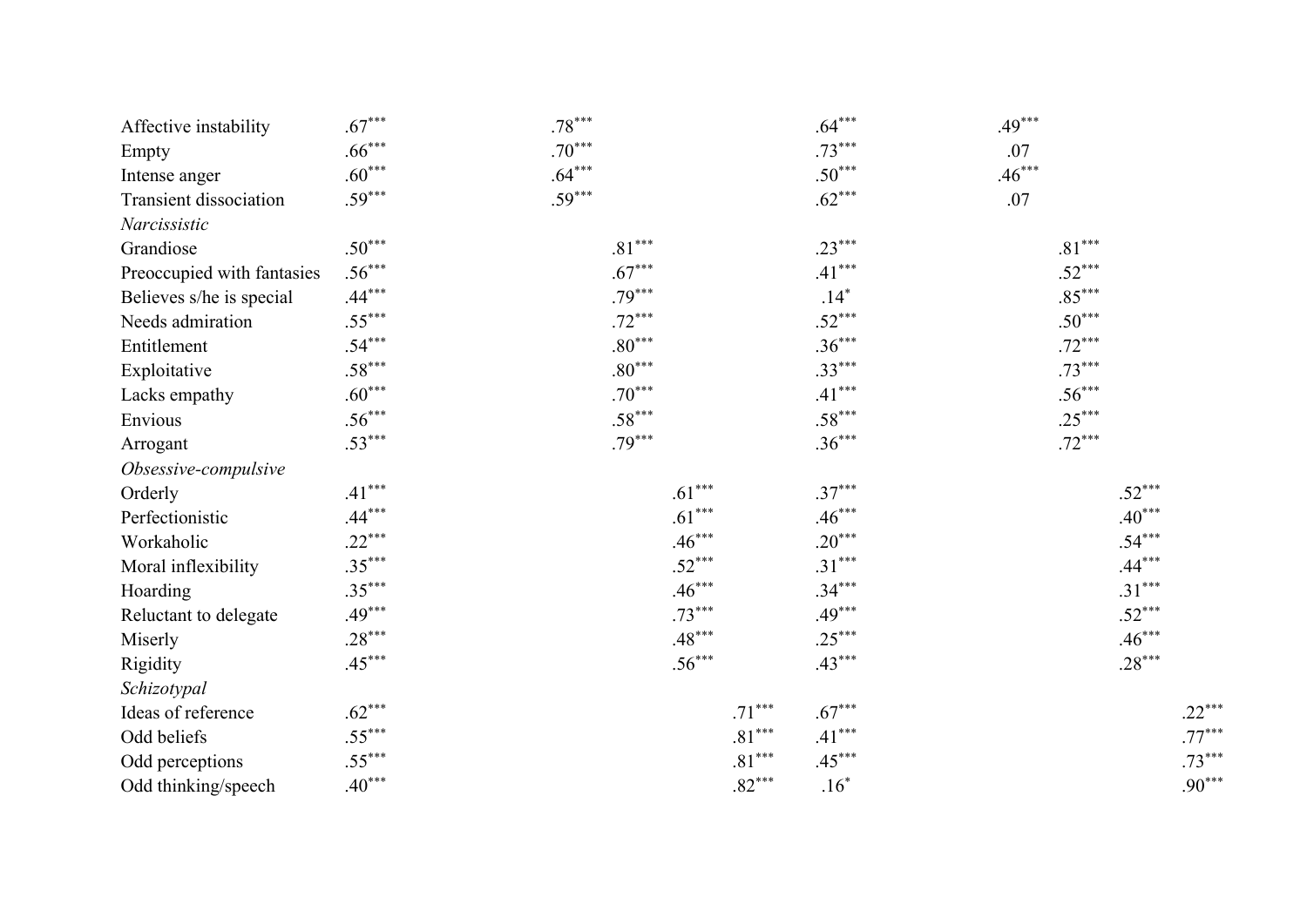| Suspicious                | $.68***$  |          |          |          |             |          | $.78***$            | $.63***$ |     |     |     |     |     | $.44***$ |
|---------------------------|-----------|----------|----------|----------|-------------|----------|---------------------|----------|-----|-----|-----|-----|-----|----------|
| Constricted affect        | $.59***$  |          |          |          |             |          | $.85***$            | $.37***$ |     |     |     |     |     | $.77***$ |
| Odd behavior/appearance   | $.35***$  |          |          |          |             |          | $.74***$            | .13      |     |     |     |     |     | $.82***$ |
| Lacks close friends       | $.41***$  |          |          |          |             |          | $.44***$            | $.42***$ |     |     |     |     |     | .10      |
| Social anxiety            | $.65***$  |          |          |          |             |          | $.62***$            | $.66***$ |     |     |     |     |     | .13      |
| Mean                      | .58       | .95      | .73      | .65      | .74         | .55      | .73                 | .46      | .82 | .43 | .32 | .63 | .43 | .54      |
| SD                        | .16       | .02      | .08      | .06      | .08         | .09      | .13                 | .15      | .05 | .10 | .17 | .19 | .10 | .32      |
| Inter-factor correlations |           |          |          |          |             |          |                     |          |     |     |     |     |     |          |
|                           |           | AS       | AV       | $\rm BL$ | $_{\rm NS}$ | OC       | $\operatorname{ST}$ |          |     |     |     |     |     |          |
|                           | AS        |          |          |          |             |          |                     |          |     |     |     |     |     |          |
|                           | AV        | $.27***$ |          |          |             |          |                     |          |     |     |     |     |     |          |
|                           | BL        | $.49***$ | $.70***$ |          |             |          |                     |          |     |     |     |     |     |          |
|                           | <b>NS</b> | $.57***$ | $.40***$ | $.61***$ |             |          |                     |          |     |     |     |     |     |          |
|                           | <b>OC</b> | $.27***$ | $.59***$ | $.60***$ | $.53***$    |          |                     |          |     |     |     |     |     |          |
|                           | <b>ST</b> | $.36***$ | $.61***$ | $.69***$ | $.51***$    | $.47***$ |                     |          |     |     |     |     |     |          |
| Model-based Reliability   |           |          |          |          |             |          |                     |          |     |     |     |     |     |          |
| ECV/ECV <sub>s</sub>      |           |          |          |          |             |          |                     | .42      | .17 | .05 | .04 | .14 | .06 | .12      |
| $\omega/\omega_{\rm s}$   |           |          |          |          |             |          |                     | .97      | .99 | .89 | .88 | .92 | .79 | .92      |
| $\omega_{H}/\omega_{Hs}$  |           |          |          |          |             |          |                     | .79      | .74 | .31 | .20 | .68 | .47 | .56      |
| Relative Omega            |           |          |          |          |             |          |                     | .81      | .75 | .34 | .23 | .74 | .60 | .61      |
| H-index                   |           |          |          |          |             |          |                     | .95      | .94 | .64 | .59 | .90 | .67 | .91      |
| FD                        |           |          |          |          |             |          |                     | .96      | .98 | .84 | .79 | .95 | .83 | .96      |

*Note*. AS = Antisocial; AV = Avoidant; BL = Borderline; ECV/ECV<sub>s</sub> = Expected Common Variance/Expected Common Variance-Subscale; FD = Factor Determinacy; G*PD* = General personality disorder; NS = Narcissistic; OC = Obsessive-compulsive; ω/ωs = Omega/Omega-subscale; ωH/ωHs = Omega hierarchical/Omega hierarchical-subscale; ST = Schizotypal.

\* *<sup>p</sup>*< .05 \*\**p* < .01

\*\*\**p* < .001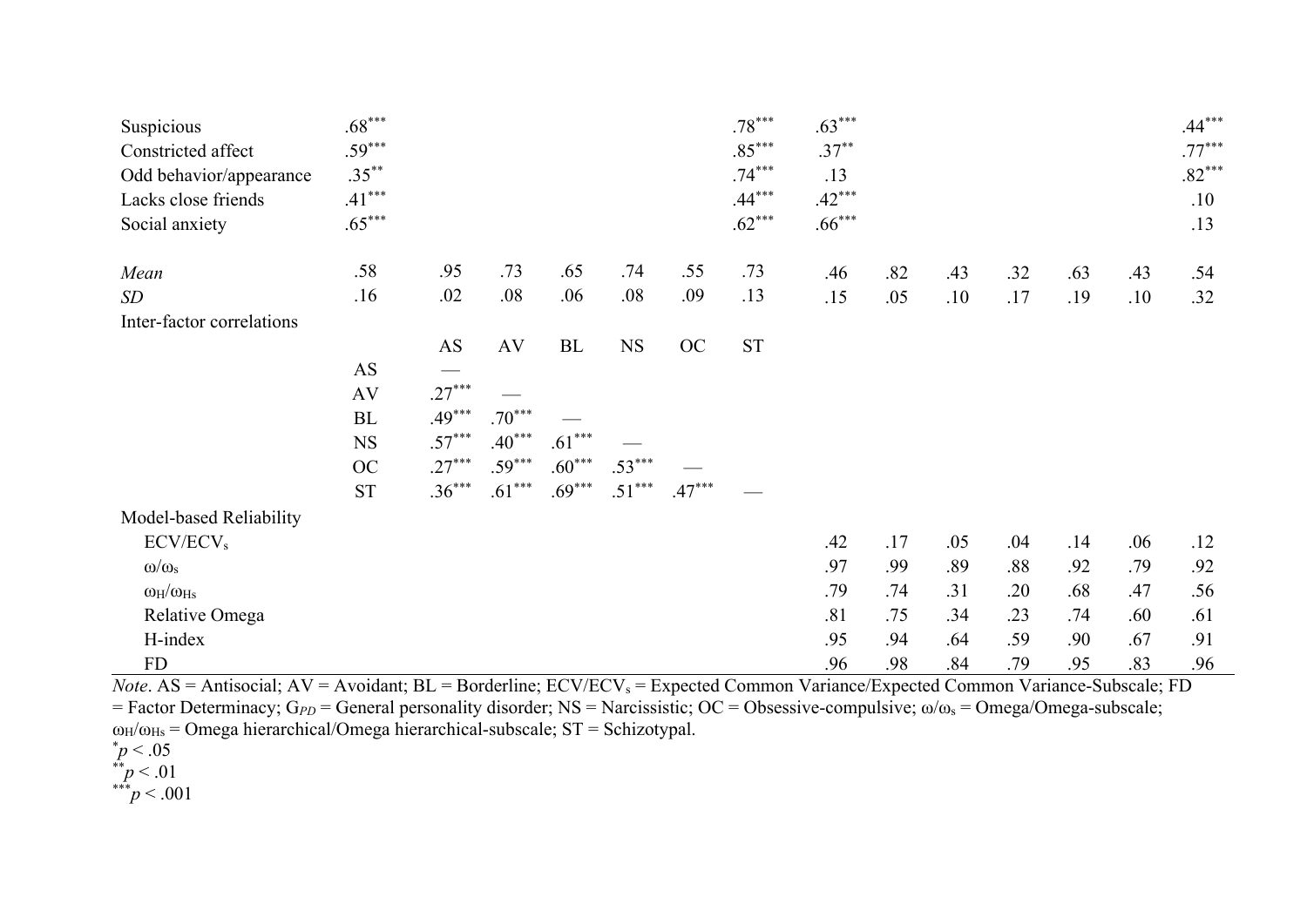Supplementary Table 3.

*Standardized and unstandardized growth factor and regression coefficients for the bifactor PD factors, clinical covariates, and demographic covariates predicting the intercept, linear slope, and quadratic slope factors*

|                       |                             | Estimate                    |                  |                  |
|-----------------------|-----------------------------|-----------------------------|------------------|------------------|
| Variable              | Unstandardized (95% CI)     | Standardized (95% CI)       | $\boldsymbol{Z}$ | $\boldsymbol{p}$ |
| Intercept             |                             |                             |                  |                  |
| Mean $(\eta_0)$       | 9.31(9.09, 9.53)            | 1.64(1.58, 1.70)            | 82.8             | < .001           |
| Variance $(\zeta_0)$  | 13.95 (12.38, 15.51)        | 0.43(0.39, 0.48)            | 17.44            | < .001           |
| PD Factor $(b_0)$     |                             |                             |                  |                  |
| General               | 1.14(0.79, 1.49)            | 0.20(0.14, 0.26)            | 6.36             | < .001           |
| Antisocial            | $-0.51$ $(-1.02, -0.01)$    | $-0.09(-0.18, 0)$           | $-1.99$          | 0.047            |
| Avoidant              | $-0.32$ $(-0.75, 0.12)$     | $-0.06$ $(-0.13, 0.02)$     | $-1.43$          | 0.153            |
| Borderline            | $-0.64$ $(-1.14, -0.13)$    | $-0.11$ $(-0.20, -0.02)$    | $-2.47$          | 0.013            |
| Narcissistic          | $-0.27(-0.65, 0.12)$        | $-0.05$ $(-0.12, 0.02)$     | $-1.35$          | 0.176            |
| Obsessional           | $-0.28(-0.7, 0.14)$         | $-0.05$ $(-0.12, 0.02)$     | $-1.32$          | 0.186            |
| Schizotypal           | $0.27(-0.24, 0.78)$         | $0.05$ ( $-0.04$ , $0.14$ ) | 1.02             | 0.306            |
| Clinical $(b_0)$      |                             |                             |                  |                  |
| PHQ-9 Baseline        | 0.51(0.47, 0.54)            | 0.64(0.60, 0.68)            | 28.13            | < .001           |
| Length of stay        | 0.05(0.04, 0.06)            | 0.19(0.14, 0.24)            | 7.69             | < .001           |
| Episode Number        | 1.45(0.77, 2.13)            | 0.09(0.04, 0.13)            | 4.16             | < .001           |
| Unit (Hope v Compass) | $-0.33(-1.04, 0.38)$        | $-0.03$ $(-0.08, 0.03)$     | $-0.91$          | 0.365            |
| Unit (CPAS v Compass) | $0.62$ ( $-0.19$ , 1.43)    | $0.04 (-0.01, 0.09)$        | 1.51             | 0.132            |
| Unit (PIC v Compass)  | $-0.32$ ( $-1.16$ , 0.53)   | $-0.02$ $(-0.09, 0.04)$     | $-0.73$          | 0.463            |
| Demographic $(b_0)$   |                             |                             |                  |                  |
| <b>Sex</b>            | $-0.96$ $(-1.43, -0.48)$    | $-0.08(-0.13,-0.04)$        | $-3.92$          | < .001           |
| Age                   | $-0.01$ $(-0.03, 0.01)$     | $-0.03$ $(-0.09, 0.03)$     | $-0.88$          | 0.381            |
| Ethnic group          | $-0.55(-1.25, 0.15)$        | $-0.03$ $(-0.07, 0.01)$     | $-1.53$          | 0.125            |
| Education             | $-0.20$ $(-0.74, 0.34)$     | $-0.02$ $(-0.07, 0.03)$     | $-0.73$          | 0.466            |
| <b>Marital Status</b> | $0.20$ ( $-0.42$ , $0.82$ ) | $0.02$ ( $-0.03$ , $0.07$ ) | 0.64             | 0.524            |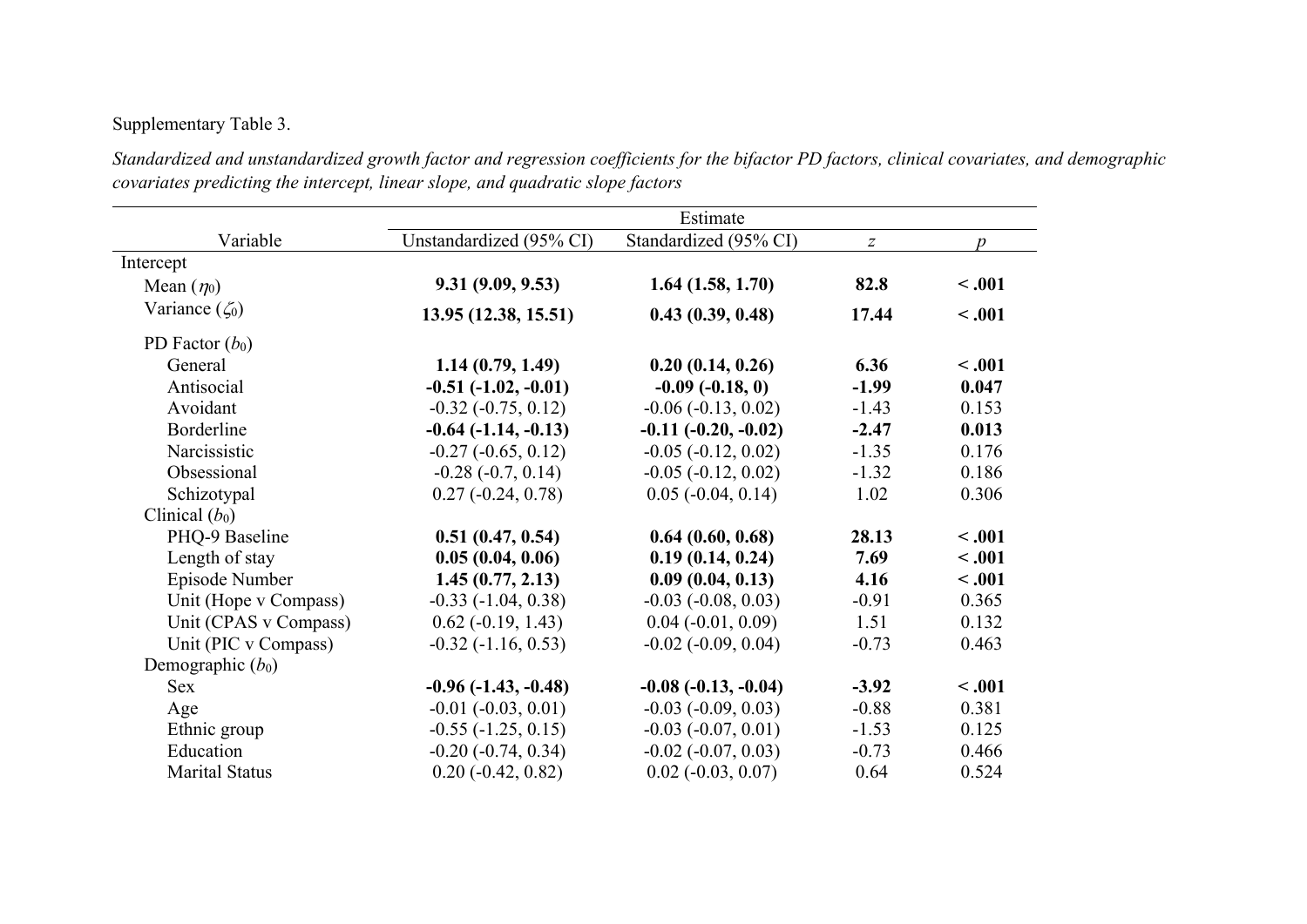| Linear Slope          |                          |                             |                         |             |
|-----------------------|--------------------------|-----------------------------|-------------------------|-------------|
| Mean $(\eta_1)$       | $-2.40(-2.80, -2.01)$    | $-0.72$ $(-0.90, -0.54)$    | $-11.93$                | < .001      |
| Variance $(\zeta_1)$  | 8.39 (4.84, 11.93)       | 0.76(0.61, 0.90)            | 4.64                    | < .001      |
| PD Factor $(b_1)$     |                          |                             |                         |             |
| General               | $-0.22$ $(-0.66, 0.23)$  | $-0.07$ $(-0.20, 0.07)$     | $-0.96$                 | 0.340       |
| Antisocial            | $-0.17(-0.83, 0.49)$     | $-0.05$ $(-0.25, 0.15)$     | $-0.50$                 | 0.620       |
| Avoidant              | $0.17(-0.35, 0.69)$      | $0.05$ ( $-0.10$ , $0.21$ ) | 0.64                    | 0.522       |
| Borderline            | $0.52(-0.06, 1.11)$      | $0.16(-0.01, 0.33)$         | 1.75                    | $0.080^{+}$ |
| Narcissistic          | $0.14(-0.35, 0.63)$      | $0.04$ ( $-0.10$ , $0.19$ ) | 0.55                    | 0.580       |
| Obsessional           | $0.38(-0.11, 0.88)$      | $0.12 (-0.03, 0.26)$        | 1.51                    | 0.131       |
| Schizotypal           | $-0.55$ $(-1.19, 0.10)$  | $-0.16$ $(-0.36, 0.03)$     | $-1.59$                 | 0.111       |
| Clinical $(b_1)$      |                          |                             |                         |             |
| PHQ-9 Baseline        | $-0.12$ $(-0.17, -0.07)$ | $-0.26$ $(-0.37, -0.15)$    | $-4.90$                 | < .001      |
| Length of stay        | 0.04(0.02, 0.06)         | 0.24(0.12, 0.36)            | $\overline{\mathbf{4}}$ | < .001      |
| Episode Number        | $-0.18(-1.13, 0.78)$     | $-0.02$ $(-0.11, 0.08)$     | $-0.36$                 | 0.719       |
| Unit (Hope v Compass) | $0.59(-0.31, 1.49)$      | $0.08(-0.04, 0.20)$         | 1.28                    | 0.199       |
| Unit (CPAS v Compass) | 2.57(0.72, 4.42)         | 0.29(0.09, 0.49)            | 2.73                    | 0.006       |
| Unit (PIC v Compass)  | $0.60$ ( $-0.54$ , 1.75) | $0.08(-0.07, 0.22)$         | 1.03                    | 0.302       |
| Demographic $(b_1)$   |                          |                             |                         |             |
| <b>Sex</b>            | $-0.04$ $(-0.68, 0.60)$  | $-0.01$ $(-0.10, 0.09)$     | $-0.13$                 | 0.897       |
| Age                   | $-0.04$ $(-0.07, -0.01)$ | $-0.19(-0.32, -0.05)$       | $-2.58$                 | 0.010       |
| Ethnic group          | $0.31 (-0.67, 1.29)$     | $0.03$ ( $-0.06$ , $0.11$ ) | 0.62                    | 0.533       |
| Education             | $-0.24$ $(-0.97, 0.50)$  | $-0.04$ $(-0.15, 0.08)$     | $-0.62$                 | 0.532       |
| <b>Marital Status</b> | $-0.06$ $(-0.89, 0.77)$  | $-0.01$ $(-0.12, 0.10)$     | $-0.14$                 | 0.887       |
| Quadratic Slope       |                          |                             |                         |             |
| Mean $(\eta_2)$       | 0.30(0.13, 0.46)         | 0.27(0.10, 0.44)            | 3.54                    | < .001      |
| Variance $(\zeta_2)$  | 0.99(0.37, 1.61)         | 0.84(0.66, 1.01)            | 3.13                    | 0.002       |
| PD Factor $(b_2)$     |                          |                             |                         |             |
| General               | $-0.06$ $(-0.21, 0.10)$  | $-0.05$ $(-0.20, 0.09)$     | $-0.72$                 | 0.472       |
| Antisocial            | 0.26(0.04, 0.47)         | 0.24(0.03, 0.45)            | 2.36                    | 0.018       |
| Avoidant              | $0.07(-0.11, 0.24)$      | $0.06$ ( $-0.10$ , $0.22$ ) | 0.77                    | 0.441       |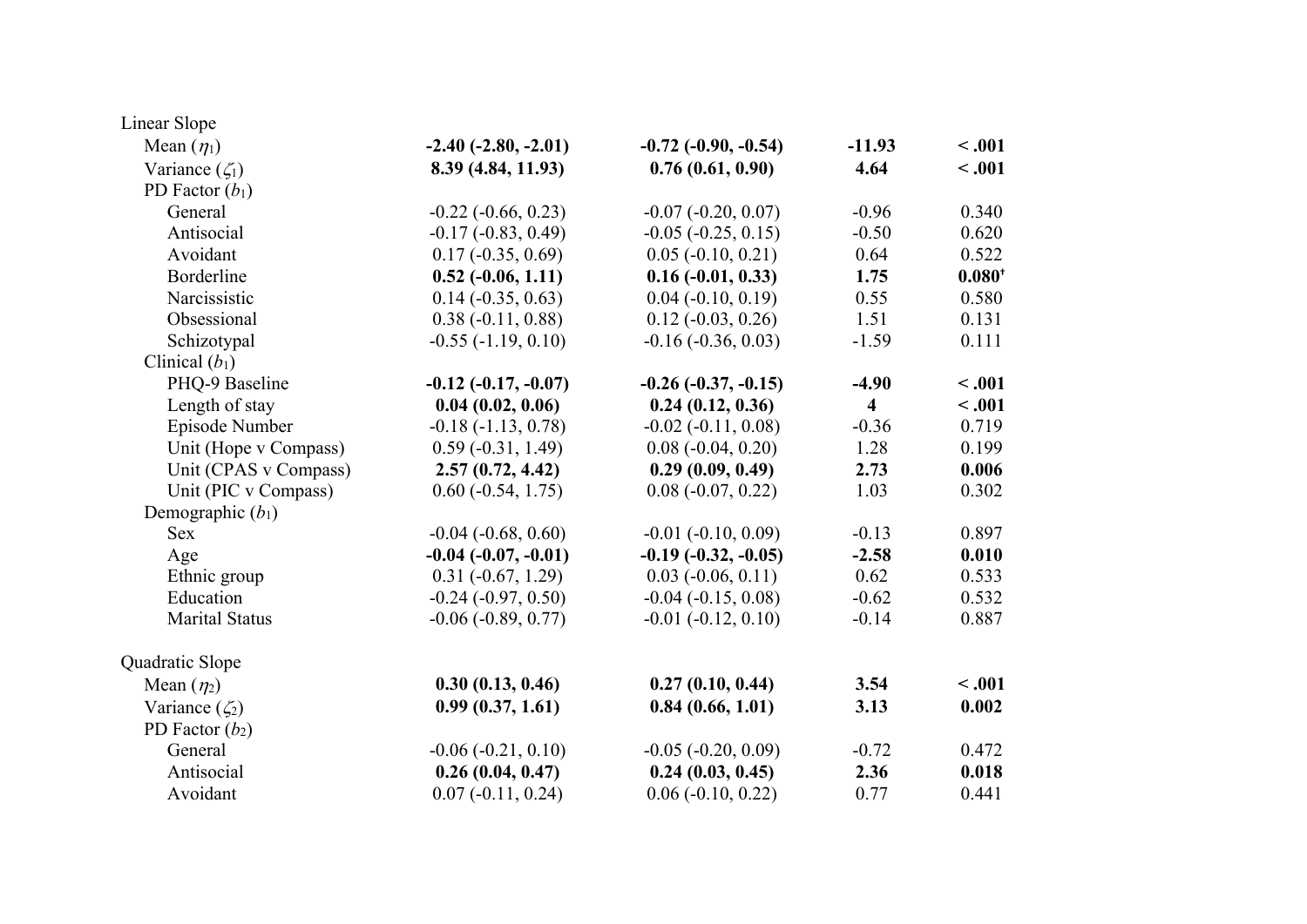| Borderline            | $-0.11(-0.31, 0.09)$        | $-0.10$ $(-0.28, 0.08)$     | $-1.08$ | 0.278                |
|-----------------------|-----------------------------|-----------------------------|---------|----------------------|
| Narcissistic          | $0.01 (-0.17, 0.19)$        | $0.01 (-0.16, 0.18)$        | 0.09    | 0.930                |
| Obsessional           | $-0.04$ $(-0.22, 0.14)$     | $-0.03$ $(-0.20, 0.13)$     | $-0.41$ | 0.681                |
| Schizotypal           | $0.15 (-0.08, 0.39)$        | $0.14(-0.08, 0.36)$         | 1.29    | 0.199                |
| Clinical $(b_2)$      |                             |                             |         |                      |
| PHQ-9 Baseline        | $0.01 (-0.01, 0.03)$        | $0.07$ ( $-0.04$ , $0.19$ ) | 1.21    | 0.226                |
| Length of stay        | $-0.01(-0.02, 0)$           | $-0.17$ $(-0.30, -0.03)$    | $-2.42$ | 0.016                |
| Episode Number        | $0.17(-0.15, 0.50)$         | $0.05 (-0.05, 0.16)$        | 1.04    | 0.301                |
| Unit (Hope v Compass) | $-0.15$ $(-0.46, 0.17)$     | $-0.06$ $(-0.19, 0.07)$     | $-0.92$ | 0.360                |
| Unit (CPAS v Compass) | $-0.62$ ( $-1.31, 0.07$ )   | $-0.21 (-0.45, 0.03)$       | $-1.75$ | $0.080*$             |
| Unit (PIC v Compass)  | $-0.11(-0.53, 0.31)$        | $-0.04$ $(-0.21, 0.12)$     | $-0.51$ | 0.609                |
| Demographic $(b_2)$   |                             |                             |         |                      |
| <b>Sex</b>            | $0.04 (-0.19, 0.27)$        | $0.02$ ( $-0.09$ , $0.12$ ) | 0.33    | 0.743                |
| Age                   | 0.01(0, 0.02)               | $0.13(-0.03, 0.28)$         | 1.68    | $0.093$ <sup>+</sup> |
| Ethnic group          | $-0.10(-0.45, 0.25)$        | $-0.03$ $(-0.12, 0.07)$     | $-0.55$ | 0.583                |
| Education             | $0.16(-0.11, 0.42)$         | $0.07(-0.05, 0.19)$         | 1.17    | 0.240                |
| <b>Marital Status</b> | $0.06$ ( $-0.24$ , $0.36$ ) | $0.02$ ( $-0.10, 0.15$ )    | 0.38    | 0.704                |
|                       |                             |                             |         |                      |

÷,

*Note.* PD = personality disorder; PHQ-9 = Patient Health Questionnaire. Significant coefficients are in bold.

<sup>†</sup>Marginal result  $(p < .1)$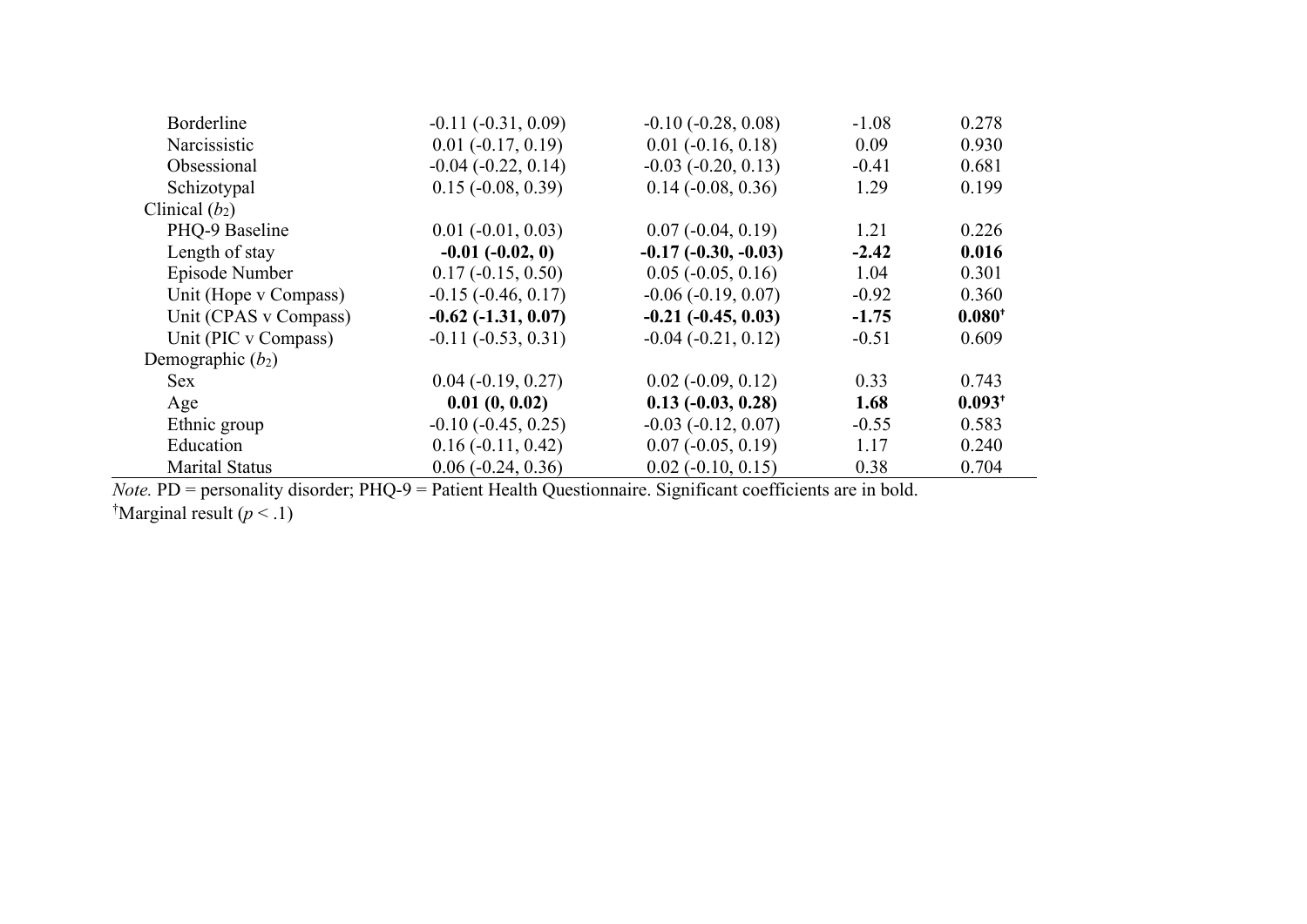Supplementary Table 4.

*Standardized and unstandardized growth factor and regression coefficients for the correlated PD factors, clinical covariates, and demographic covariates predicting the intercept, linear slope, and quadratic slope factors*

|                       |                             | Estimate                    |                  |                  |
|-----------------------|-----------------------------|-----------------------------|------------------|------------------|
| Variable              | $b(95\% \text{ CI})$        | $B(95\% \text{ CI})$        | $\boldsymbol{Z}$ | $\boldsymbol{P}$ |
| Intercept             |                             |                             |                  |                  |
| Mean $(\eta_0)$       | 9.30(9.08, 9.53)            | 1.64(1.58, 1.71)            | 82.69            | < .001           |
| Variance $(\zeta_0)$  | 14.29 (12.87, 15.71)        | 0.45(0.40, 0.49)            | 19.73            | $-.001$          |
| PD Factor $(b_0)$     |                             |                             |                  |                  |
| Antisocial            | $-0.56$ $(-1.29, 0.17)$     | $-0.1$ $(-0.23, 0.03)$      | $-1.50$          | 0.135            |
| Avoidant              | $0.08(-0.51, 0.67)$         | $0.01 (-0.09, 0.12)$        | 0.27             | 0.79             |
| Borderline            | $0.38(-0.38, 1.15)$         | $0.07 (-0.07, 0.2)$         | 0.98             | 0.328            |
| Narcissistic          | $-0.03$ $(-0.68, 0.62)$     | $-0.01$ $(-0.12, 0.11)$     | $-0.10$          | 0.924            |
| Obsessional           | $0.06$ ( $-0.54$ , $0.66$ ) | $0.01$ ( $-0.09$ , $0.12$ ) | 0.21             | 0.834            |
| Schizotypal           | 0.80(0.03, 1.58)            | 0.14(0.01, 0.28)            | 2.03             | 0.043            |
| Clinical $(b_0)$      |                             |                             |                  |                  |
| PHQ-9 Baseline        | 0.52(0.48, 0.55)            | 0.66(0.62, 0.69)            | 29.32            | $-.001$          |
| Length of stay        | 0.05(0.04, 0.06)            | 0.19(0.14, 0.24)            | 7.72             | $-.001$          |
| Episode Number        | 1.47(0.78, 2.15)            | 0.09(0.05, 0.13)            | 4.18             | < .001           |
| Unit (Hope v Compass) | $-0.35$ $(-1.06, 0.37)$     | $-0.03$ $(-0.08, 0.03)$     | $-0.95$          | 0.342            |
| Unit (CPAS v Compass) | $0.57(-0.24, 1.37)$         | $0.04 (-0.01, 0.09)$        | 1.37             | 0.170            |
| Unit (PIC v Compass)  | $-0.48(-1.32, 0.36)$        | $-0.04$ ( $-0.1, 0.03$ )    | $-1.13$          | 0.260            |
| Demographic $(b_0)$   |                             |                             |                  |                  |
| Sex                   | $-0.87$ $(-1.34, -0.39)$    | $-0.08(-0.12,-0.03)$        | $-3.55$          | $-.001$          |
| Age                   | $-0.01$ $(-0.03, 0.01)$     | $-0.03$ $(-0.09, 0.04)$     | $-0.77$          | 0.439            |
| Ethnic group          | $-0.57$ $(-1.28, 0.13)$     | $-0.03$ $(-0.07, 0.01)$     | $-1.58$          | 0.113            |
| Education             | $-0.19(-0.73, 0.35)$        | $-0.02$ $(-0.06, 0.03)$     | $-0.69$          | 0.490            |
| Marital Status        | $0.23$ ( $-0.39$ , $0.85$ ) | $0.02$ ( $-0.03$ , $0.07$ ) | 0.72             | 0.471            |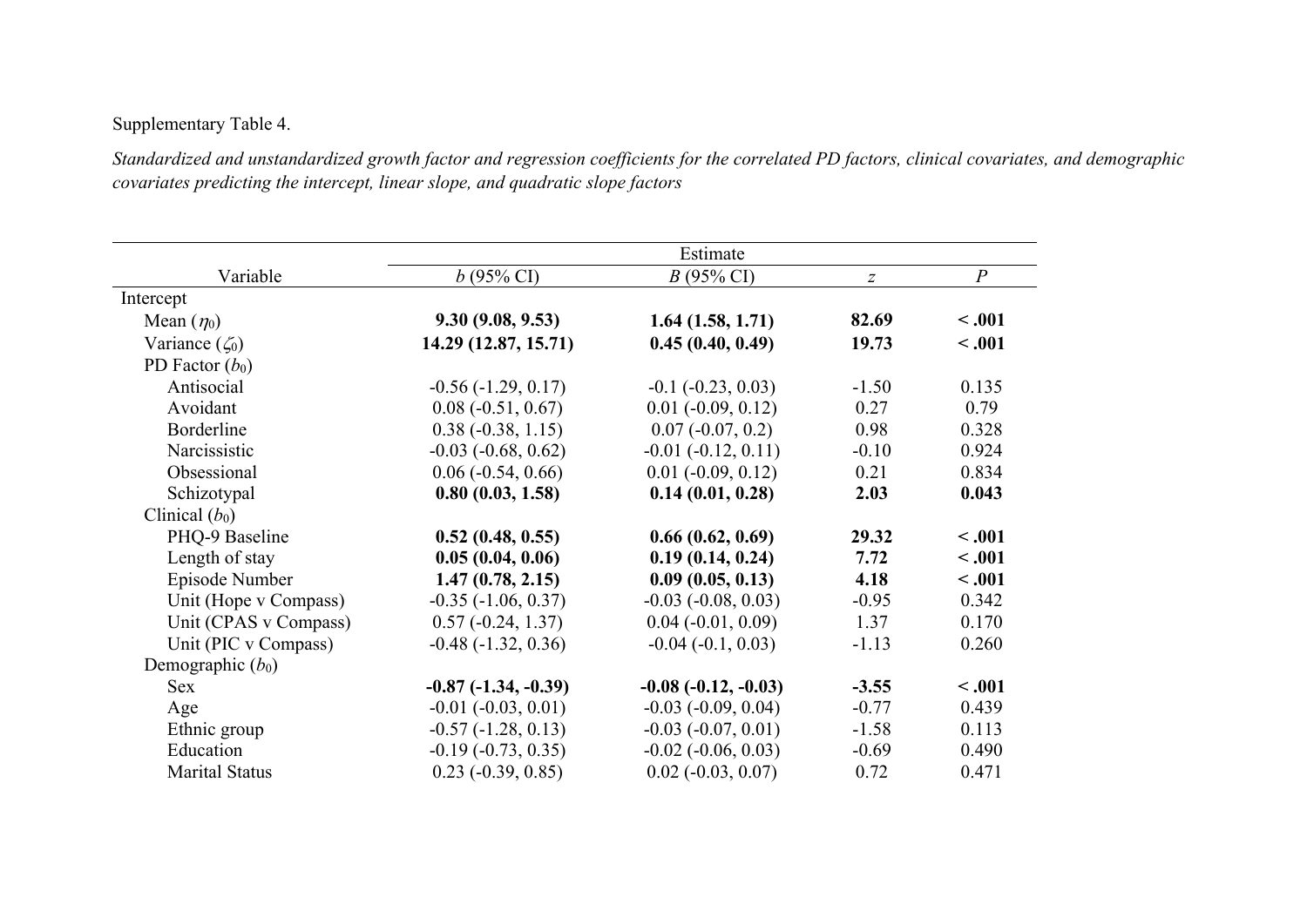| Linear Slope          |                          |                             |          |        |
|-----------------------|--------------------------|-----------------------------|----------|--------|
| Mean $(\eta_1)$       | $-2.39(-2.79,-2)$        | $-0.74$ $(-0.93, -0.55)$    | $-11.82$ | < .001 |
| Variance $(\zeta_1)$  | 8.17 (4.69, 11.64)       | 0.77(0.63, 0.91)            | 4.61     | < .001 |
| PD Factor $(b_1)$     |                          |                             |          |        |
| Antisocial            | $-0.06$ $(-0.86, 0.75)$  | $-0.02$ $(-0.26, 0.23)$     | $-0.13$  | 0.894  |
| Avoidant              | $-0.07$ $(-0.74, 0.59)$  | $-0.02$ $(-0.23, 0.18)$     | $-0.22$  | 0.828  |
| Borderline            | $0.58(-0.34, 1.50)$      | $0.18(-0.11, 0.46)$         | 1.23     | 0.219  |
| Narcissistic          | $0.08 (-0.68, 0.83)$     | $0.02$ ( $-0.21, 0.26$ )    | 0.19     | 0.846  |
| Obsessional           | $0.27(-0.38, 0.92)$      | $0.08(-0.12, 0.28)$         | 0.81     | 0.417  |
| Schizotypal           | $-0.98(-1.83, -0.12)$    | $-0.30$ $(-0.56, -0.04)$    | $-2.23$  | 0.026  |
| Clinical $(b_1)$      |                          |                             |          |        |
| PHQ-9 Baseline        | $-0.13$ $(-0.17, -0.08)$ | $-0.28$ $(-0.38, -0.17)$    | $-5.16$  | < .001 |
| Length of stay        | 0.04(0.02, 0.06)         | 0.25(0.13, 0.37)            | 3.95     | < .001 |
| Episode Number        | $-0.17(-1.13, 0.79)$     | $-0.02$ $(-0.12, 0.08)$     | $-0.35$  | 0.728  |
| Unit (Hope v Compass) | $0.58(-0.32, 1.48)$      | $0.08(-0.04, 0.20)$         | 1.27     | 0.203  |
| Unit (CPAS v Compass) | 2.60(0.75, 4.45)         | 0.30(0.09, 0.51)            | 2.75     | 0.006  |
| Unit (PIC v Compass)  | $0.71(-0.43, 1.84)$      | $0.09$ ( $-0.06$ , $0.24$ ) | 1.22     | 0.225  |
| Demographic $(b_1)$   |                          |                             |          |        |
| Sex                   | $-0.09$ $(-0.73, 0.55)$  | $-0.01$ $(-0.11, 0.08)$     | $-0.28$  | 0.782  |
| Age                   | $-0.04$ $(-0.07, -0.01)$ | $-0.19$ $(-0.33, -0.05)$    | $-2.61$  | 0.009  |
| Ethnic group          | $0.30 (-0.67, 1.27)$     | $0.03$ ( $-0.06$ , $0.12$ ) | 0.60     | 0.548  |
| Education             | $-0.24$ $(-0.97, 0.50)$  | $-0.04$ $(-0.15, 0.08)$     | $-0.63$  | 0.526  |
| <b>Marital Status</b> | $-0.08(-0.91, 0.76)$     | $-0.01$ $(-0.12, 0.10)$     | $-0.18$  | 0.858  |
| Quadratic Slope       |                          |                             |          |        |
| Mean $(\eta_2)$       | 0.29(0.13, 0.45)         | 0.26(0.10, 0.43)            | 3.48     | 0.001  |
| Variance $(\zeta_2)$  | 1.04(0.44, 1.65)         | 0.87(0.72, 1.01)            | 3.36     | 0.001  |
| PD Factor $(b_2)$     |                          |                             |          |        |
| Antisocial            | 0.26(0, 0.52)            | $0.24 (-0.01, 0.49)$        | 1.99     | 0.046  |
| Avoidant              | $0.12 (-0.11, 0.35)$     | $0.11 (-0.10, 0.31)$        | 1.04     | 0.299  |
| Borderline            | $-0.36$ $(-0.68, -0.05)$ | $-0.33$ $(-0.64, -0.03)$    | $-2.25$  | 0.024  |
| Narcissistic          | $-0.07 (-0.36, 0.22)$    | $-0.06$ $(-0.33, 0.20)$     | $-0.47$  | 0.638  |